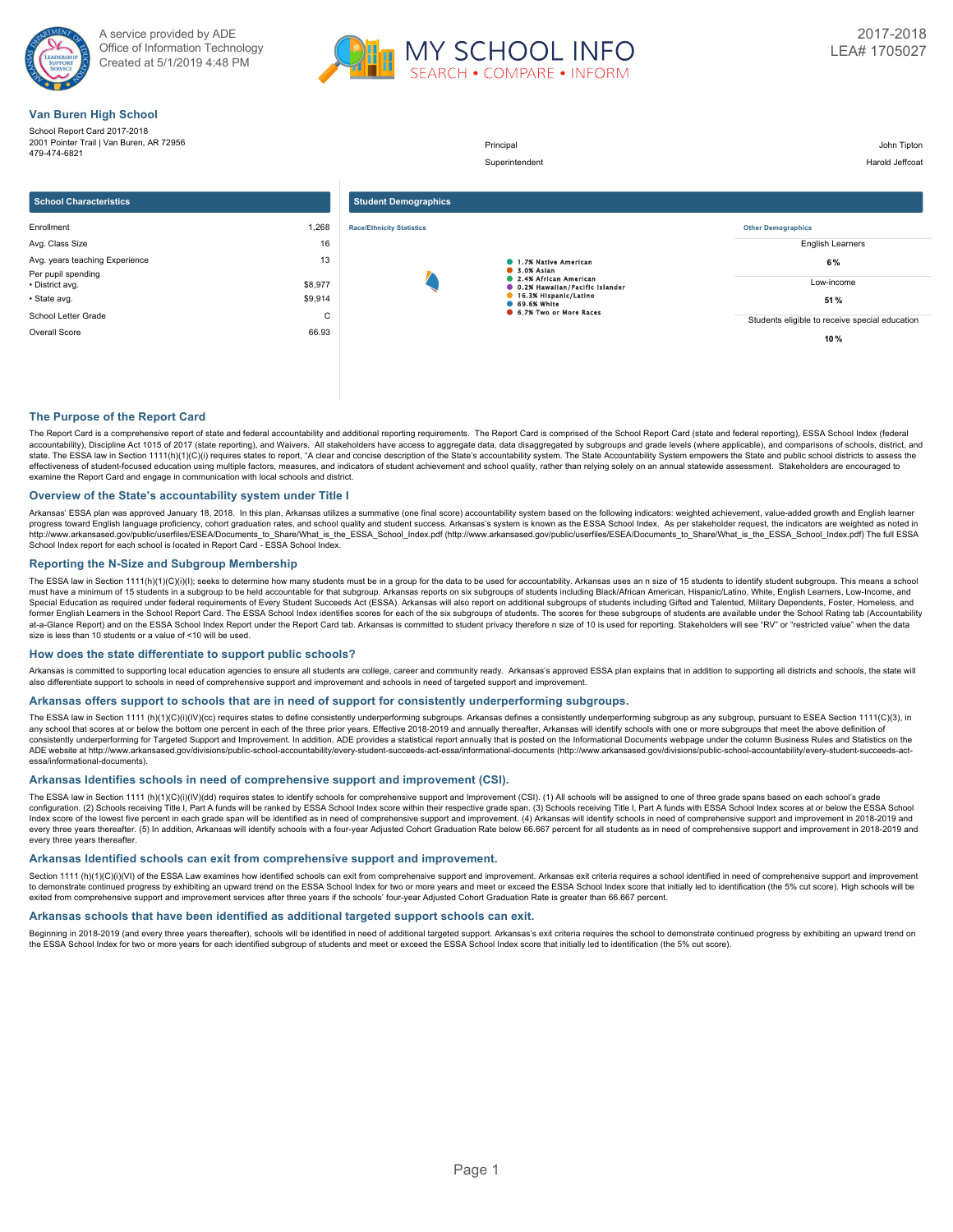



|                                                                                                              |          |                          |          |          | 2017-2018 |                       |                                                 |                                    |
|--------------------------------------------------------------------------------------------------------------|----------|--------------------------|----------|----------|-----------|-----------------------|-------------------------------------------------|------------------------------------|
|                                                                                                              | % Tested | In Need<br>of Support    | Close    | Ready    | Exceeding | Ready or<br>Exceeding | <b>District</b><br>Avg<br>Ready or<br>Exceeding | State Avg<br>Ready or<br>Exceeding |
| <b>10th Grade Literacy</b>                                                                                   |          |                          |          |          |           |                       |                                                 |                                    |
| All Students Percentage of Students                                                                          | 99.31    | 35.48                    | 16.36    | 21.20    | 26.96     | 48.16                 | 47.10                                           | 43.58                              |
| All Students Number of Students                                                                              |          | 154                      | 71       | 92       | 117       | 209                   |                                                 |                                    |
| African American                                                                                             | 100.00   | 50.00                    | 0.00     | 16.67    | 33.33     | 50.00                 | 50.00                                           | 21.25                              |
| Hispanic                                                                                                     | 100.00   | 38.75                    | 21.25    | 23.75    | 16.25     | 40.00                 | 39.51                                           | 33.97                              |
| Caucasian                                                                                                    | 98.99    | 35.15                    | 15.36    | 21.16    | 28.33     | 49.49                 | 48.36                                           | 52.41                              |
| Economically Disadvantaged                                                                                   | 99.16    | 46.38                    | 16.60    | 16.17    | 20.85     | 37.02                 | 36.07                                           | 32.14                              |
| Non-Economically Disadvantaged                                                                               | 99.50    | 22.61                    | 16.08    | 27.14    | 34.17     | 61.31                 | 60.29                                           | 59.73                              |
| <b>Students with Disabilities</b>                                                                            | 100.00   | 88.10                    | 7.14     | 4.76     | 0.00      | 4.76                  | 4.76                                            | 10.51                              |
| <b>Students without Disabilities</b>                                                                         | 99.24    | 29.85                    | 17.35    | 22.96    | 29.85     | 52.81                 | 51.48                                           | 47.63                              |
| Students with the most significant cognitive disabilities who take an alternate assessment: Number (Percent) |          |                          |          |          |           |                       |                                                 | $0(0.00\%)$                        |
| Current English Learners (EL)                                                                                | 100.00   | 56.25                    | 28.13    | 15.63    | 0.00      | 15.63                 | 15.63                                           | 23.06                              |
| Non-English Learners (includes Former EL Monitored 1-4 years)                                                | 99.26    | 33.83                    | 15.42    | 21.64    | 29.10     | 50.75                 | 49.52                                           | 45.66                              |
| Former English Learner (Monitored 1-4 years)                                                                 | 100.00   | 0.00                     | 33.33    | 66.67    | 0.00      | 66.67                 | 66.67                                           | 72.63                              |
| Recently Arrived English Learners (RAEL) Excluded from Accountability Indicators: Number (Percent)           |          |                          |          |          |           |                       |                                                 | $1(0.25\%)$                        |
| Homeless                                                                                                     | 100.00   | 50.00                    | 0.00     | 0.00     | 50.00     | 50.00                 | 50.00                                           | 28.06                              |
| Children in Foster Care                                                                                      | 100.00   | 0.00                     | 0.00     | 0.00     | 100.00    | 100.00                | 100.00                                          | 29.13                              |
| Children with Parent on Active Military Duty                                                                 | $\cdots$ | $\hspace{0.05cm} \ldots$ | $\cdots$ | $\cdots$ | $\cdots$  | $\cdots$              | $\cdots$                                        | ---                                |
| Gifted and Talented                                                                                          | 100.00   | 2.50                     | 2.50     | 5.00     | 90.00     | 95.00                 | 92.68                                           | 86.29                              |
| Female Students                                                                                              | 100.00   | 29.96                    | 15.86    | 22.03    | 32.16     | 54.19                 | 53.42                                           | 51.39                              |
| Male Students                                                                                                | 98.57    | 41.55                    | 16.91    | 20.29    | 21.26     | 41.55                 | 40.19                                           | 36.00                              |
| Migrant                                                                                                      | 100.00   | 70.00                    | 10.00    | 20.00    | 0.00      | 20.00                 | 18.18                                           | 21.03                              |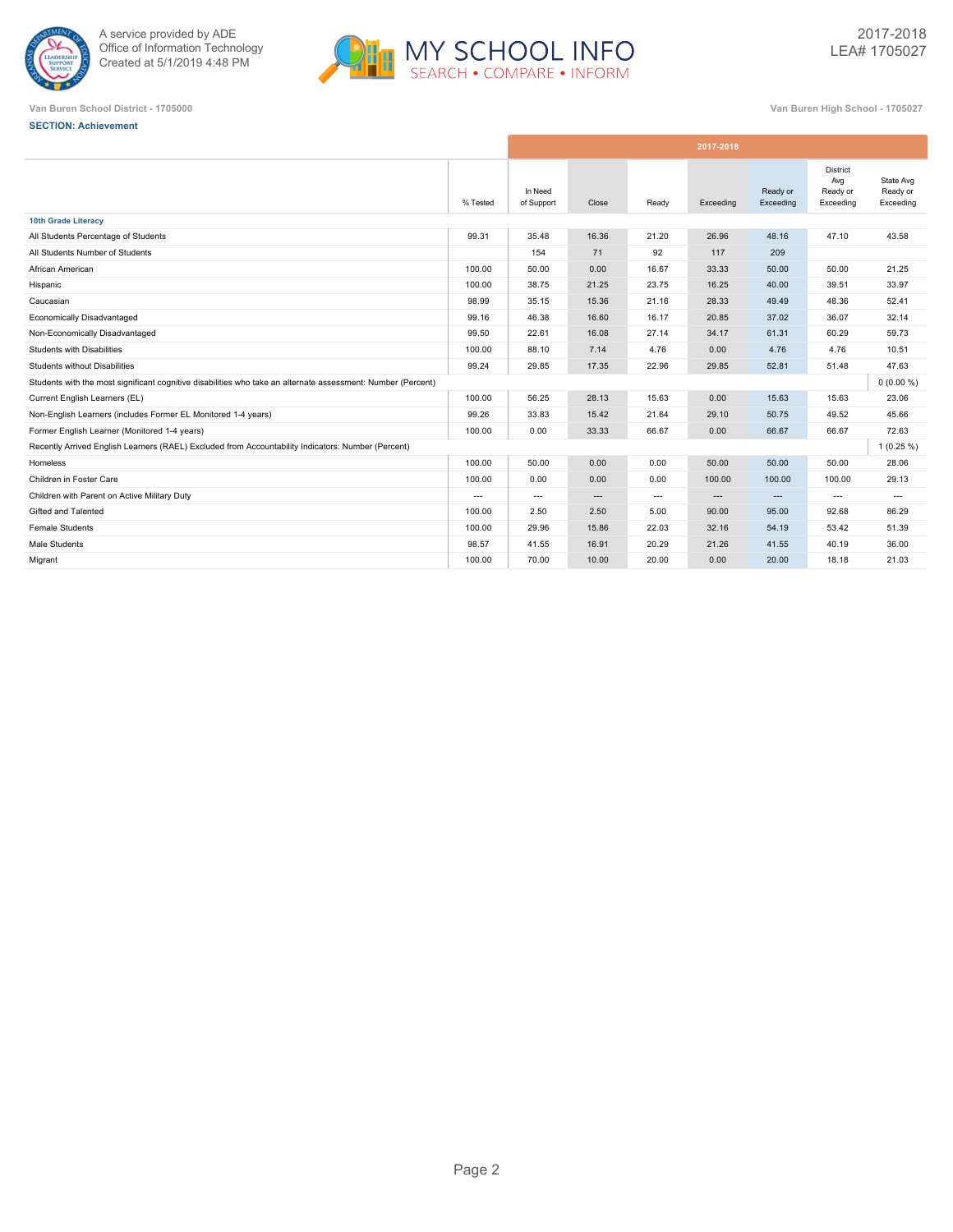



| <b>SECTION: Achievement</b> |
|-----------------------------|
|                             |

|                                                                                                              |          |                       |          |                          | 2017-2018 |                       |                                          |                                    |
|--------------------------------------------------------------------------------------------------------------|----------|-----------------------|----------|--------------------------|-----------|-----------------------|------------------------------------------|------------------------------------|
|                                                                                                              | % Tested | In Need<br>of Support | Close    | Ready                    | Exceeding | Ready or<br>Exceeding | District<br>Avg<br>Ready or<br>Exceeding | State Avg<br>Ready or<br>Exceeding |
| <b>10th Grade Mathematics</b>                                                                                |          |                       |          |                          |           |                       |                                          |                                    |
| All Students Percentage of Students                                                                          | 99.31    | 45.85                 | 23.73    | 17.28                    | 13.13     | 30.41                 | 29.46                                    | 28.97                              |
| All Students Number of Students                                                                              |          | 199                   | 103      | 75                       | 57        | 132                   |                                          |                                    |
| African American                                                                                             | 100.00   | 33.33                 | 33.33    | 33.33                    | 0.00      | 33.33                 | 33.33                                    | 10.25                              |
| Hispanic                                                                                                     | 100.00   | 48.75                 | 26.25    | 16.25                    | 8.75      | 25.00                 | 24.69                                    | 20.96                              |
| Caucasian                                                                                                    | 98.99    | 46.42                 | 22.53    | 17.06                    | 13.99     | 31.06                 | 29.93                                    | 35.98                              |
| Economically Disadvantaged                                                                                   | 99.16    | 54.89                 | 22.13    | 14.47                    | 8.51      | 22.98                 | 22.13                                    | 18.60                              |
| Non-Economically Disadvantaged                                                                               | 99.50    | 35.18                 | 25.63    | 20.60                    | 18.59     | 39.20                 | 38.24                                    | 43.64                              |
| <b>Students with Disabilities</b>                                                                            | 100.00   | 92.86                 | 4.76     | 2.38                     | 0.00      | 2.38                  | 2.38                                     | 8.66                               |
| <b>Students without Disabilities</b>                                                                         | 99.24    | 40.82                 | 25.77    | 18.88                    | 14.54     | 33.42                 | 32.27                                    | 31.46                              |
| Students with the most significant cognitive disabilities who take an alternate assessment: Number (Percent) |          |                       |          |                          |           |                       |                                          | $0(0.00\%)$                        |
| Current English Learners (EL)                                                                                | 100.00   | 75.00                 | 15.63    | 9.38                     | 0.00      | 9.38                  | 9.38                                     | 16.06                              |
| Non-English Learners (includes Former EL Monitored 1-4 years)                                                | 99.26    | 43.53                 | 24.38    | 17.91                    | 14.18     | 32.09                 | 31.01                                    | 30.28                              |
| Former English Learner (Monitored 1-4 years)                                                                 | 100.00   | 33.33                 | 0.00     | 66.67                    | 0.00      | 66.67                 | 66.67                                    | 51.23                              |
| Recently Arrived English Learners (RAEL) Excluded from Accountability Indicators: Number (Percent)           |          |                       |          |                          |           |                       |                                          | $1(0.25\%)$                        |
| Homeless                                                                                                     | 100.00   | 50.00                 | 0.00     | 50.00                    | 0.00      | 50.00                 | 50.00                                    | 15.93                              |
| Children in Foster Care                                                                                      | 100.00   | 0.00                  | 0.00     | 0.00                     | 100.00    | 100.00                | 100.00                                   | 20.31                              |
| Children with Parent on Active Military Duty                                                                 | $\ldots$ | ---                   | $\cdots$ | $\hspace{0.05cm} \ldots$ | $\cdots$  | $\cdots$              | $\cdots$                                 | $---$                              |
| Gifted and Talented                                                                                          | 100.00   | 0.00                  | 7.50     | 30.00                    | 62.50     | 92.50                 | 90.24                                    | 71.23                              |
| Female Students                                                                                              | 100.00   | 45.81                 | 21.15    | 18.50                    | 14.54     | 33.04                 | 32.05                                    | 29.51                              |
| Male Students                                                                                                | 98.57    | 45.89                 | 26.57    | 15.94                    | 11.59     | 27.54                 | 26.64                                    | 28.45                              |
| Migrant                                                                                                      | 100.00   | 70.00                 | 10.00    | 20.00                    | 0.00      | 20.00                 | 18.18                                    | 10.30                              |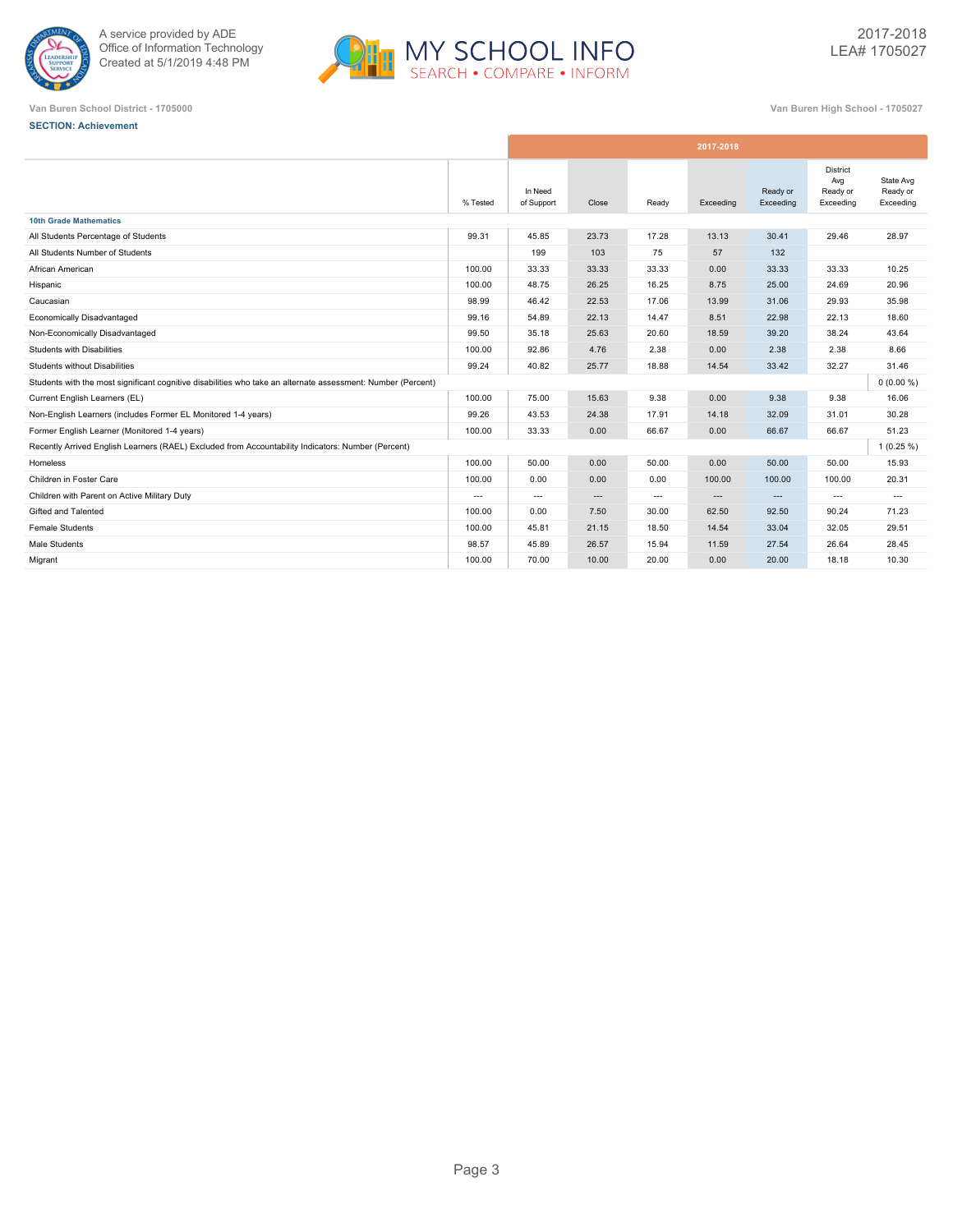



## **SECTION: Achievement**

|                                                                                                              |                          | 2017-2018                |          |          |           |                       |                                          |                                    |
|--------------------------------------------------------------------------------------------------------------|--------------------------|--------------------------|----------|----------|-----------|-----------------------|------------------------------------------|------------------------------------|
|                                                                                                              | % Tested                 | In Need<br>of Support    | Close    | Ready    | Exceeding | Ready or<br>Exceeding | District<br>Avg<br>Ready or<br>Exceeding | State Avg<br>Ready or<br>Exceeding |
| <b>10th Grade Science</b>                                                                                    |                          |                          |          |          |           |                       |                                          |                                    |
| All Students Percentage of Students                                                                          | 99.32                    | 41.00                    | 20.50    | 23.23    | 15.26     | 38.50                 | 37.50                                    | 33.29                              |
| All Students Number of Students                                                                              |                          | 180                      | 90       | 102      | 67        | 169                   |                                          |                                    |
| African American                                                                                             | 100.00                   | 66.67                    | 0.00     | 0.00     | 33.33     | 33.33                 | 33.33                                    | 13.16                              |
| Hispanic                                                                                                     | 100.00                   | 43.75                    | 26.25    | 22.50    | 7.50      | 30.00                 | 29.63                                    | 23.18                              |
| Caucasian                                                                                                    | 99.00                    | 40.60                    | 19.80    | 22.82    | 16.78     | 39.60                 | 38.46                                    | 41.46                              |
| Economically Disadvantaged                                                                                   | 99.17                    | 50.21                    | 20.08    | 18.83    | 10.88     | 29.71                 | 29.20                                    | 23.10                              |
| Non-Economically Disadvantaged                                                                               | 99.50                    | 30.00                    | 21.00    | 28.50    | 20.50     | 49.00                 | 47.57                                    | 47.82                              |
| Students with Disabilities                                                                                   | 100.00                   | 78.72                    | 4.26     | 4.26     | 12.77     | 17.02                 | 16.00                                    | 14.04                              |
| Students without Disabilities                                                                                | 99.24                    | 36.48                    | 22.45    | 25.51    | 15.56     | 41.07                 | 40.15                                    | 35.70                              |
| Students with the most significant cognitive disabilities who take an alternate assessment: Number (Percent) |                          |                          |          |          |           |                       |                                          | $5(1.14\%)$                        |
| Current English Learners (EL)                                                                                | 100.00                   | 59.38                    | 25.00    | 12.50    | 3.13      | 15.63                 | 15.63                                    | 16.57                              |
| Non-English Learners (includes Former EL Monitored 1-4 years)                                                | 99.27                    | 39.56                    | 20.15    | 24.08    | 16.22     | 40.29                 | 39.15                                    | 34.99                              |
| Former English Learner (Monitored 1-4 years)                                                                 | 100.00                   | 33.33                    | 0.00     | 33.33    | 33.33     | 66.67                 | 66.67                                    | 50.79                              |
| Recently Arrived English Learners (RAEL) Excluded from Accountability Indicators: Number (Percent)           |                          |                          |          |          |           |                       |                                          | $1(0.25\%)$                        |
| Homeless                                                                                                     | 100.00                   | 50.00                    | 50.00    | 0.00     | 0.00      | 0.00                  | 0.00                                     | 18.94                              |
| Children in Foster Care                                                                                      | 100.00                   | 0.00                     | 0.00     | 0.00     | 100.00    | 100.00                | 100.00                                   | 24.81                              |
| Children with Parent on Active Military Duty                                                                 | $\hspace{0.05cm} \ldots$ | $\hspace{0.05cm} \ldots$ | $\cdots$ | $\cdots$ | $\cdots$  | $\cdots$              | $\cdots$                                 | $---$                              |
| Gifted and Talented                                                                                          | 100.00                   | 5.00                     | 7.50     | 35.00    | 52.50     | 87.50                 | 85.37                                    | 75.07                              |
| <b>Female Students</b>                                                                                       | 100.00                   | 42.17                    | 18.70    | 21.74    | 17.39     | 39.13                 | 38.66                                    | 35.31                              |
| Male Students                                                                                                | 98.58                    | 39.71                    | 22.49    | 24.88    | 12.92     | 37.80                 | 36.24                                    | 31.34                              |
| Migrant                                                                                                      | 100.00                   | 90.00                    | 10.00    | 0.00     | 0.00      | 0.00                  | 0.00                                     | 10.73                              |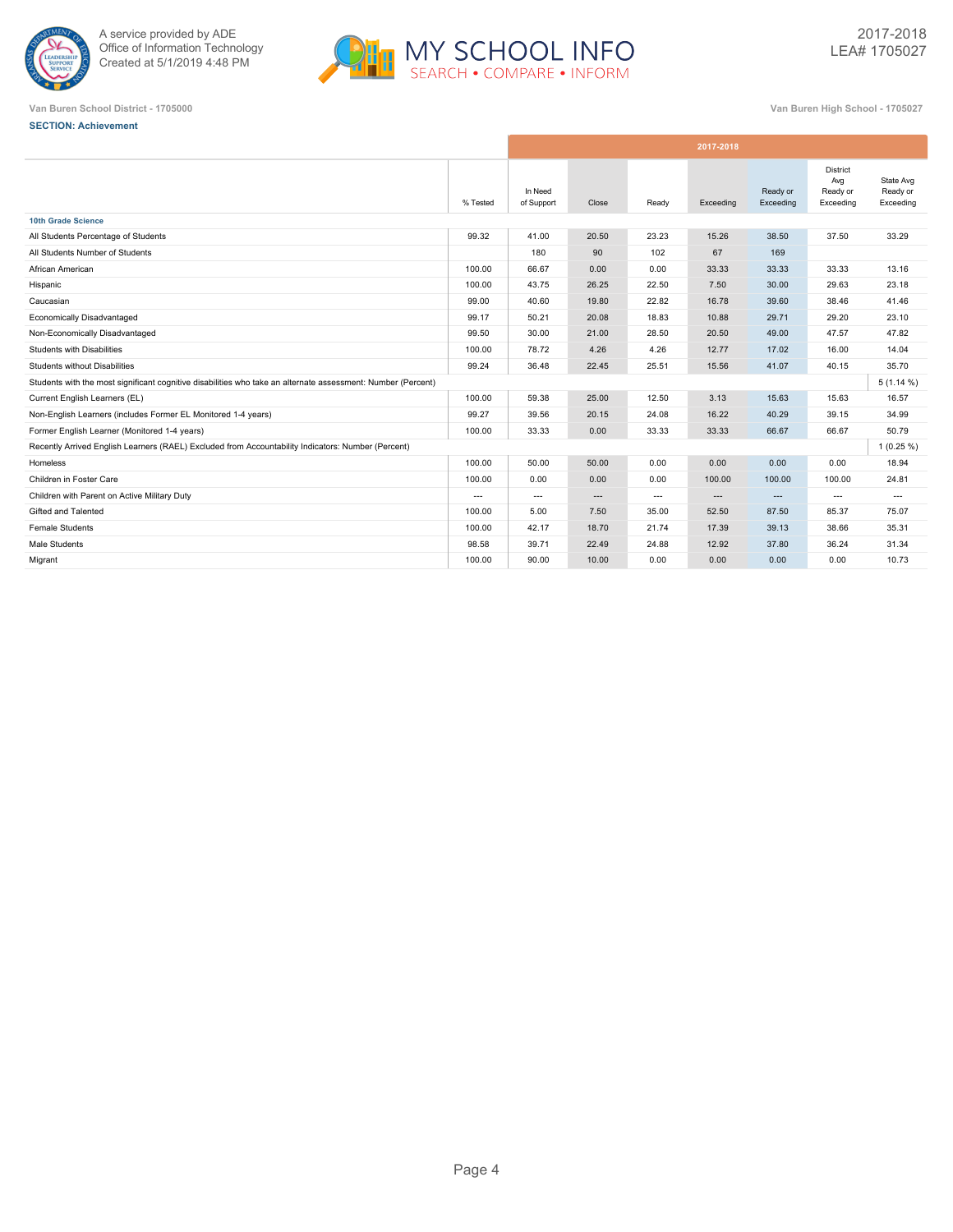

**SECTION: Growth**



|                                                               | <b>ELA</b> | Math    | Content | <b>Science</b> | <b>ELP</b>        | Content<br>with ELP |
|---------------------------------------------------------------|------------|---------|---------|----------------|-------------------|---------------------|
| Grade 10                                                      |            |         |         |                |                   |                     |
| All Students                                                  | 80.1766    | 80.3379 | 80.2572 | 81.1452        | 85.2509           | 80.5575             |
| African-American                                              | 85.6334    | 79.7597 | 82.6966 | 81.6327        | $\qquad \qquad -$ | $\cdots$            |
| Hispanic                                                      | 81.4077    | 81.3498 | 81.3787 | 80.1521        | 85.2509           | 82.4037             |
| Caucasian                                                     | 79.7847    | 80.1829 | 79.9838 | 81.3873        | $\cdots$          | $\cdots$            |
| Economically Disadvantaged                                    | 80.3716    | 80.3829 | 80.3772 | 80.2103        | 85.1845           | 80.8523             |
| Non-Economically Disadvantaged                                | 79.9474    | 80.2850 | 80.1162 | 82.2350        | 86.0799           | 80.1770             |
| Students with Disabilities                                    | 78.5121    | 81.7671 | 80.1396 | 77.7862        | $\cdots$          | ---                 |
| Students without Disabilities                                 | 80.3605    | 80.1799 | 80.2702 | 81.5204        | 85.2509           | 80.6006             |
| Current English Learners (EL)                                 | 81.6329    | 81.2165 | 81.4247 | 81.2751        | 85.2509           | 83.3739             |
| Non-English Learners (includes Former EL Monitored 1-4 years) | 80.0810    | 80.2802 | 80.1806 | 81.1366        | $---$             | $---$               |
| Former English Learner (Monitored 1-4 years)                  | 66.8428    | 78.2638 | 72.5533 | 82.2707        | $\cdots$          | $---$               |
| Homeless                                                      | 83.8492    | 83.5218 | 83.6855 | 87.5396        | $---$             | $\cdots$            |
| Children in Foster Care                                       | 80.1986    | 75.0816 | 77.6401 | 73.0214        | $---$             | $---$               |
| Children with Parent on Active Military Duty                  | $---$      | $---$   | $---$   | $---$          | $---$             | $---$               |
| Gifted and Talented                                           | 79.5331    | 78.3687 | 78.9509 | 80.7487        | $---$             | $---$               |
| <b>Female Students</b>                                        | 80.4595    | 80.0780 | 80.2688 | 80.8082        | 86.5592           | 80.6467             |
| Male Students                                                 | 79.8714    | 80.6182 | 80.2448 | 81.5125        | 83.8419           | 80.4613             |
| Migrant                                                       | 83.2031    | 83.7391 | 83.4711 | 80.1811        | 88.5426           | 85.4217             |
|                                                               |            |         |         |                |                   |                     |
|                                                               | <b>ELA</b> | Math    | Content | <b>Science</b> | <b>ELP</b>        | Content<br>with ELP |

| Grade 11                                                      |       |                          |          |                          |                   |                   |
|---------------------------------------------------------------|-------|--------------------------|----------|--------------------------|-------------------|-------------------|
| All Students                                                  | $---$ | $---$                    | $---$    | $\hspace{0.05cm} \ldots$ | 83.1672           | $\cdots$          |
| African-American                                              | $---$ | $---$                    | $---$    | $---$                    | $---$             | $---$             |
| Hispanic                                                      | $---$ | $---$                    | $---$    | $\hspace{0.05cm} \ldots$ | 82.8503           | $\qquad \qquad -$ |
| Caucasian                                                     | $---$ | $---$                    | $---$    | $---$                    | $---$             | $---$             |
| <b>Economically Disadvantaged</b>                             | $---$ | $---$                    | $---$    | $---$                    | 82.4114           | $\qquad \qquad -$ |
| Non-Economically Disadvantaged                                | $---$ | $\sim$ $\sim$            | $\sim$   | $\hspace{0.05cm} \ldots$ | 87.7017           | $\cdots$          |
| Students with Disabilities                                    | $---$ | $\hspace{0.05cm} \ldots$ | $\cdots$ | $\hspace{0.05cm} \ldots$ | $\cdots$          | $\qquad \qquad -$ |
| Students without Disabilities                                 | $---$ | $---$                    | $---$    | $---$                    | 83.1672           | $\cdots$          |
| Current English Learners (EL)                                 | $---$ | $---$                    | $---$    | $---$                    | 83.1672           | $\cdots$          |
| Non-English Learners (includes Former EL Monitored 1-4 years) | $---$ | $---$                    | $---$    | $---$                    | $\qquad \qquad -$ | $\qquad \qquad -$ |
| Former English Learner (Monitored 1-4 years)                  | $---$ | $---$                    | $---$    | $---$                    | $---$             | $---$             |
| Homeless                                                      | $---$ | $---$                    | $---$    | $---$                    | $---$             | $---$             |
| Children in Foster Care                                       | $---$ | $---$                    | $---$    | $---$                    | $---$             | $---$             |
| Children with Parent on Active Military Duty                  | $---$ | $\hspace{0.05cm} \ldots$ | $---$    | $\hspace{0.05cm} \ldots$ | $\qquad \qquad -$ | $\qquad \qquad -$ |
| Gifted and Talented                                           | $---$ | $\hspace{0.05cm} \ldots$ | $---$    | $\hspace{0.05cm} \ldots$ | $\qquad \qquad -$ | $\qquad \qquad -$ |
| Female Students                                               | $---$ | $---$                    | $---$    | $---$                    | 81.8726           | $\qquad \qquad -$ |
| Male Students                                                 | $---$ | $---$                    | $\sim$   | $\hspace{0.05cm} \ldots$ | 84.1381           | $\cdots$          |
| Migrant                                                       | $---$ | $---$                    | $---$    | $\hspace{0.05cm} \ldots$ | 86.7137           | $\cdots$          |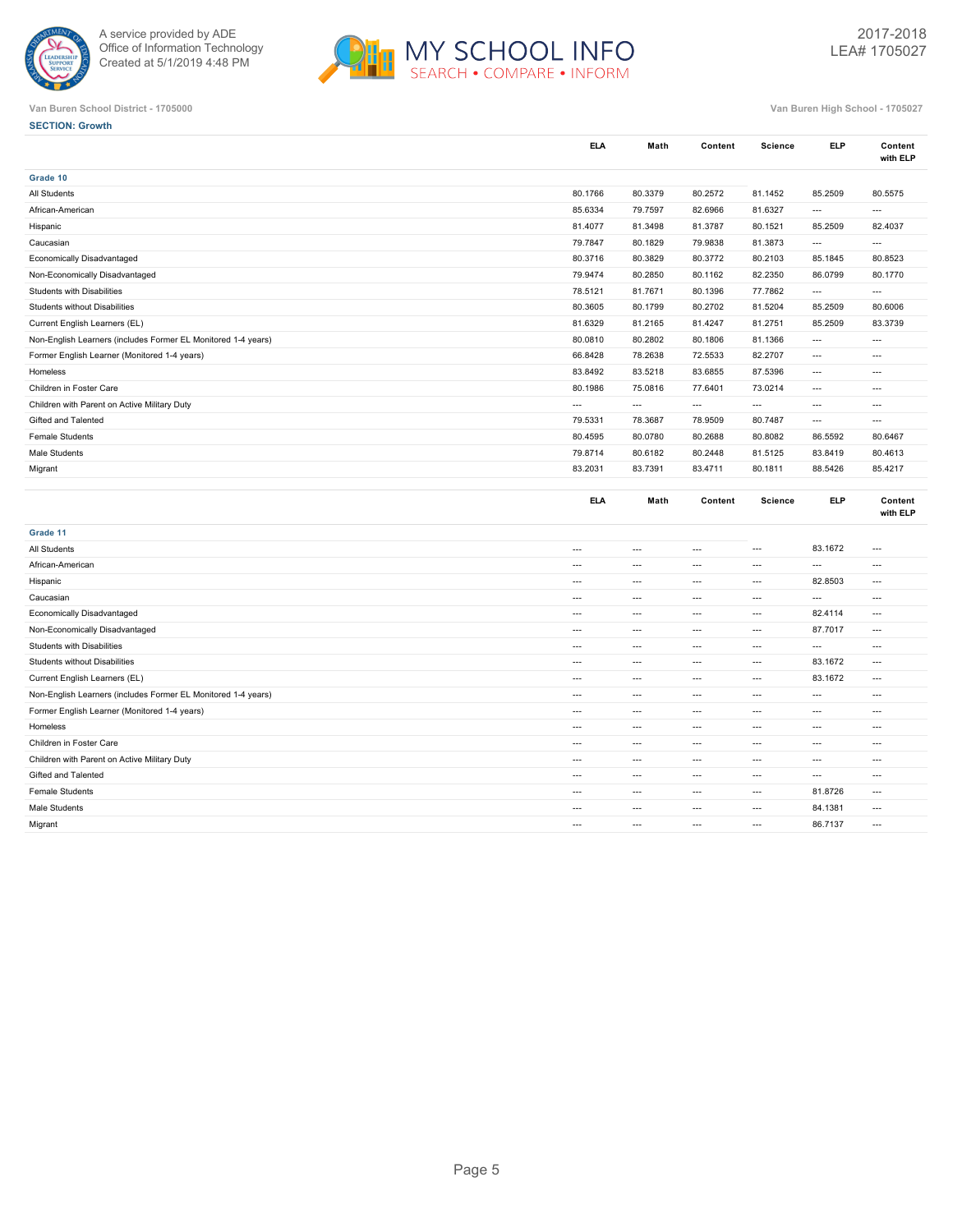

**SECTION: Growth**



|                                                               | <b>ELA</b>               | Math                     | Content                  | <b>Science</b>           | <b>ELP</b>               | Content<br>with ELP      |
|---------------------------------------------------------------|--------------------------|--------------------------|--------------------------|--------------------------|--------------------------|--------------------------|
| Grade 12                                                      |                          |                          |                          |                          |                          |                          |
| All Students                                                  | $\overline{a}$           | $\overline{\phantom{a}}$ | $\overline{a}$           | $\overline{a}$           | 75.1981                  | $---$                    |
| African-American                                              | $\overline{a}$           | $\overline{\phantom{a}}$ | ---                      | $\overline{\phantom{a}}$ | $\overline{\phantom{a}}$ | $\overline{\phantom{a}}$ |
| Hispanic                                                      | $\overline{\phantom{a}}$ | $\overline{\phantom{a}}$ | ---                      | $\overline{\phantom{a}}$ | 73.0867                  | $---$                    |
| Caucasian                                                     | $\overline{a}$           | $\overline{a}$           | $\overline{a}$           | $\overline{a}$           | $\overline{a}$           | $\overline{a}$           |
| Economically Disadvantaged                                    | $\overline{\phantom{a}}$ | $\overline{\phantom{a}}$ | $\overline{a}$           | $\overline{\phantom{a}}$ | 73.6811                  | $\overline{\phantom{a}}$ |
| Non-Economically Disadvantaged                                | $\overline{\phantom{a}}$ | $\overline{\phantom{a}}$ | ---                      | ---                      | 80.3556                  | ---                      |
| Students with Disabilities                                    | $\overline{\phantom{a}}$ | $\overline{\phantom{a}}$ | $\overline{a}$           | $\overline{\phantom{a}}$ | 69.6908                  | $\overline{\phantom{a}}$ |
| Students without Disabilities                                 | $\overline{a}$           | $\overline{\phantom{a}}$ | $\overline{a}$           | $\overline{a}$           | 75.4603                  | $\overline{a}$           |
| Current English Learners (EL)                                 | $\overline{\phantom{a}}$ | $\overline{\phantom{a}}$ | ---                      | ---                      | 75.1981                  | ---                      |
| Non-English Learners (includes Former EL Monitored 1-4 years) | $\overline{a}$           | $\overline{\phantom{a}}$ | ---                      | $\overline{a}$           | ---                      | ---                      |
| Former English Learner (Monitored 1-4 years)                  | $\overline{\phantom{a}}$ | $\overline{\phantom{a}}$ | $\overline{\phantom{a}}$ | $\overline{a}$           | ---                      | ---                      |
| Homeless                                                      | $\overline{a}$           | $\overline{\phantom{a}}$ | $\overline{a}$           | ---                      | $\overline{a}$           | ---                      |
| Children in Foster Care                                       | $\overline{\phantom{a}}$ | $\overline{\phantom{a}}$ | $\overline{a}$           | $\overline{\phantom{a}}$ | $\overline{a}$           | $\overline{\phantom{a}}$ |
| Children with Parent on Active Military Duty                  | $\overline{\phantom{a}}$ | $\overline{\phantom{a}}$ | ---                      | $\overline{a}$           | $\overline{\phantom{a}}$ | $\overline{\phantom{a}}$ |
| Gifted and Talented                                           | $\overline{\phantom{a}}$ | $\overline{\phantom{a}}$ | ---                      | $\overline{a}$           | ---                      | ---                      |
| <b>Female Students</b>                                        | $\overline{a}$           | $\overline{\phantom{a}}$ | ---                      | $\overline{a}$           | 77.5818                  | $\overline{a}$           |
| Male Students                                                 | $\overline{\phantom{a}}$ | $\overline{\phantom{a}}$ | $\hspace{0.05cm} \ldots$ | $\overline{\phantom{a}}$ | 73.2116                  | $\hspace{0.05cm} \ldots$ |
| Migrant                                                       | $\overline{a}$           | ---                      | ---                      | ---                      | 78.0916                  | ---                      |
|                                                               |                          |                          |                          |                          |                          |                          |
|                                                               | <b>ELA</b>               | Math                     | Content                  | <b>Science</b>           | <b>ELP</b>               | Content<br>with ELP      |
| <b>All Grades</b>                                             |                          |                          |                          |                          |                          |                          |
| All Students                                                  | 80.1766                  | 80.3379                  | 80.2572                  | 81.1452                  | 81.4663                  | 80.4293                  |
| African-American                                              | 85.6334                  | 79.7597                  | 82.6966                  | 81.6327                  | $\overline{a}$           | $\overline{a}$           |
| Hispanic                                                      | 81.4077                  | 81.3498                  | 81.3787                  | 80.1521                  | 81.0895                  | 81.2467                  |
| Caucasian                                                     | 79.7847                  | 80.1829                  | 79.9838                  | 81.3873                  | $\overline{\phantom{a}}$ | $\overline{a}$           |
| Economically Disadvantaged                                    | 80.3716                  | 80.3829                  | 80.3772                  | 80.2103                  | 81.0933                  | 80.5264                  |
| Non-Economically Disadvantaged                                | 79.9474                  | 80.2850                  | 80.1162                  | 82.2350                  | 83.7043                  | 80.2921                  |
| Students with Disabilities                                    | 78.5121                  | 81.7671                  | 80.1396                  | 77.7862                  | 69.6908                  | 79.8966                  |
| Students without Disabilities                                 | 80.3605                  | 80.1799                  | 80.2702                  | 81.5204                  | 81.6370                  | 80.4803                  |
| Current English Learners (EL)                                 | 81.6329                  | 81.2165                  | 81.4247                  | 81.2751                  | 81.4663                  | 81.4550                  |
| Non-English Learners (includes Former EL Monitored 1-4 years) | 80.0810                  | 80.2802                  | 80.1806                  | 81.1366                  | $\overline{\phantom{a}}$ | $\overline{a}$           |
| Former English Learner (Monitored 1-4 years)                  | 66.8428                  | 78.2638                  | 72.5533                  | 82.2707                  | $\overline{\phantom{a}}$ | $\overline{\phantom{a}}$ |
| Homeless                                                      | 83.8492                  | 83.5218                  | 83.6855                  | 87.5396                  | $\overline{\phantom{a}}$ | ---                      |
| Children in Foster Care                                       | 80.1986                  | 75.0816                  | 77.6401                  | 73.0214                  | ---                      | ---                      |
| Children with Parent on Active Military Duty                  | $\overline{a}$           | ---                      | ---                      | ---                      | $\overline{a}$           | ---                      |
| Gifted and Talented                                           | 79.5331                  | 78.3687                  | 78.9509                  | 80.7487                  | $\overline{\phantom{a}}$ | $\overline{\phantom{a}}$ |
| <b>Female Students</b>                                        | 80.4595                  | 80.0780                  | 80.2688                  | 80.8082                  | 82.5606                  | 80.5689                  |
| Male Students                                                 | 79.8714                  | 80.6182                  | 80.2448                  | 81.5125                  | 80.4903                  | 80.2826                  |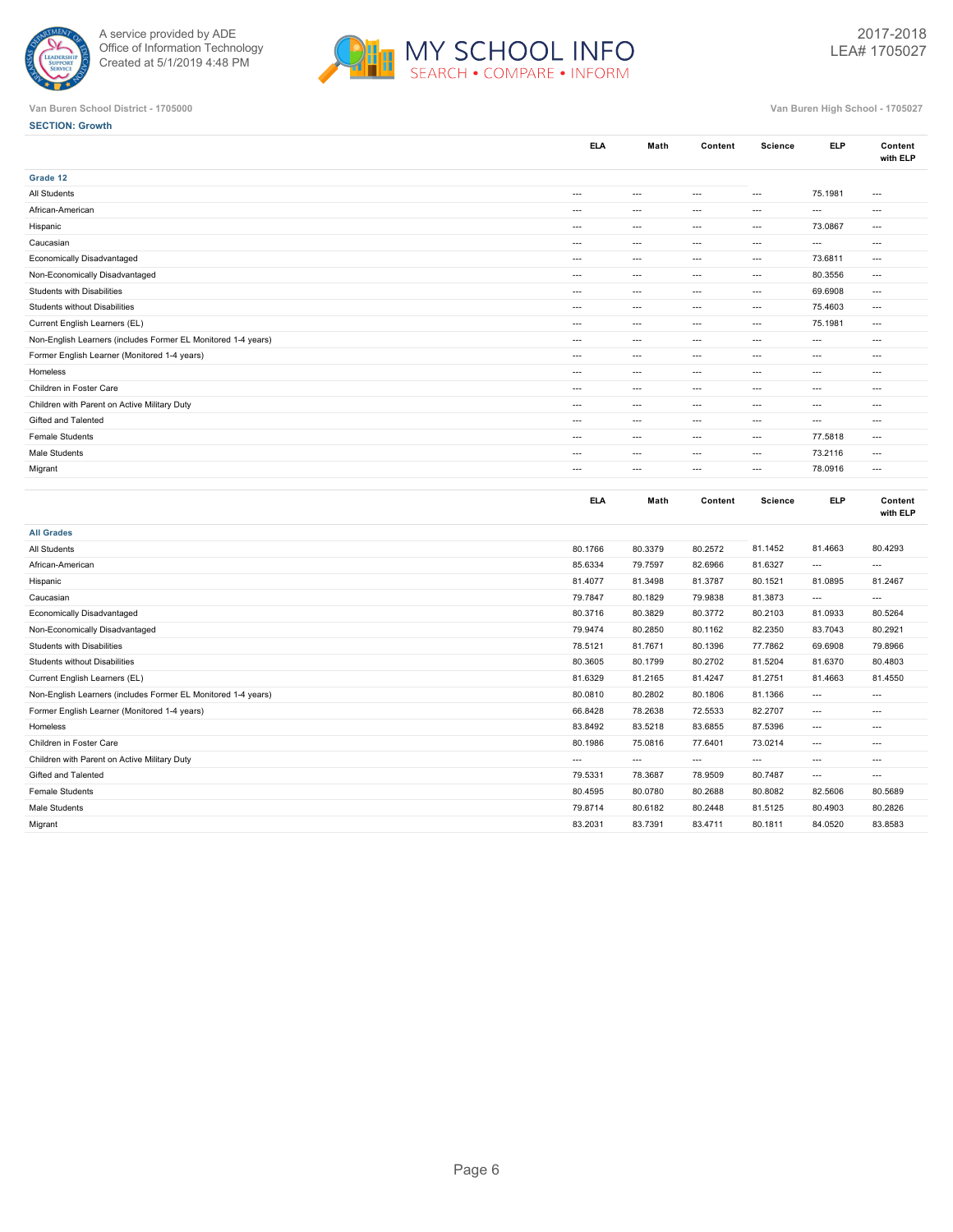



#### **SECTION: English Language Proficiency for ELL**

|           |                  | 2015-2016            |                   |                  | 2016-2017            |                    | 2017-2018        |                      |                    |  |
|-----------|------------------|----------------------|-------------------|------------------|----------------------|--------------------|------------------|----------------------|--------------------|--|
|           | <b>EL Tested</b> | Number<br>Proficient | EL%<br>Proficient | <b>EL Tested</b> | Number<br>Proficient | EL %<br>Proficient | <b>EL Tested</b> | Number<br>Proficient | EL %<br>Proficient |  |
| Grade All | 87               | 10                   | 11.49 %           | 70               | 12                   | 17.14 %            | 72               | 8                    | 11.11 %            |  |
| Grade 09  | 25               | $\overline{2}$       | 8.00 %            | $---$            | $---$                | $- - -$            | $- - -$          | $---$                | $---$              |  |
| Grade 10  | 26               | $\overline{2}$       | 7.69 %            | 24               |                      | 4.17 %             | 28               | 3                    | 10.71 %            |  |
| Grade 11  | 20               | $\overline{4}$       | 20.00 %           | 28               | 6                    | 21.43 %            | 22               | 3                    | 13.64 %            |  |
| Grade 12  | 16               | $\overline{2}$       | 12.50 %           | 18               | 5                    | 27.78 %            | 22               | 2                    | 9.09%              |  |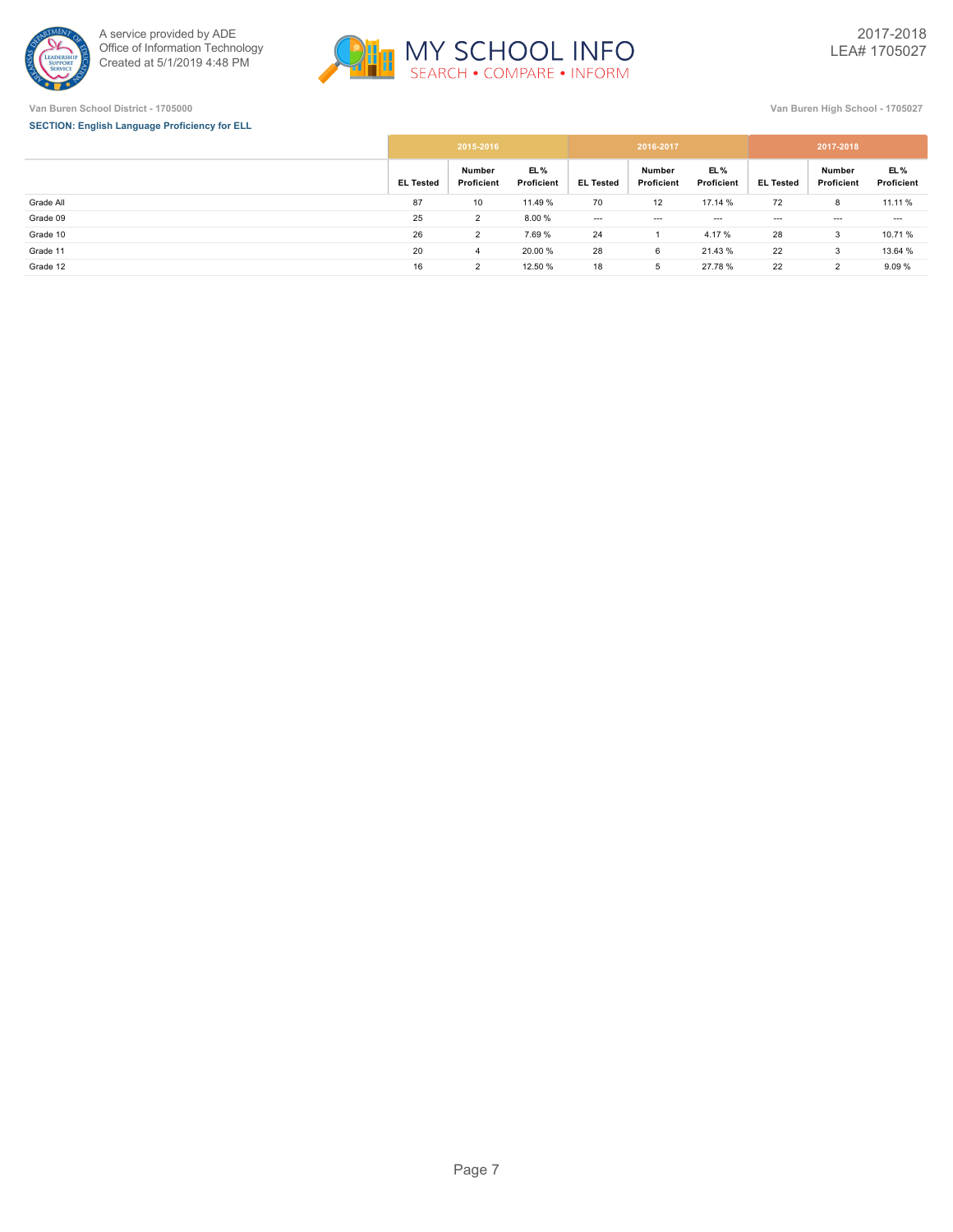![](_page_7_Picture_0.jpeg)

**SECTION: SQSS**

![](_page_7_Picture_2.jpeg)

|                                                                  | <b>Student</b><br>Engagement | Science<br>Achievement | Reading<br>Achievement | Science<br>Growth | <b>ACT</b><br>Composite | <b>High School</b><br><b>Final GPA</b> | Community<br>Learning<br><b>Services</b><br>Credits | Computer<br>Science<br>Credits | On-Time<br>Credits | <b>ACT</b><br><b>Benchmark</b><br><b>Readiness</b> | AP/IB/CC<br>Credits | Total |
|------------------------------------------------------------------|------------------------------|------------------------|------------------------|-------------------|-------------------------|----------------------------------------|-----------------------------------------------------|--------------------------------|--------------------|----------------------------------------------------|---------------------|-------|
| Grade 10                                                         |                              |                        |                        |                   |                         |                                        |                                                     |                                |                    |                                                    |                     |       |
| All Students                                                     | 67.23                        | 39.51                  | 38.00                  | 54.30             | $\sim$                  | $\cdots$                               | $\cdots$                                            | $\cdots$                       | 93.61              | $\cdots$                                           | $---$               | 58.80 |
| African-American                                                 | 71.43                        | 40.00                  | 40.00                  | 60.00             | $\sim$                  | $\cdots$                               | $\cdots$                                            | $\cdots$                       | 100.00             | $\cdots$                                           | $---$               | 62.96 |
| Hispanic                                                         | 69.38                        | 31.51                  | 32.88                  | 54.86             | $\sim$                  | $\cdots$                               | $\cdots$                                            | $\cdots$                       | 95.95              | $\cdots$                                           | $---$               | 57.26 |
| Caucasian                                                        | 67.22                        | 40.51                  | 38.29                  | 54.32             | $\sim$ $\sim$           | $\cdots$                               | $\cdots$                                            | $\cdots$                       | 93.09              | $\cdots$                                           | $\cdots$            | 58.98 |
| Economically Disadvantaged                                       | 65.04                        | 30.32                  | 29.95                  | 51.64             | $\sim$ $\sim$           | $\cdots$                               | $\cdots$                                            | $\cdots$                       | 90.54              | $\cdots$                                           | $---$               | 53.79 |
| Non-Economically Disadvantaged                                   | 69.71                        | 50.54                  | 47.54                  | 57.42             | $\sim$ $\sim$           | $\cdots$                               | $\cdots$                                            | $\cdots$                       | 97.30              | $\cdots$                                           | $---$               | 64.70 |
| Students with Disabilities                                       | 50.00                        | 18.18                  | 2.56                   | 47.44             | $\sim$ $\sim$           | $\cdots$                               | $\cdots$                                            | $\cdots$                       | 79.55              | $\cdots$                                           | $\cdots$            | 40.47 |
| Students without Disabilities                                    | 69.37                        | 42.11                  | 41.83                  | 55.06             | $\sim$ $\sim$           | $\cdots$                               | $\cdots$                                            | $\cdots$                       | 95.32              | $\cdots$                                           | $---$               | 60.95 |
| Current English Learners (EL)                                    | 67.86                        | 11.54                  | 15.38                  | 61.54             | $\sim$                  | $\cdots$                               | $\cdots$                                            | $\cdots$                       | 100.00             | $\cdots$                                           | $---$               | 51.52 |
| Non-English Learners (includes Former EL Monitored 1-4<br>years) | 67.19                        | 41.42                  | 39.57                  | 53.79             | $\sim$                  | $\cdots$                               | $\cdots$                                            | $\cdots$                       | 93.18              | $\cdots$                                           | $---$               | 59.30 |
| Former English Learner (Monitored 1-4 years)                     | 66.67                        | 66.67                  | 0.00                   | 50.00             | $\sim$ $\sim$           | $\cdots$                               | $\cdots$                                            | $\cdots$                       | 100.00             | $\cdots$                                           | $\cdots$            | 56.67 |
| Homeless                                                         | 0.00                         | 0.00                   | 100.00                 | $\sim$ $\sim$     | $\sim$ $\sim$           | $\cdots$                               | $\cdots$                                            | $\cdots$                       | 0.00               | $\cdots$                                           | $\cdots$            | 20.00 |
| Children in Foster Care                                          | 50.00                        | $\cdots$               | $\cdots$               | $\cdots$          | $\sim$                  | $\cdots$                               | $\cdots$                                            | $\cdots$                       | $\sim$             | $\cdots$                                           | $\cdots$            | 50.00 |
| Children with Parent on Active Military Duty                     | $\cdots$                     | $\cdots$               | $\cdots$               | $\sim$ $\sim$     | $\sim$                  | $\cdots$                               | $\cdots$                                            | $\cdots$                       | $\sim$             | $\cdots$                                           | $---$               | $---$ |
| Gifted and Talented                                              | 73.17                        | 87.50                  | 80.00                  | 50.00             | $-1$                    | $\cdots$                               | $\cdots$                                            | $\cdots$                       | 100.00             | $\cdots$                                           | $---$               | 78.11 |
| <b>Female Students</b>                                           | 66.88                        | 40.28                  | 43.27                  | 53.17             | $-1$                    | $\cdots$                               | $\cdots$                                            | $\sim$ $ -$                    | 93.87              | $\sim$ $\sim$                                      | $\cdots$            | 59.77 |
| Male Students                                                    | 67.62                        | 38.66                  | 32.29                  | 55.53             | $-1$                    | $\cdots$                               | $\cdots$                                            | $\cdots$                       | 93.33              | $\cdots$                                           | $\cdots$            | 57.75 |
| Migrant                                                          | 54.55                        | 0.00                   | 11.11                  | 50.00             | $\sim$                  | $- - -$                                | $\cdots$                                            | $\cdots$                       | 80.00              | $\cdots$                                           | $---$               | 40.63 |
|                                                                  |                              |                        |                        |                   |                         |                                        |                                                     |                                |                    |                                                    |                     |       |

|                                                                  | <b>Student</b><br>Engagement | Science<br>Achievement | Reading<br>Achievement | Science<br>Growth | <b>ACT</b><br>Composite | <b>High School</b><br><b>Final GPA</b> | Community<br>Learning<br><b>Services</b><br>Credits | Computer<br>Science<br>Credits | On-Time<br>Credits | <b>ACT</b><br><b>Benchmark</b><br><b>Readiness</b> | AP/IB/CC<br>Credits | Total    |
|------------------------------------------------------------------|------------------------------|------------------------|------------------------|-------------------|-------------------------|----------------------------------------|-----------------------------------------------------|--------------------------------|--------------------|----------------------------------------------------|---------------------|----------|
| Grade 11                                                         |                              |                        |                        |                   |                         |                                        |                                                     |                                |                    |                                                    |                     |          |
| All Students                                                     | 60.91                        | $\cdots$               | $\cdots$               | $\cdots$          | $\sim$                  | $\cdots$                               | $\cdots$                                            | $\cdots$                       | 90.03              |                                                    | $\cdots$            | 74.81    |
| African-American                                                 | 72.73                        | $\cdots$               | $\cdots$               | $\cdots$          | $\sim$                  | $\cdots$                               | $\cdots$                                            | $\cdots$                       | 81.82              | $---$                                              | $\cdots$            | 77.27    |
| Hispanic                                                         | 67.14                        | $\cdots$               | $\cdots$               | $\cdots$          | $\sim$                  | $\cdots$                               | $\cdots$                                            | $\cdots$                       | 92.54              | $\sim$                                             | $\cdots$            | 79.56    |
| Caucasian                                                        | 58.79                        | $\cdots$               | $\cdots$               | $\cdots$          | $\sim$                  | $\cdots$                               | $\cdots$                                            | $\cdots$                       | 89.31              | $---$                                              | $\cdots$            | 73.28    |
| <b>Economically Disadvantaged</b>                                | 57.86                        | $\cdots$               | $\cdots$               | $\cdots$          | $\sim$                  | $\cdots$                               | $\cdots$                                            | $\cdots$                       | 90.05              |                                                    | $\cdots$            | 73.19    |
| Non-Economically Disadvantaged                                   | 64.01                        | $\cdots$               | $---$                  | $\cdots$          | $\sim$                  | $\cdots$                               | $\cdots$                                            | $\cdots$                       | 90.00              | $---$                                              | $\cdots$            | 76.45    |
| Students with Disabilities                                       | 42.11                        | $\cdots$               | $\cdots$               | $\cdots$          | $\sim$                  | $\cdots$                               | $\cdots$                                            | $\cdots$                       | 87.50              | $\sim$                                             | $\cdots$            | 62.86    |
| Students without Disabilities                                    | 62.80                        | $\cdots$               | $\cdots$               | $\cdots$          | $\sim$                  | $\cdots$                               | $\cdots$                                            | $\cdots$                       | 90.26              | $---$                                              | $\cdots$            | 75.96    |
| Current English Learners (EL)                                    | 65.91                        | $---$                  | $\cdots$               | $\cdots$          | $\sim$                  | $\cdots$                               | $\cdots$                                            | $\cdots$                       | 90.48              | $---$                                              | $\cdots$            | 77.91    |
| Non-English Learners (includes Former EL Monitored 1-4<br>years) | 60.63                        | $\cdots$               | $\cdots$               | $\cdots$          | $\sim$                  | $\cdots$                               | $\cdots$                                            | $\cdots$                       | 90.00              | $---$                                              | $\cdots$            | 74.64    |
| Former English Learner (Monitored 1-4 years)                     | $- - -$                      | $\cdots$               | $---$                  | $\cdots$          | $\sim$                  | $\cdots$                               | $\cdots$                                            | $\cdots$                       | $\cdots$           |                                                    | $\cdots$            | $\cdots$ |
| Homeless                                                         | 42.86                        | $---$                  | $\cdots$               | $\cdots$          | $\sim$                  | $\cdots$                               | $\cdots$                                            | $\cdots$                       | 0.00               | $\cdots$                                           | $\cdots$            | 37.50    |
| Children in Foster Care                                          | 66.67                        | $\cdots$               | $\cdots$               | $\cdots$          | $\sim$                  | $\cdots$                               | $\cdots$                                            | $\cdots$                       | 100.00             | $---$                                              | $\cdots$            | 80.00    |
| Children with Parent on Active Military Duty                     | $- - -$                      | $---$                  | $\cdots$               | $\cdots$          | $\sim$                  | $\cdots$                               | $\cdots$                                            | $\cdots$                       | $\cdots$           | $---$                                              | $\cdots$            | $\cdots$ |
| Gifted and Talented                                              | 64.29                        | $---$                  | $\cdots$               | $\cdots$          | $\sim$                  | $\cdots$                               | $\cdots$                                            | $\cdots$                       | 100.00             | $---$                                              | $\cdots$            | 81.62    |
| Female Students                                                  | 57.65                        | $\cdots$               | $\cdots$               | $\cdots$          | $\sim$                  | $\cdots$                               | $\cdots$                                            | $\cdots$                       | 89.83              | $---$                                              | $\cdots$            | 72.92    |
| Male Students                                                    | 63.80                        | $\cdots$               | $\cdots$               | $\cdots$          | $\sim$                  | $\cdots$                               | $\cdots$                                            | $\cdots$                       | 90.20              | $---$                                              | $\cdots$            | 76.47    |
| Migrant                                                          | 56.25                        | $\cdots$               | $\cdots$               | $\cdots$          | $\sim$                  | $\cdots$                               | $\cdots$                                            | $\cdots$                       | 66.67              | $---$                                              | $\cdots$            | 61.29    |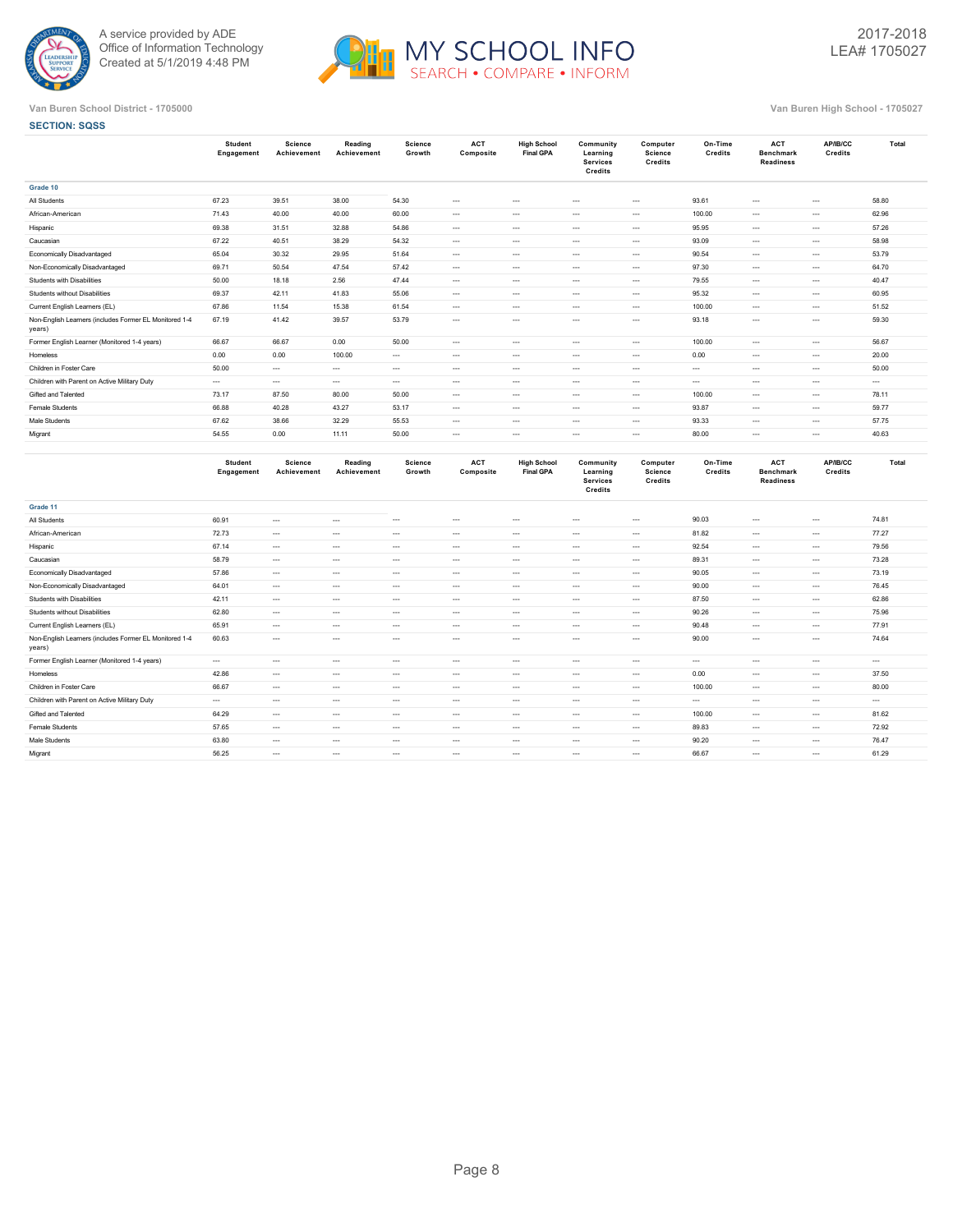![](_page_8_Picture_0.jpeg)

**SECTION: SQSS**

![](_page_8_Picture_2.jpeg)

|                                                                  | <b>Student</b><br>Engagement | Science<br>Achievement | Reading<br>Achievement | <b>Science</b><br>Growth | <b>ACT</b><br>Composite | <b>High School</b><br><b>Final GPA</b> | Community<br>Learning<br><b>Services</b><br>Credits | Computer<br>Science<br><b>Credits</b> | On-Time<br>Credits | <b>ACT</b><br><b>Benchmark</b><br><b>Readiness</b> | AP/IB/CC<br>Credits | Total    |
|------------------------------------------------------------------|------------------------------|------------------------|------------------------|--------------------------|-------------------------|----------------------------------------|-----------------------------------------------------|---------------------------------------|--------------------|----------------------------------------------------|---------------------|----------|
| Grade 12                                                         |                              |                        |                        |                          |                         |                                        |                                                     |                                       |                    |                                                    |                     |          |
| All Students                                                     | $---$                        | $---$                  | $\cdots$               | $\cdots$                 | 54.74                   | 67.63                                  | 0.26                                                | 1.32                                  | $\cdots$           | 50.26                                              | 60.26               | 39.08    |
| African-American                                                 | $---$                        | $---$                  |                        | $\cdots$                 | 27.27                   | 45.45                                  | 0.00                                                | 0.00                                  | $\cdots$           | 18.18                                              | 27.27               | 19.70    |
| Hispanic                                                         | $---$                        | $\cdots$               | $\cdots$               | $\cdots$                 | 27.12                   | 57.63                                  | 1.69                                                | 0.00                                  | $\cdots$           | 20.34                                              | 64.41               | 28.53    |
| Caucasian                                                        | $---$                        | $\cdots$               | $\cdots$               | $\cdots$                 | 62.92                   | 71.16                                  | 0.00                                                | 1.50                                  | $\cdots$           | 59.36                                              | 62.92               | 42.98    |
| Economically Disadvantaged                                       | $---$                        | $\cdots$               | $\cdots$               | $\cdots$                 | 40.64                   | 56.15                                  | 0.53                                                | 1.60                                  | $\cdots$           | 30.75                                              | 49.73               | 29.90    |
| Non-Economically Disadvantaged                                   | $---$                        | $\cdots$               | $\cdots$               | $\cdots$                 | 68.39                   | 78.76                                  | 0.00                                                | 1.04                                  | $\cdots$           | 69.17                                              | 70.47               | 47.97    |
| Students with Disabilities                                       | $---$                        | $\cdots$               | $\cdots$               | $\cdots$                 | 2.70                    | 43.24                                  | 2.70                                                | 0.00                                  | $\cdots$           | 0.00                                               | 21.62               | 11.71    |
| Students without Disabilities                                    | $---$                        | $\cdots$               | $\cdots$               | $\cdots$                 | 60.35                   | 70.26                                  | 0.00                                                | 1.46                                  | $\cdots$           | 55.69                                              | 64.43               | 42.03    |
| Current English Learners (EL)                                    | $---$                        | $\cdots$               | $\cdots$               | $\cdots$                 | 0.00                    | 50.00                                  | 4.55                                                | 0.00                                  | $\cdots$           | 2.27                                               | 40.91               | 16.29    |
| Non-English Learners (includes Former EL Monitored 1-4<br>years) | $\sim$                       | $---$                  | $\cdots$               | $\cdots$                 | 58.10                   | 68.72                                  | 0.00                                                | 1.40                                  | $\cdots$           | 53.21                                              | 61.45               | 40.48    |
| Former English Learner (Monitored 1-4 years)                     | $---$                        | $\cdots$               | $\cdots$               | $\cdots$                 | 50.00                   | 50.00                                  | 0.00                                                | 0.00                                  | $\cdots$           | 25.00                                              | 50.00               | 29.17    |
| Homeless                                                         | $\cdots$                     | $\cdots$               | $\cdots$               | $\cdots$                 | 66.67                   | 33.33                                  | 0.00                                                | 0.00                                  | $\sim$             | 66.67                                              | 66.67               | 38.89    |
| Children in Foster Care                                          |                              | $\cdots$               |                        | $\cdots$                 | $\sim$                  | $\cdots$                               | $\cdots$                                            | $\cdots$                              | $\cdots$           | $\cdots$                                           | $\ldots$            | $\cdots$ |
| Children with Parent on Active Military Duty                     | $---$                        | $\cdots$               | $\cdots$               | $\cdots$                 | $\cdots$                | $\cdots$                               | $\ldots$                                            | $\sim$ $\sim$                         | $\cdots$           | $\cdots$                                           | $\cdots$            | $\cdots$ |
| Gifted and Talented                                              | $\sim$                       | $\cdots$               | $\cdots$               | $\cdots$                 | 97.22                   | 97.22                                  | 0.00                                                | 0.00                                  | $\sim$             | 133.33                                             | 100.00              | 71.30    |
| Female Students                                                  | $---$                        | $\cdots$               | $\cdots$               | $\cdots$                 | 56.99                   | 71.50                                  | 0.00                                                | 0.00                                  | $\sim$             | 52.33                                              | 66.32               | 41.19    |
| Male Students                                                    | $---$                        | $\cdots$               | $\cdots$               | $\cdots$                 | 52.41                   | 63.64                                  | 0.53                                                | 2.67                                  | $\cdots$           | 48.13                                              | 54.01               | 36.90    |
| Migrant                                                          |                              | $\cdots$               | $\cdots$               | $\cdots$                 | 0.00                    | 66.67                                  | 0.00                                                | 0.00                                  | $\cdots$           | 0.00                                               | 33.33               | 16.67    |
|                                                                  |                              |                        |                        |                          |                         |                                        |                                                     |                                       |                    |                                                    |                     |          |

|                                                                  | <b>Student</b><br>Engagement | Science<br>Achievement | Reading<br>Achievement | Science<br>Growth | <b>ACT</b><br>Composite | <b>High School</b><br><b>Final GPA</b> | Community<br>Learning<br><b>Services</b><br>Credits | Computer<br>Science<br>Credits | On-Time<br>Credits | <b>ACT</b><br><b>Benchmark</b><br><b>Readiness</b> | AP/IB/CC<br>Credits | Total    |
|------------------------------------------------------------------|------------------------------|------------------------|------------------------|-------------------|-------------------------|----------------------------------------|-----------------------------------------------------|--------------------------------|--------------------|----------------------------------------------------|---------------------|----------|
| <b>All Grades</b>                                                |                              |                        |                        |                   |                         |                                        |                                                     |                                |                    |                                                    |                     |          |
| All Students                                                     | 64.17                        | 39.51                  | 38.00                  | 54.30             | 54.74                   | 67.63                                  | 0.26                                                | 1.32                           | 91.88              | 50.26                                              | 60.26               | 52.52    |
| African-American                                                 | 72.22                        | 40.00                  | 40.00                  | 60.00             | 27.27                   | 45.45                                  | 0.00                                                | 0.00                           | 87.50              | 18.18                                              | 27.27               | 40.87    |
| Hispanic                                                         | 68.33                        | 31.51                  | 32.88                  | 54.86             | 27.12                   | 57.63                                  | 1.69                                                | 0.00                           | 94.33              | 20.34                                              | 64.41               | 49.02    |
| Caucasian                                                        | 63.09                        | 40.51                  | 38.29                  | 54.32             | 62.92                   | 71.16                                  | 0.00                                                | 1.50                           | 91.25              | 59.36                                              | 62.92               | 53.97    |
| Economically Disadvantaged                                       | 61.66                        | 30.32                  | 29.95                  | 51.64             | 40.64                   | 56.15                                  | 0.53                                                | 1.60                           | 90.31              | 30.75                                              | 49.73               | 46.56    |
| Non-Economically Disadvantaged                                   | 66.87                        | 50.54                  | 47.54                  | 57.42             | 68.39                   | 78.76                                  | 0.00                                                | 1.04                           | 93.60              | 69.17                                              | 70.47               | 58.81    |
| Students with Disabilities                                       | 46.55                        | 18.18                  | 2.56                   | 47.44             | 2.70                    | 43.24                                  | 2.70                                                | 0.00                           | 82.89              | 0.00                                               | 21.62               | 30.97    |
| Students without Disabilities                                    | 66.15                        | 42.11                  | 41.83                  | 55.06             | 60.35                   | 70.26                                  | 0.00                                                | 1.46                           | 92.84              | 55.69                                              | 64.43               | 54.89    |
| Current English Learners (EL)                                    | 67.00                        | 11.54                  | 15.38                  | 61.54             | 0.00                    | 50.00                                  | 4.55                                                | 0.00                           | 95.74              | 2.27                                               | 40.91               | 40.07    |
| Non-English Learners (includes Former EL Monitored 1-4<br>years) | 64.00                        | 41.42                  | 39.57                  | 53.79             | 58.10                   | 68.72                                  | 0.00                                                | 1.40                           | 91.63              | 53.21                                              | 61.45               | 53.32    |
| Former English Learner (Monitored 1-4 years)                     | 66.67                        | 66.67                  | 0.00                   | 50.00             | 50.00                   | 50.00                                  | 0.00                                                | 0.00                           | 100.00             | 25.00                                              | 50.00               | 44.44    |
| Homeless                                                         | 33.33                        | 0.00                   | 100.00                 | $-1$              | 66.67                   | 33.33                                  | 0.00                                                | 0.00                           | 0.00               | 66.67                                              | 66.67               | 35.48    |
| Children in Foster Care                                          | 62.50                        | $---$                  | $---$                  | $\cdots$          | $-1$                    | $\cdots$                               | $\cdots$                                            | $\cdots$                       | 100.00             | $\cdots$                                           | $\cdots$            | 75.00    |
| Children with Parent on Active Military Duty                     | $- - -$                      | $\cdots$               | $---$                  | $- - -$           | $\sim$                  | $\cdots$                               | $\cdots$                                            | $\cdots$                       | $\cdots$           | $---$                                              | $\cdots$            | $\cdots$ |
| Gifted and Talented                                              | 69.08                        | 87.50                  | 80.00                  | 50.00             | 97.22                   | 97.22                                  | 0.00                                                | 0.00                           | 100.00             | 133.33                                             | 100.00              | 75.57    |
| Female Students                                                  | 62.67                        | 40.28                  | 43.27                  | 53.17             | 56.99                   | 71.50                                  | 0.00                                                | 0.00                           | 92.03              | 52.33                                              | 66.32               | 53.38    |
| Male Students                                                    | 65.66                        | 38.66                  | 32.29                  | 55.53             | 52.41                   | 63.64                                  | 0.53                                                | 2.67                           | 91.73              | 48.13                                              | 54.01               | 51.64    |
| Migrant                                                          | 55.56                        | 0.00                   | 11.11                  | 50.00             | 0.00                    | 66.67                                  | 0.00                                                | 0.00                           | 72.00              | 0.00                                               | 33.33               | 35.71    |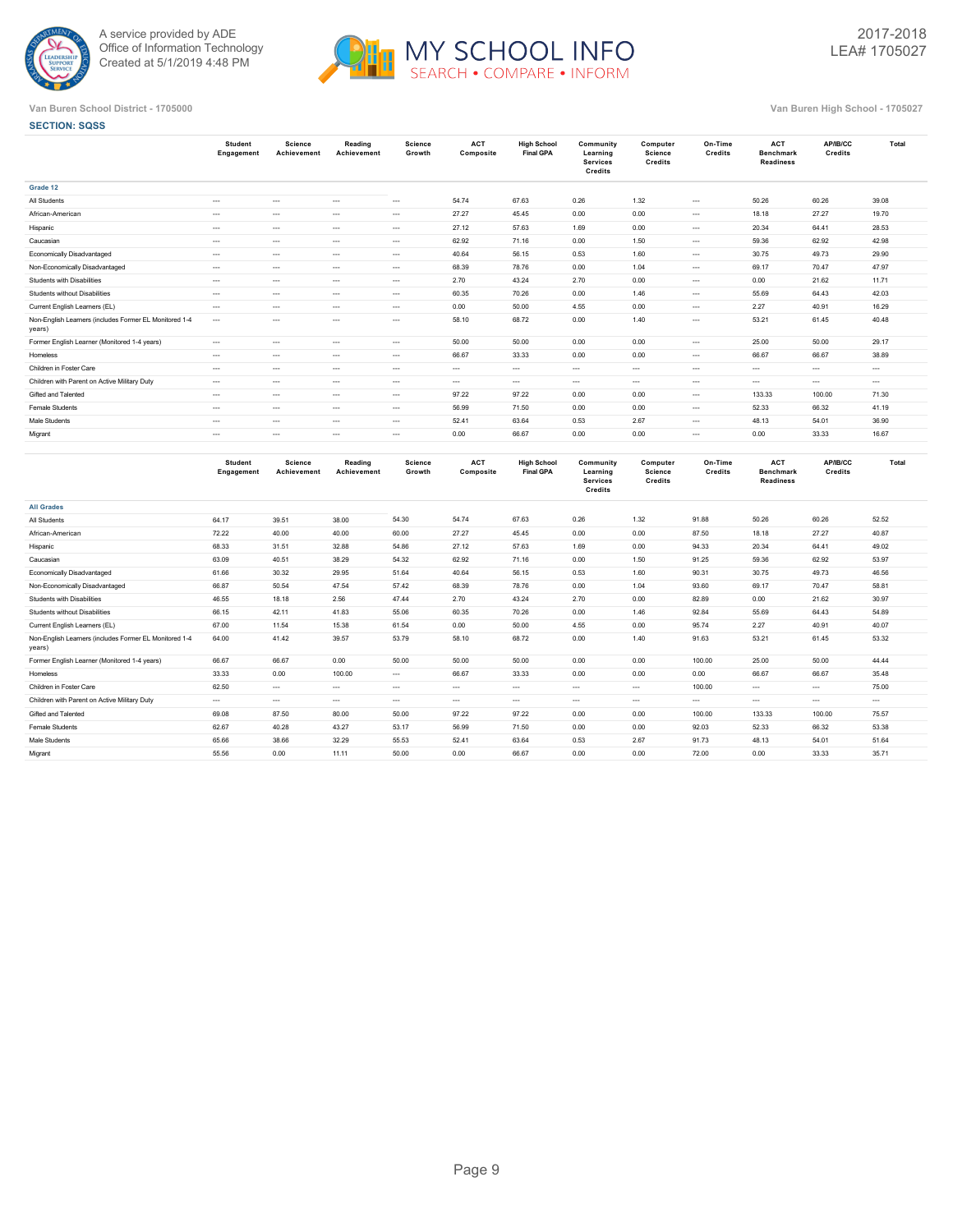![](_page_9_Picture_0.jpeg)

![](_page_9_Picture_2.jpeg)

## **SECTION: Graduation Rates**

|                                                                                         | 2017-2018 |                 |              |
|-----------------------------------------------------------------------------------------|-----------|-----------------|--------------|
|                                                                                         | School    | <b>District</b> | <b>State</b> |
| <b>Four-Year Graduation Rate</b>                                                        |           |                 |              |
| Four-Year Graduation Rate All Students                                                  | 89.9%     | 87.3%           | 89.2%        |
| Four-Year Graduation Rate African-American                                              | 100.0%    | 100.0%          | 85.6%        |
| Four-Year Graduation Rate Hispanic                                                      | 90.6%     | 85.1%           | 85.8%        |
| Four-Year Graduation Rate Caucasian                                                     | 88.6%     | 86.4%           | 91.2%        |
| Four-Year Graduation Rate Economically Disadvantaged                                    | 86.9%     | 85.0%           | 86.8%        |
| Four-Year Graduation Rate Non-Economically Disadvantaged                                | N/A       | N/A             | N/A          |
| Four-Year Graduation Rate Students with Disabilities                                    | 84.6%     | 80.4%           | 84.6%        |
| Four-Year Graduation Rate Students without Disabilities                                 | N/A       | N/A             | N/A          |
| Four-Year Graduation Rate Current English Learners (EL)                                 | 90.9%     | 84.6%           | 82.7%        |
| Four-Year Graduation Rate Non-English Learners (includes Former EL Monitored 1-4 years) | N/A       | N/A             | N/A          |
| Four-Year Graduation Rate Homeless                                                      | 46.7%     | 52.6%           | 81.3%        |
| Four-Year Graduation Rate Children in Foster Care                                       | 0.0%      | $0.0 \%$        | 73.5%        |
| Four-Year Graduation Rate Children with Parent on Active Military Duty                  | 100.0%    | 100.0%          | 94.3%        |
| Four-Year Graduation Rate Gifted and Talented                                           | 97.4 %    | 97.4%           | 97.8%        |
| Four-Year Graduation Rate Female Students                                               | 91.6%     | 89.8%           | 92.0%        |
| Four-Year Graduation Rate Male Students                                                 | 88.2%     | 84.8%           | 86.6%        |
| Four-Year Graduation Rate Migrant                                                       | 88.9%     | 85.7%           | 82.8%        |
|                                                                                         |           |                 |              |

|                                                                                         | 2017-2018 |                 |              |
|-----------------------------------------------------------------------------------------|-----------|-----------------|--------------|
|                                                                                         | School    | <b>District</b> | <b>State</b> |
| <b>Five-Year Graduation Rate</b>                                                        |           |                 |              |
| Five-Year Graduation Rate All Students                                                  | 92.0%     | 92.1%           | 90.7%        |
| Five-Year Graduation Rate African-American                                              | 100.0%    | 100.0%          | 87.7 %       |
| Five-Year Graduation Rate Hispanic                                                      | 91.0%     | 91.2%           | 89.2%        |
| Five-Year Graduation Rate Caucasian                                                     | 91.8%     | 91.9%           | 92.1%        |
| Five-Year Graduation Rate Economically Disadvantaged                                    | 88.9%     | 89.0%           | 88.0%        |
| Five-Year Graduation Rate Non-Economically Disadvantaged                                | N/A       | N/A             | N/A          |
| Five-Year Graduation Rate Students with Disabilities                                    | 89.4 %    | 89.8%           | 87.7%        |
| Five-Year Graduation Rate Students without Disabilities                                 | N/A       | N/A             | N/A          |
| Five-Year Graduation Rate Current English Learners (EL)                                 | 95.2%     | 95.2%           | 86.3%        |
| Five-Year Graduation Rate Non-English Learners (includes Former EL Monitored 1-4 years) | N/A       | N/A             | N/A          |
| Five-Year Graduation Rate Homeless                                                      | 100.0%    | 100.0%          | 88.5%        |
| Five-Year Graduation Rate Children in Foster Care                                       | 100.0%    | 100.0%          | 87.5 %       |
| Five-Year Graduation Rate Children with Parent on Active Military Duty                  | $---$     | $---$           | 100.0%       |
| Five-Year Graduation Rate Gifted and Talented                                           | $---$     | $\cdots$        | 100.0%       |
| Five-Year Graduation Rate Female Students                                               | 91.9%     | 92.0%           | 92.7%        |
| Five-Year Graduation Rate Male Students                                                 | 92.1%     | 92.3%           | 88.8%        |
| Five-Year Graduation Rate Migrant                                                       | 94.1%     | 94.1%           | 85.9%        |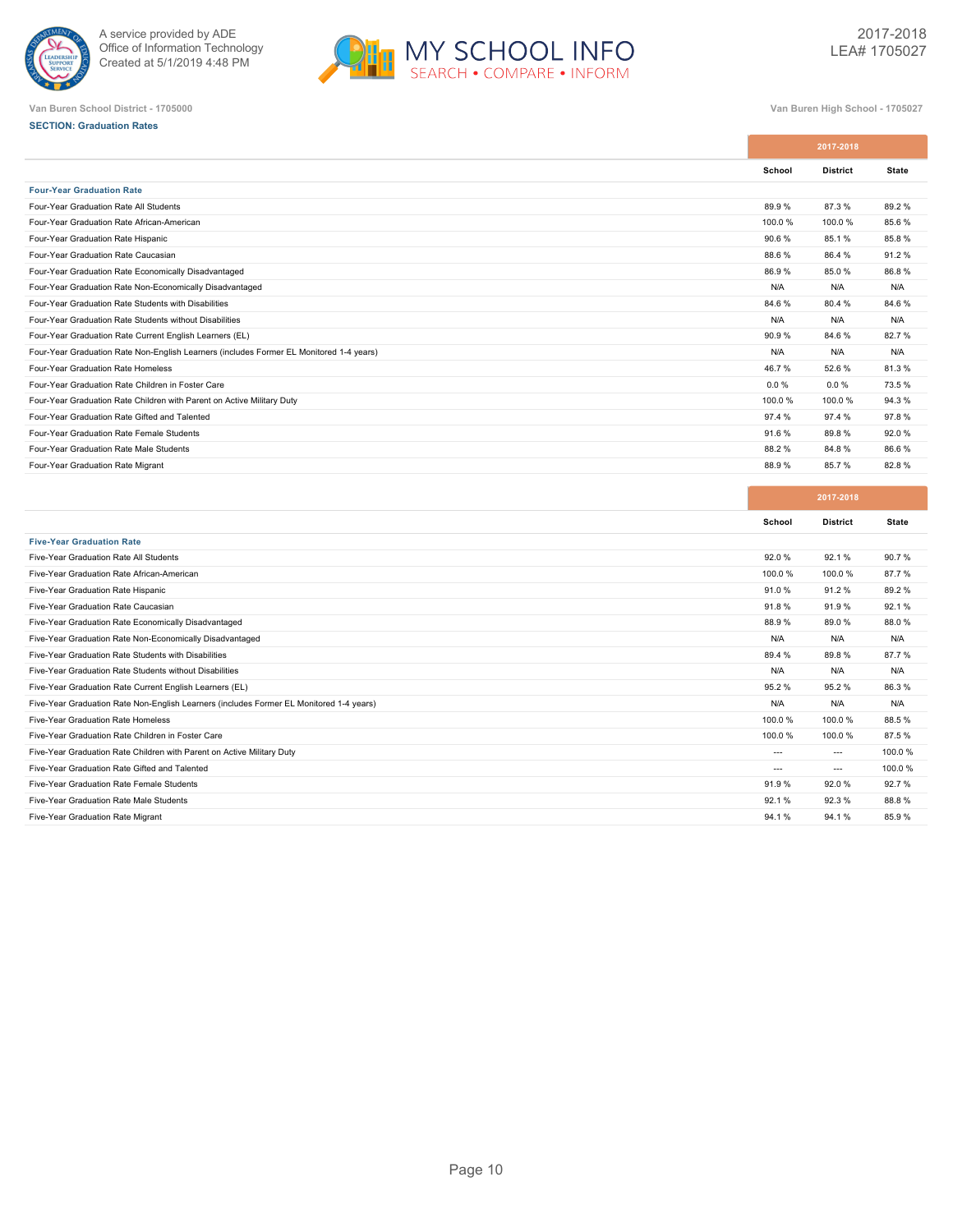![](_page_10_Picture_0.jpeg)

**SECTION: College Readiness**

![](_page_10_Picture_2.jpeg)

**Van Buren School District - 1705000 Van Buren High School - 1705027**

|                                                               | 2017-2018         |                 |                |  |
|---------------------------------------------------------------|-------------------|-----------------|----------------|--|
|                                                               | School            | <b>District</b> | <b>State</b>   |  |
| <b>American College Test (ACT)</b>                            |                   |                 |                |  |
| Participation in Grade 11 Statewide ACT Administration        | 396               | 416             | 31,425         |  |
| District Provided Remediation for Students Taking ACT         |                   |                 |                |  |
| Number of Students Taking ACT in Grades 9-11                  | 548               | 562             | 40,561         |  |
| Number of Graduates that have taken ACT in High School        | 369               | 388             | 29,421         |  |
| <b>ACT Reading Average</b>                                    | 20.80             | 20.54           | 20.32          |  |
| <b>ACT English Average</b>                                    | 19.60             | 19.28           | 19.44          |  |
| <b>ACT Math Average</b>                                       | 19.57             | 19.39           | 19.12          |  |
| <b>ACT Science Average</b>                                    | 20.05             | 19.86           | 19.95          |  |
| <b>ACT Composite Average</b>                                  | 20.17             | 19.94           | 19.86          |  |
| <b>SAT® by College Board</b>                                  |                   |                 |                |  |
| Number of Students Taking SAT College Admission Test          | $\overline{2}$    | $\overline{2}$  | 1,388          |  |
| SAT Critical Reading Mean                                     | 610               | 610             | 589            |  |
| SAT Math Mean                                                 | 530               | 530             | 569            |  |
| <b>SAT Writing Mean</b>                                       |                   |                 |                |  |
| <b>Advanced Placement Courses (AP)</b>                        |                   |                 |                |  |
| Number of Students Taking Advanced Placement (AP) Courses     | 360               | 361             | 29,031         |  |
| Number of AP Exams Taken                                      | 538               | 538             | 45,874         |  |
| Number of AP Exams Scored 3, 4, or 5                          | 199               | 199             | 15,869         |  |
| <b>International Baccalaureate Courses</b>                    |                   |                 |                |  |
| Number of Students Taking International Baccalaureate Courses | $\overline{a}$    | $\overline{a}$  | 460            |  |
| <b>College Going Rates</b>                                    |                   |                 |                |  |
| All Students                                                  | 51.4 %            | 48.9%           | 49.1%          |  |
| African-American                                              | 41.7%             | 35.7%           | 45.0%          |  |
| Hispanic                                                      | 51.7%             | 46.9%           | 38.9%          |  |
| Caucasian                                                     | 52.2%             | 50.2%           | 52.4 %         |  |
| Economically Disadvantaged                                    | 38.6%             | 36.4%<br>0.0 %  | 41.3%          |  |
| Students with Disabilities                                    | $0.0 \%$<br>42.9% | 37.5%           | 15.1%<br>24.0% |  |
| Current English Learners (EL)<br>Homeless                     | 50.0%             | 40.0%           | 33.7%          |  |
| Children in Foster Care                                       | 0.0 %             | $0.0 \%$        | 40.9%          |  |
| Children with Parent on Active Military Duty                  | 0.0%              | $0.0 \%$        | 58.9%          |  |
| Gifted and Talented                                           | 86.1%             | 86.1%           | 69.8%          |  |
| <b>College Credit Accumulation Rates</b>                      |                   |                 |                |  |
| All Students                                                  | 64.8%             | 64.8%           | 54.1%          |  |
| African-American                                              | 40.0%             | 40.0%           | 37.9%          |  |
| Hispanic                                                      | 61.1%             | 61.1%           | 49.7%          |  |
| Caucasian                                                     | 63.6%             | 63.6%           | 58.9%          |  |
| Economically Disadvantaged                                    | 50.0%             | 50.0%           | 42.9%          |  |
| Students with Disabilities                                    | 0.0%              | 0.0%            | 30.2%          |  |
| Current English Learners (EL)                                 | 55.6 %            | 55.6%           | 32.5 %         |  |
| Homeless                                                      | 23.1 %            | 23.1%           | 35.0%          |  |
| Children in Foster Care                                       | $0.0 \%$          | $0.0 \%$        | 51.6%          |  |
| Children with Parent on Active Military Duty                  | 100.0%            | 100.0%          | 60.8%          |  |
| Gifted and Talented                                           | 72.7%             | 72.7%           | 76.5%          |  |

\* The College Credit Accumulation Rate definition from the U.S. Department of Education gives high school graduates two years at an institution of higher education to complete at least one year's worth of college credit th a degree. Students graduating in the last school year listed have not yet had two years to complete a year of college credit. Only a basic level of suppression had been applied to CGR and CCAR datasets.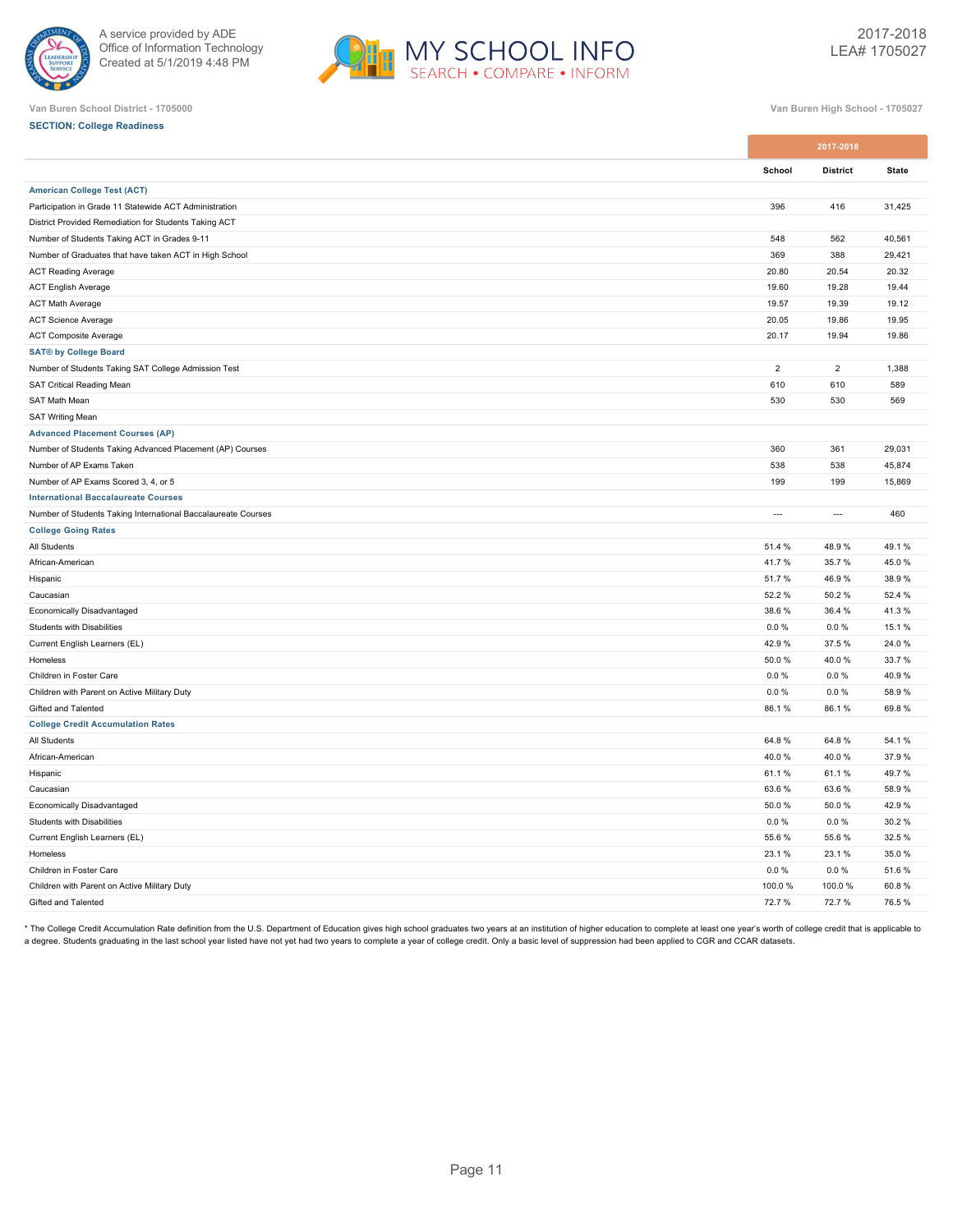![](_page_11_Picture_0.jpeg)

![](_page_11_Picture_2.jpeg)

### **Van Buren School District - 1705000 Van Buren High School - 1705027 SECTION: School Performance School District State 2018 School Performance Rating C** Overall Points for School Rating 66.93 Count of Schools with Rating = A 3 152 Count of Schools with Rating = B 2 313 Count of Schools with Rating = C 6 380 Count of Schools with Rating = D 0 145 Count of Schools with Rating = F 0 44 **District Provides Textbooks or Digital Resources for all Pupils** District Provides Textbooks or Digital Resources for all Pupils Y 100 % **Annual Accreditation Status** Accredited Y 12 1,046 Accredited Cited N 0 5 5 5 6 5 6 7 7 8 7 7 8 7 7 8 7 7 8 7 7 8 7 7 8 7 7 8 7 7 8 7 7 8 7 7 8 7 7 8 7 7 8 7 7 8 7 7 8 7 7 8 7 7 8 7 7 8 7 7 8 7 7 8 7 7 8 7 7 8 7 7 8 7 7 8 7 7 8 7 7 8 7 7 8 7 7 8 7 7 8 7 7 8 7 7 8 7 8 7 8 7 Accredited Probationary N 0 1 **Attendance Rate** Attendance Rate All Students and Students and Students and Students and Students and Students and Students and Students and Students and Students and Students and Students and Students and Students and Students and Student Attendance Rate African American and the state of the state of the state of the state of the state of the state of the state of the state of the state of the state of the state of the state of the state of the state of the Attendance Rate Hispanic 93.64 % 94.48 % 93.95 % Attendance Rate Caucasian 92.64 % 92.96 % 93.53 % Attendance Rate Economically Disadvantaged 83.65 % 92.75 % 93.65 % 93.65 % 93.65 % 93.65 % 93.65 % 93.65 % 93.65 % 93.65 % 93.65 % 93.65 % 93.65 % 93.65 % 93.65 % 93.65 % 93.65 % 93.65 % 93.65 % 93.65 % 93.65 % 93.65 % 93. Attendance Rate Non-Economically Disadvantaged 93.16 % 93.49 % 93.63 % Attendance Rate Students with Disabilities 89.96 % 94.14 % 93.8 % 94.14 % 93.8 % 94.14 % 93.8 % 95.96 % 94.14 % 93.8 % 95.96 % 95.8 % 95.8 % 95.96 % 95.8 % 95.96 % 95.96 % 95.96 % 95.96 % 95.96 % 95.96 % 95.96 % 95.96 % 95 Attendance Rate Students without Disabilities 80.39 % 93.93 % 93.93 % 93.93 % 93.93 % 93.93 % 93.93 % 93.93 % 93.93 % 93.93 % 93.93 % 93.93 % 93.93 % 93.93 % 93.93 % 93.93 % 93.93 % 93.93 % 93.93 % 93.93 % 93.93 % 93.93 % Attendance Rate English Learners (EL) 84.79 % 94.69 % 94.99 % 94.79 % 95.56 % 94.69 % 94.79 % 95.56 % 95.56 % 95.56 % 95.56 % 95.56 % 95.56 % 95.56 % 95.56 % 95.56 % 95.56 % 95.56 % 95.56 % 95.56 % 95.56 % 95.56 % 95.56 % Attendance Rate Non-EL (includes Former EL Monitored 1-4 years) 93.17 % 94.71 % 94.96 % Attendance Rate Former EL (Monitored 1-4 years) 95.64 % 95.94 % 95.94 % 95.94 % 95.94 % 95.94 % 95.94 % 95.94 % 95.94 % 95.94 % 95.94 % 95.95 % 95.95 % 95.95 % 95.95 % 95.95 % 95.95 % 95.95 % 95.95 % 95.95 % 95.95 % 95.95 Attendance Rate Homeless 88.7 % 83.36 % 90.32 % 88.7 % 83.36 % 90.32 % Attendance Rate Children in Foster Care 97.97 % 95.9 % 92.95 % 92.95 % 92.95 % 92.95 % 92.95 % 92.95 % 93.9 % 93.9 % 92.95 % 93.9 % 92.95 % 95.9 % 95.9 % 92.95 % 95.9 % 92.95 % 95.9 % 95.9 % 92.95 % 95.9 % 95.9 % 95.9 % 95 Attendance Rate Children with Parent on Active Military Duty 94.51 % 94.51 % 94.51 % 94.51 % 94.51 % 94.51 % 94.51 % Attendance Rate Gifted and Talented **94.74 %** 94.81 % 94.81 % 95.79 % Attendance Rate Female Students **92.84 %** 93.83 % 92.84 % 93.83 % 92.84 % 93.83 % 92.84 % 93.83 % 93.84 % 93.83 % 93.84 % 93.83 % 93.84 % 93.83 % 93.84 % 93.83 % 93.84 % 93.83 % 93.84 % 93.83 % 93.84 % 93.84 % 93.83 % 95.8 Attendance Rate Male Students 93.5 % 93.76 % 93.96 % Attendance Rate Migrant 92.3 % 93.87 % 92.07 % **Dropout Rate** Dropout Rate 2.60 % 2.20 % 2.36 % **College Remediation Rate** College Remediation Rate 62.9 % 64.4 % 62.8 % **Enrollment**

October 1 Enrollment 1,268 5,798 479,258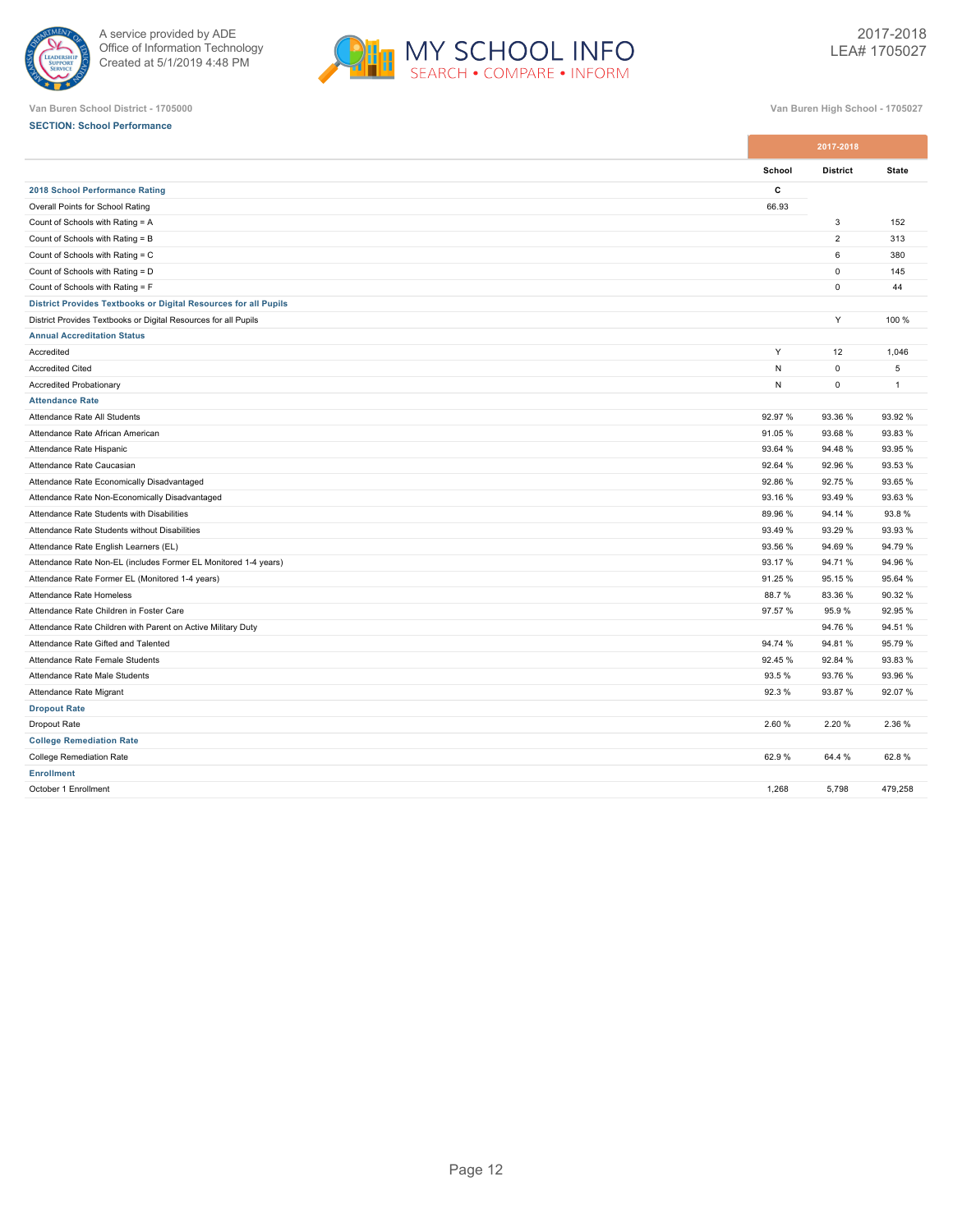![](_page_12_Picture_0.jpeg)

![](_page_12_Picture_2.jpeg)

# **SECTION: School Environment**

|                                                      | School | <b>District</b> | <b>State</b> |
|------------------------------------------------------|--------|-----------------|--------------|
| Discipline Policies Distributed to Parents           | Y      | 100 %           | 100 %        |
| Discipline Training Provided to Staff                | Y      | 100 %           | 100 %        |
| Parental Involvement Plan Adopted                    | Υ      | 100 %           | 100 %        |
| District Alternative Learning Environment Compliance |        | Υ               | 100 %        |
| Expulsions                                           |        | 6               | 979          |
| Weapons Incidents                                    | 6      | 13              | 840          |
| <b>Staff Assaults</b>                                |        |                 | 852          |
| <b>Student Assaults</b>                              |        |                 | 3,339        |
| Referrals to Law Enforcement                         |        |                 | 66           |
| School-related Arrests                               |        |                 | 10           |
|                                                      |        |                 |              |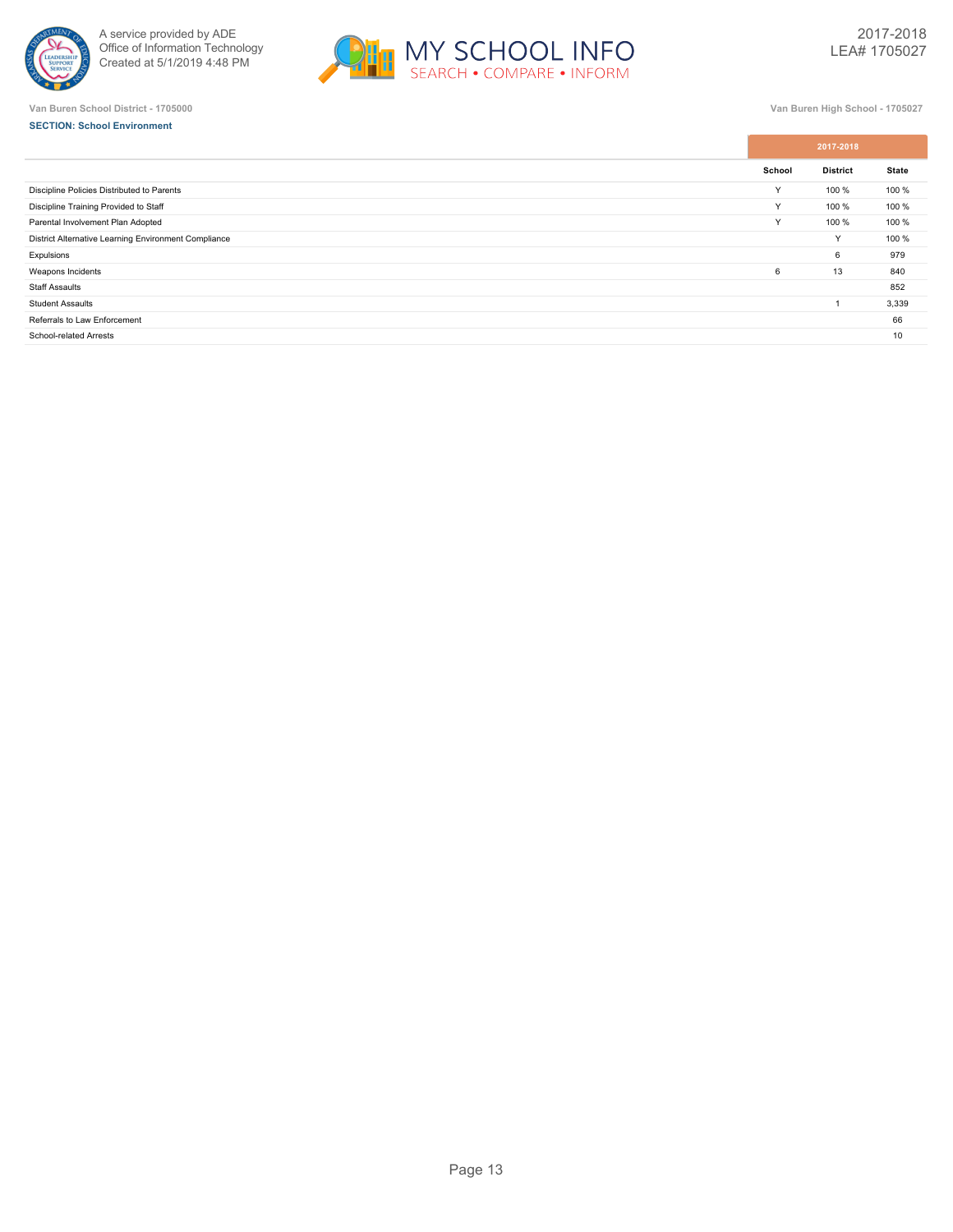![](_page_13_Picture_0.jpeg)

![](_page_13_Picture_2.jpeg)

## **SECTION: Retention**

|                                         |        | 2017-2018       |        |
|-----------------------------------------|--------|-----------------|--------|
|                                         | School | <b>District</b> | State  |
| Number of Students Retained at Grade 1  |        | 2               | 1,085  |
| Percent of Students Retained at Grade 1 |        | 0.46%           | 2.95 % |
| Number of Students Retained at Grade 2  |        | 1               | 369    |
| Percent of Students Retained at Grade 2 |        | 0.21%           | 1.00 % |
| Number of Students Retained at Grade 3  |        | 0               | 158    |
| Percent of Students Retained at Grade 3 |        | 0.00%           | 0.42%  |
| Number of Students Retained at Grade 4  |        | 0               | 86     |
| Percent of Students Retained at Grade 4 |        | 0.00%           | 0.22%  |
| Number of Students Retained at Grade 5  |        | 0               | 74     |
| Percent of Students Retained at Grade 5 |        | 0.00%           | 0.19%  |
| Number of Students Retained at Grade 6  |        | 1               | 139    |
| Percent of Students Retained at Grade 6 |        | 0.23%           | 0.38%  |
| Number of Students Retained at Grade 7  |        | 0               | 209    |
| Percent of Students Retained at Grade 7 |        | 0.00%           | 0.57%  |
| Number of Students Retained at Grade 8  |        | 0               | 222    |
| Percent of Students Retained at Grade 8 |        | 0.00%           | 0.61%  |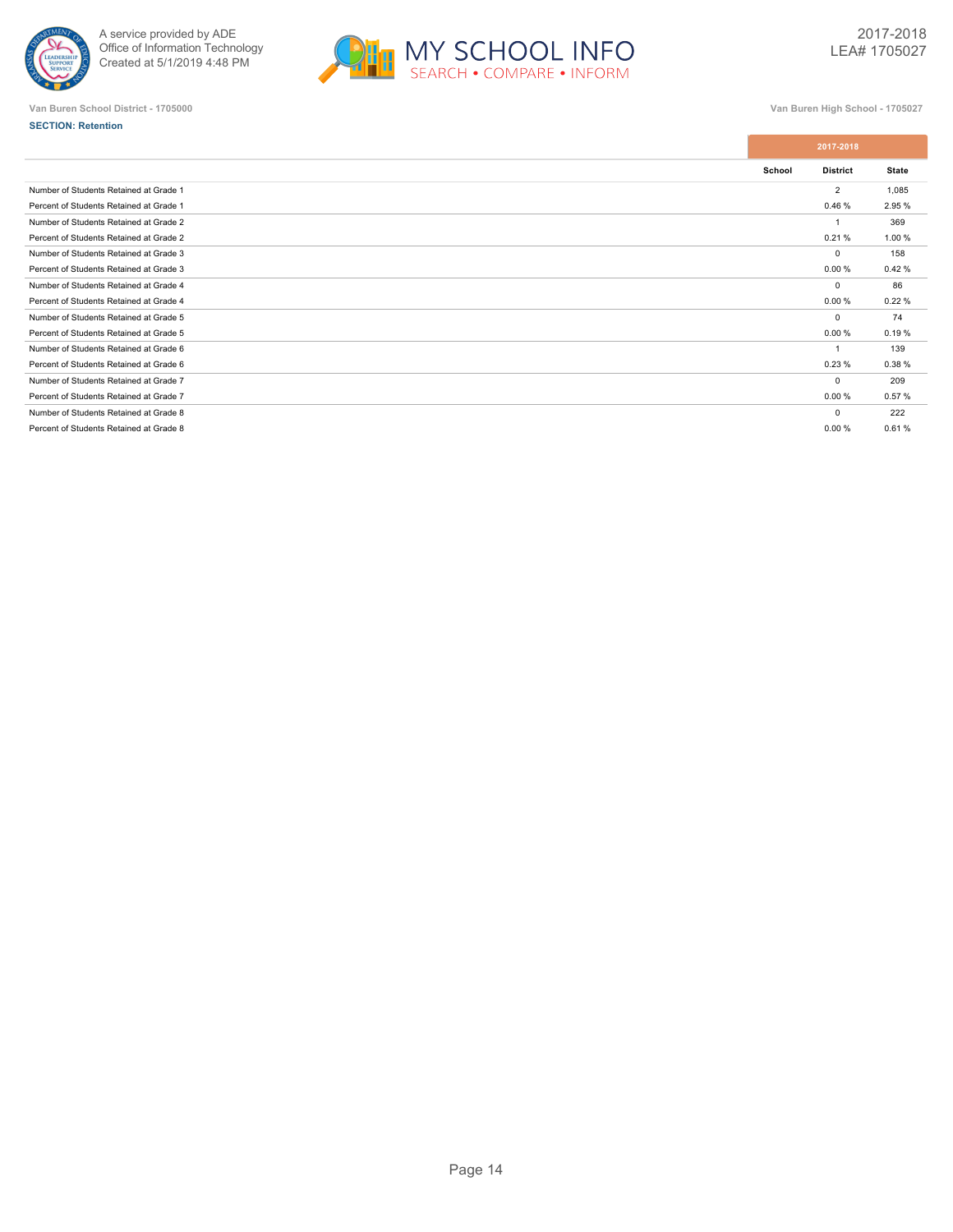![](_page_14_Picture_0.jpeg)

![](_page_14_Picture_2.jpeg)

# **SECTION: Teacher Quality**

|                                                                                    | 2017-2018                |                          |                          |
|------------------------------------------------------------------------------------|--------------------------|--------------------------|--------------------------|
|                                                                                    | School                   | <b>District</b>          | <b>State</b>             |
| % Teachers Completely Certified (Licensed)                                         | 100.0%                   | 92.0%                    | 96.8%                    |
| % Teachers with Emergency / Provisional Credentials                                | 0.0%                     | 0.0%                     | 0.0%                     |
| % Teachers with Bachelor's Degree                                                  | 66.0%                    | 74.0%                    | 53.0%                    |
| % Teachers with Master's Degree                                                    | 32.0 %                   | 25.0%                    | 42.0%                    |
| % Teachers with Advanced Degree                                                    | 2.0%                     | 1.0%                     | 1.0%                     |
| All Economic Levels (All Quartiles All Schools)                                    |                          |                          |                          |
|                                                                                    | School                   | <b>District</b>          | <b>State</b>             |
| Number of Teachers (Certified Teachers)                                            | 106                      | 469                      | 41,834                   |
| Number of Teachers Evaluated this year under Teacher Excellence and Support System | 27                       | 106                      | 8,035                    |
| Number of Teachers Proficient or Above under Teacher Excellence and Support System | 27                       | 104                      | 7,845                    |
| Number Certified by National Board for Professional Teaching Standards             | 6                        | 37                       | 2,287                    |
| Number of Teachers Teaching with Emergency/Provisional Credentials                 | 3                        | 6                        | 765                      |
| Percentage Teaching with Emergency/Provisional Credentials                         | 2.8%                     | 1.3%                     | 1.8%                     |
| Number of Teachers Teaching Out-of-field                                           | $\mathbf{1}$             | 19                       | 1,459                    |
| Percentage of Teachers Teaching Out-of-field                                       | 0.9%                     | 4.1%                     | 3.5%                     |
| Number of Inexperienced Teachers                                                   | 6                        | 57                       | 7,134                    |
| Percentage of Teachers who are Inexperienced                                       | 5.7%                     | 12.2 %                   | 17.1 %                   |
| Number of Teachers, Principals, and Assistant Principals                           | 110                      | 493                      | 43,663                   |
| Number of Inexperienced Teachers, Principals, and Assistant Principals             | N/A                      | N/A                      | N/A                      |
| Percentage of Teachers, Principals, and Assitant Principals who are Inexperienced  | N/A                      | N/A                      | N/A                      |
| High Poverty (Highest Quartile of Schools Free and Reduced Lunch Percentage)       |                          |                          |                          |
|                                                                                    | School                   | <b>District</b>          | <b>State</b>             |
| Number of Teachers (Certified Teachers)                                            | $\overline{a}$           | 21                       | 9,078                    |
| Number of Teachers Evaluated this year under Teacher Excellence and Support System | $\overline{\phantom{a}}$ | $\overline{\phantom{a}}$ | 1,324                    |
| Number of Teachers Proficient or Above under Teacher Excellence and Support System | $---$                    | $---$                    | 1,262                    |
| Number Certified by National Board for Professional Teaching Standards             | $\hspace{0.05cm} \ldots$ | $\overline{\phantom{a}}$ | 339                      |
| Number of Teachers Teaching with Emergency/Provisional Credentials                 | ---                      | $\mathsf 0$              | 281                      |
| Percentage Teaching with Emergency/Provisional Credentials                         | $\hspace{0.05cm} \ldots$ | 0.0%                     | 3.1%                     |
| Number of Teachers Teaching Out-of-field                                           | $\hspace{0.05cm} \ldots$ | $\mathsf 0$              | 380                      |
| Percentage of Teachers Teaching Out-of-field                                       | $---$                    | 0.0%                     | 4.2%                     |
| Number of Inexperienced Teachers                                                   | $---$                    | $\mathbf{1}$             | 1,747                    |
| Percentage of Teachers who are Inexperienced                                       | $\overline{\phantom{a}}$ | 4.8%                     | 19.2 %                   |
| Number of Teachers, Principals, and Assistant Principals                           | $\hspace{0.05cm} \ldots$ | 23                       | 9,504                    |
| Number of Inexperienced Teachers, Principals, and Assistant Principals             | ---                      | N/A                      | N/A                      |
| Percentage of Teachers, Principals, and Assitant Principals who are Inexperienced  | $\cdots$                 | N/A                      | N/A                      |
| Low Poverty (Lowest Quartile of Schools Free and Reduced Lunch Percentage)         |                          |                          |                          |
|                                                                                    | School                   | <b>District</b>          | <b>State</b>             |
| Number of Teachers (Certified Teachers)                                            | $\overline{a}$           | 64                       | 12,453                   |
| Number of Teachers Evaluated this year under Teacher Excellence and Support System | $---$                    | $\overline{7}$           | 2,507                    |
| Number of Teachers Proficient or Above under Teacher Excellence and Support System |                          | $\overline{7}$           | 2,464                    |
| Number Certified by National Board for Professional Teaching Standards             | ---                      | 10                       | 877                      |
| Number of Teachers Teaching with Emergency/Provisional Credentials                 | $\hspace{0.05cm} \ldots$ | $\overline{2}$           | 154                      |
| Percentage Teaching with Emergency/Provisional Credentials                         | $---$                    | 3.1%                     | 1.2%                     |
| Number of Teachers Teaching Out-of-field                                           | $---$                    | $\overline{\mathbf{c}}$  | 341                      |
| Percentage of Teachers Teaching Out-of-field                                       | $---$                    | 3.1%                     | 2.7%                     |
| Number of Inexperienced Teachers                                                   | ---                      | $\overline{\mathbf{c}}$  | 1,926                    |
| Percentage of Teachers who are Inexperienced                                       | $\hspace{0.05cm} \ldots$ | 3.1%                     | 15.5 %                   |
| Number of Teachers, Principals, and Assistant Principals                           | ---                      | 67                       | 12,978                   |
| Number of Inexperienced Teachers, Principals, and Assistant Principals             | $\overline{\phantom{a}}$ | N/A                      | N/A                      |
| Percentage of Teachers, Principals, and Assitant Principals who are Inexperienced  | ---                      | N/A                      | N/A                      |
| <b>School Board Members</b>                                                        |                          |                          | <b>Hours of Training</b> |
| Bob Freeman                                                                        |                          |                          | 0.00                     |
| Candice Settle-Beshears                                                            |                          |                          | 8.00                     |
| Carman Young                                                                       |                          |                          | 21.25                    |
|                                                                                    |                          |                          |                          |

Lance Lanier 10.00 Theresa Bell 20.75

Christy Mayo 22.00 Kevin Bell 11.00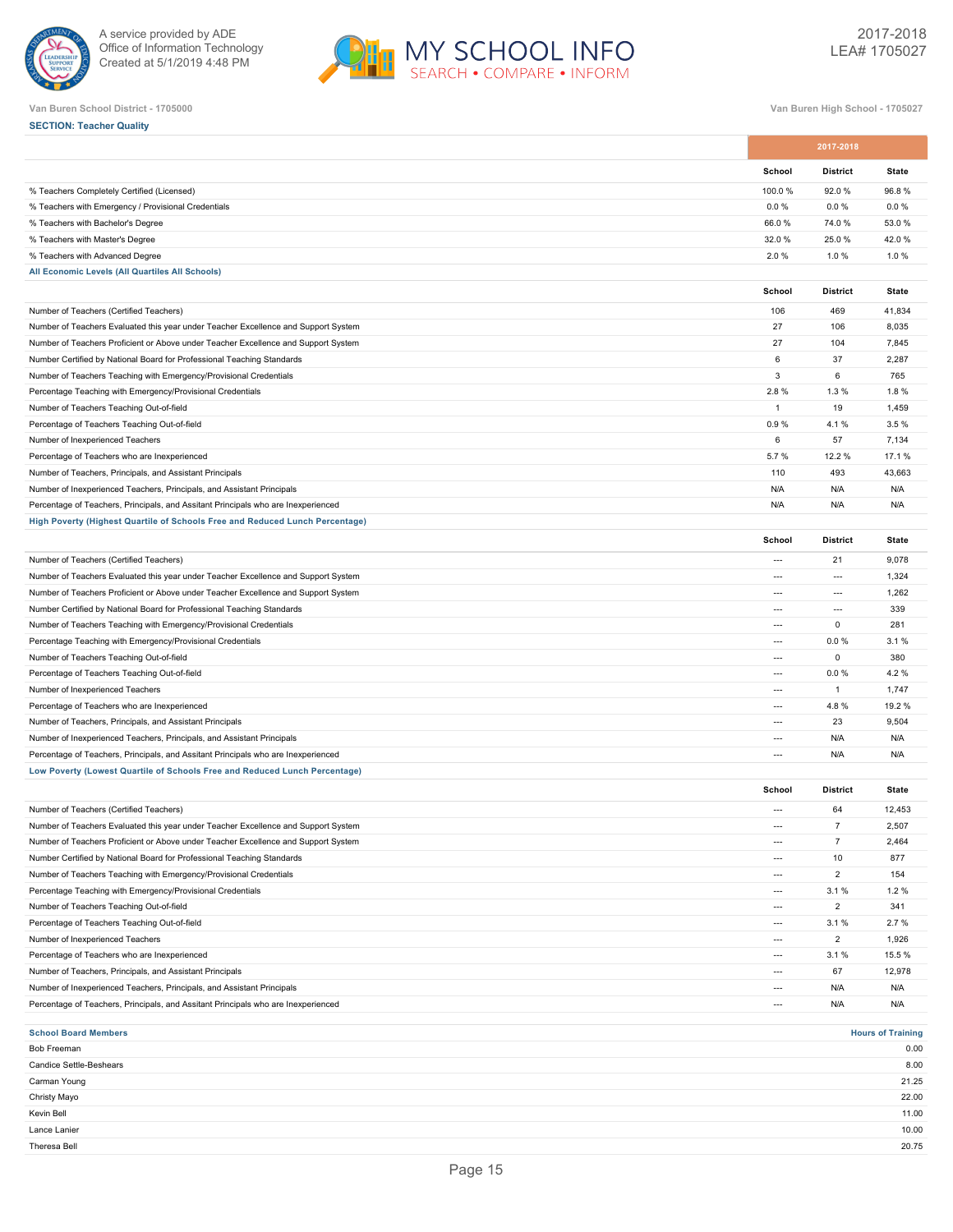![](_page_15_Picture_0.jpeg)

![](_page_15_Picture_2.jpeg)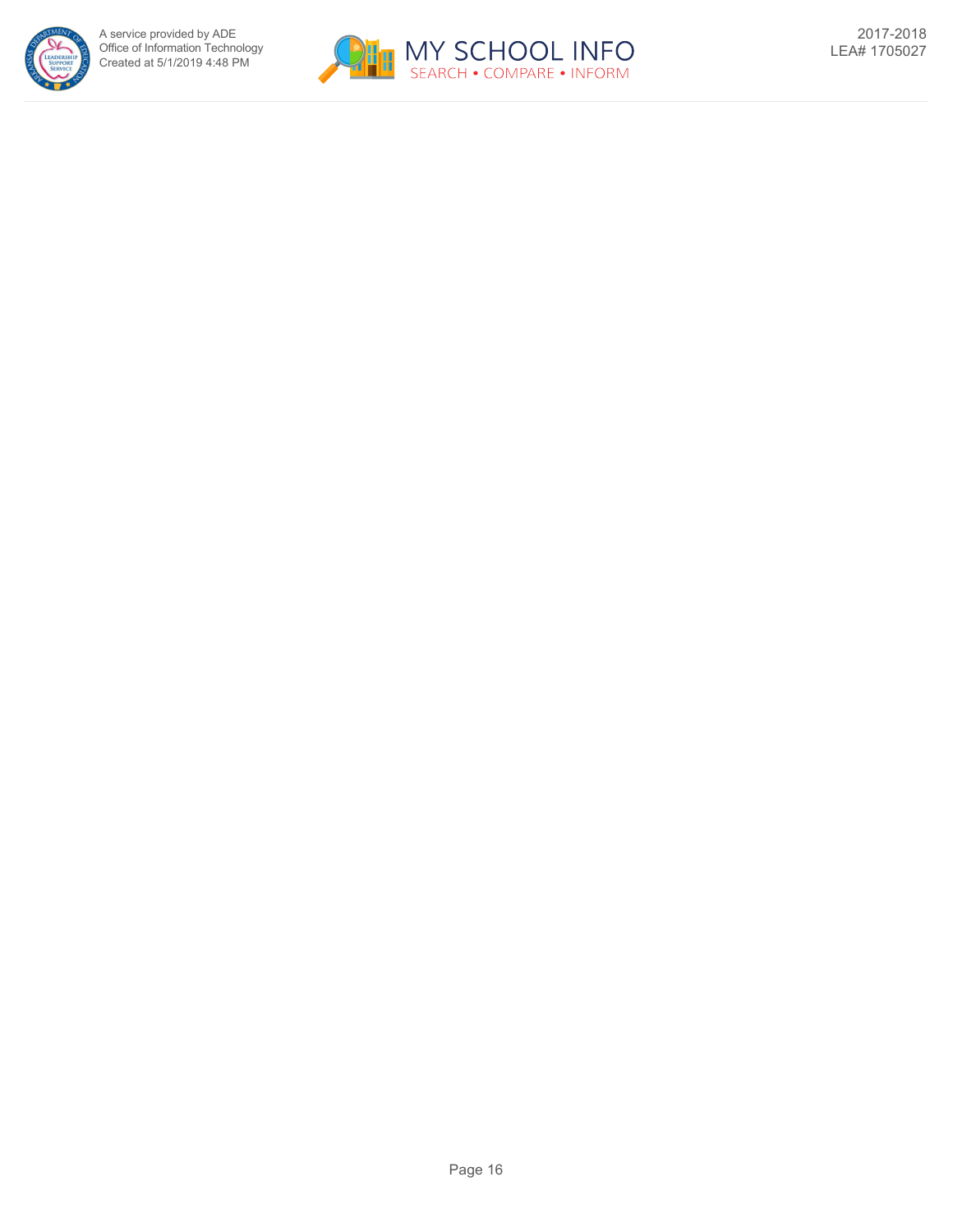![](_page_16_Picture_0.jpeg)

![](_page_16_Picture_2.jpeg)

# **SECTION: School Expenditures**

|                                                      |             |                     |              |              | 2017-2018           |              |                 |                                |                 |
|------------------------------------------------------|-------------|---------------------|--------------|--------------|---------------------|--------------|-----------------|--------------------------------|-----------------|
| <b>State and Local Expenditures</b>                  |             |                     |              |              |                     |              |                 |                                |                 |
|                                                      |             | School              |              |              | <b>District</b>     |              |                 | <b>State</b>                   |                 |
|                                                      | Personnel*  | Non-<br>Personnel * | Total        | Personnel *  | Non-<br>Personnel * | Total        | Personnel *     | Non-<br>Personnel <sup>*</sup> | Total           |
| Instruction                                          | \$5,485,916 | \$1,753,638         | \$7,239,554  | \$22,336,531 | \$2,664,430         | \$25,000,960 | \$1,846,546,023 | \$285,439,315                  | \$2,131,985,338 |
| Support services, pupils                             | \$366,260   | \$40,659            | \$406,919    | \$1,848,852  | \$53,074            | \$1,901,926  | \$160,069,101   | \$8,503,839                    | \$168,572,940   |
| Support services, instructional staff                | \$298,698   | \$225,470           | \$524,168    | \$1,754,435  | \$1,122,945         | \$2,877,380  | \$166,475,200   | \$70,344,838                   | \$236,820,038   |
| Support services, general administration             | \$135,596   | \$40,418            | \$176,013    | \$625,872    | \$186,558           | \$812,431    | \$74,567,573    | \$26,093,991                   | \$100,661,564   |
| Support services, school administration              | \$564,589   | \$4,947             | \$569,537    | \$2,922,960  | \$38,258            | \$2,961,218  | \$238,663,133   | \$8,760,219                    | \$247,423,352   |
| Support services, operation and maintenance of plant | \$527,407   | \$901,983           | \$1,429,390  | \$2,289,682  | \$3,012,378         | \$5,302,060  | \$176,640,009   | \$310,699,332                  | \$487,339,341   |
| Support services, student transportation             | \$277,281   | \$100,391           | \$377,671    | \$1,279,854  | \$463,376           | \$1,743,229  | \$111,117,482   | \$63,133,720                   | \$174,251,201   |
| Business/central/other support services              | \$201,097   | \$64,060            | \$265,157    | \$893,200    | \$185,838           | \$1,079,038  | \$79,763,690    | \$51,636,647                   | \$131,400,337   |
| Food services                                        | \$216,452   | \$173,514           | \$389,966    | \$1,502,426  | \$980,015           | \$2,482,441  | \$98,105,725    | \$160,750,493                  | \$258,856,218   |
| Enterprise operations                                | $\$0$       | \$48,491            | \$48,491     | $\$0$        | \$163,392           | \$163,392    | \$40,418        | \$2,666,844                    | \$2,707,263     |
| Other                                                | \$62,763    | \$23,708            | \$86,471     | \$289,699    | \$109,428           | \$399,127    | \$8,920,422     | \$2,213,308                    | \$11,133,730    |
| <b>Grand Total</b>                                   | \$8,136,059 | \$3,377,278         | \$11,513,337 | \$35,743,511 | \$8,979,691         | \$44,723,203 | \$2,960,908,776 | \$990,242,548                  | \$3,951,151,324 |
| State and Local Per-pupil Expenditures               | \$6,516     | \$2,705             | \$9,221      | \$6,202      | \$1,558             | \$7,760      | \$6,231         | \$2.084                        | \$8,315         |
| <b>Federal Expenditures</b>                          |             |                     |              |              |                     |              |                 |                                |                 |
|                                                      |             | School              |              |              | <b>District</b>     |              |                 | <b>State</b>                   |                 |
|                                                      | Personnel * | Non-<br>Personnel * | Total        | Personnel *  | Non-<br>Personnel * | Total        | Personnel *     | Non-<br>Personnel <sup>*</sup> | Total           |
| Instruction                                          | \$661,610   | \$141,052           | \$802,662    | \$3,987,973  | \$1,099,964         | \$5,087,937  | \$465,591,792   | \$60,997,050                   | \$526,588,842   |
| Support services, pupils                             | \$0         | \$9,056             | \$9,056      | \$96,638     | \$309,970           | \$406,608    | \$43,263,291    | \$33,247,903                   | \$76,511,193    |
| Support services, instructional staff                | \$72,119    | \$80,483            | \$152,602    | \$347,239    | \$344,532           | \$691,770    | \$76,162,766    | \$39,296,794                   | \$115,459,560   |
| Support services, general administration             | \$12,735    | \$9,612             | \$22,347     | \$58,780     | \$44,368            | \$103,149    | \$8,536,892     | \$4,085,874                    | \$12,622,766    |
| Support services, school administration              | \$0         | \$0                 | \$0          | \$0          | \$0                 | \$0          | \$951,883       | \$58,734                       | \$1,010,618     |
| Support services, operation and maintenance of plant | \$0         | \$0                 | \$0          | \$0          | \$14,711            | \$14,711     | \$203,457       | \$1,551,473                    | \$1,754,930     |
| Support services, student transportation             | \$27,466    | \$105               | \$27,572     | \$126,777    | \$486               | \$127,263    | \$7,211,281     | \$1,152,985                    | \$8,364,266     |
| Business/central/other support services              | \$0         | \$22,443            | \$22,443     | \$0          | \$103,589           | \$103,589    | \$1,182,327     | \$8,688,164                    | \$9,870,491     |
| Food services                                        | \$0         | \$0                 | \$0          | \$0          | \$5,000             | \$5,000      | \$220,700       | \$596,414                      | \$817,115       |
| Enterprise operations                                | \$0         | \$0                 | \$0          | \$0          | \$0                 | \$0          | \$0             | \$6,054                        | \$6,054         |
| Other                                                | \$0         | \$199               | \$199        | \$434,360    | \$37,880            | \$472,240    | \$5,189,656     | \$1,639,119                    | \$6,828,775     |
| <b>Grand Total</b>                                   | \$773,930   | \$262,951           | \$1,036,880  | \$5,051,767  | \$1,960,500         | \$7,012,267  | \$608,514,045   | \$151,320,564                  | \$759,834,609   |
| Federal Per-pupil Expenditures                       | \$620       | \$211               | \$830        | \$877        | \$340               | \$1,217      | \$1,281         | \$318                          | \$1,599         |
| <b>Total Expenditures</b>                            |             |                     |              |              |                     |              |                 |                                |                 |
|                                                      |             | School              |              |              | <b>District</b>     |              |                 | <b>State</b>                   |                 |
|                                                      | Personnel * | Non-<br>Personnel * | Total        | Personnel *  | Non-<br>Personnel   | Total        | Personnel *     | Non-<br>Personnel              | Total           |
| Instruction                                          | \$6,147,526 | \$1,894,690         | \$8,042,216  | \$26,324,504 | \$3,764,393         | \$30,088,897 | \$2,312,137,815 | \$346,436,365                  | \$2,658,574,180 |
| Support services, pupils                             | \$366,260   | \$49,715            | \$415,975    | \$1,945,490  | \$363,044           | \$2,308,534  | \$203,332,391   | \$41,751,742                   | \$245,084,133   |
| Support services, instructional staff                | \$370,817   | \$305,953           | \$676,770    | \$2,101,674  | \$1,467,477         | \$3,569,151  | \$242,637,966   | \$109,641,632                  | \$352,279,598   |
| Support services, general administration             | \$148,330   | \$50,030            | \$198,361    | \$684,653    | \$230,927           | \$915,579    | \$83,104,465    | \$30,179,866                   | \$113,284,330   |
| Support services, school administration              | \$564,589   | \$4,947             | \$569,537    | \$2,922,960  | \$38,258            | \$2,961,218  | \$239,615,017   | \$8,818,953                    | \$248,433,970   |
| Support services, operation and maintenance of plant | \$527,407   | \$901,983           | \$1,429,390  | \$2,289,682  | \$3,027,089         | \$5,316,771  | \$176,843,466   | \$312,250,805                  | \$489,094,271   |

\* Personnel Expenditures Salaries and Employee Benefits (Object Series 100 and 200)

\*\* Non-Personnel Expenditures = Personnel Expenditures subtracted from Total Expenditures.

|                                                         |        | 2017-2018       |               |
|---------------------------------------------------------|--------|-----------------|---------------|
|                                                         | School | <b>District</b> | State         |
| Mills Voted                                             |        | 42.6            | 38.4          |
| Average Teacher Salary                                  |        | \$50,318        | \$49,840      |
| <b>Extracurricular Expenditures</b>                     |        | \$4,585,507     | \$187,202,332 |
| Capital Expenditures                                    |        | \$4,191,955     | \$573,071,733 |
| Debt Service Expenditures                               |        | \$5,089,631     | \$294,033,249 |
| <b>Free and Reduced Meals</b>                           |        |                 |               |
| Percent of Students Eligible for Free and Reduced Meals | 50.7%  | 61.2%           | 60.2%         |
| State Free and Reduced-Price Meal Rate††                |        |                 | 60.6%         |
| National Free and Reduced-Price Meal Rate+              |        |                 | 57.9%         |
|                                                         |        |                 |               |

Support services, student transportation \$304,747 \$100,496 \$405,243 \$1,406,630 \$463,861 \$1,870,492 \$118,328,762 \$64,286,705 \$182,615,468 Business/central/other support services \$201,097 \$86,503 \$287,600 \$893,200 \$289,427 \$1,182,627 \$80,946,017 \$60,324,811 \$141,270,828 Food services \$216,452 \$173,514 \$389,966 \$1,502,426 \$985,015 \$2,487,441 \$98,326,426 \$161,346,907 \$259,673,333 Enterprise operations \$0 \$48,491 \$48,491 \$0 \$163,392 \$163,392 \$40,418 \$2,672,898 \$2,713,317 Other \$62,763 \$23,907 \$86,670 \$724,059 \$147,308 \$871,367 \$14,110,077 \$3,852,428 \$17,962,505 Grand Total \$8,909,989 \$3,640,229 \$12,550,217 \$40,795,278 \$10,940,192 \$51,735,470 \$3,569,422,821 \$1,141,563,112 \$4,710,985,933 Total Per-pupil Expenditures \$7,136 \$2,915 \$10,051 \$7,078 \$1,898 \$8,977 \$7,511 \$2,402 \$9,914

† Source: FNS National databank.

†† State Free and Reduced Meal Rate includes preschool and adult education students.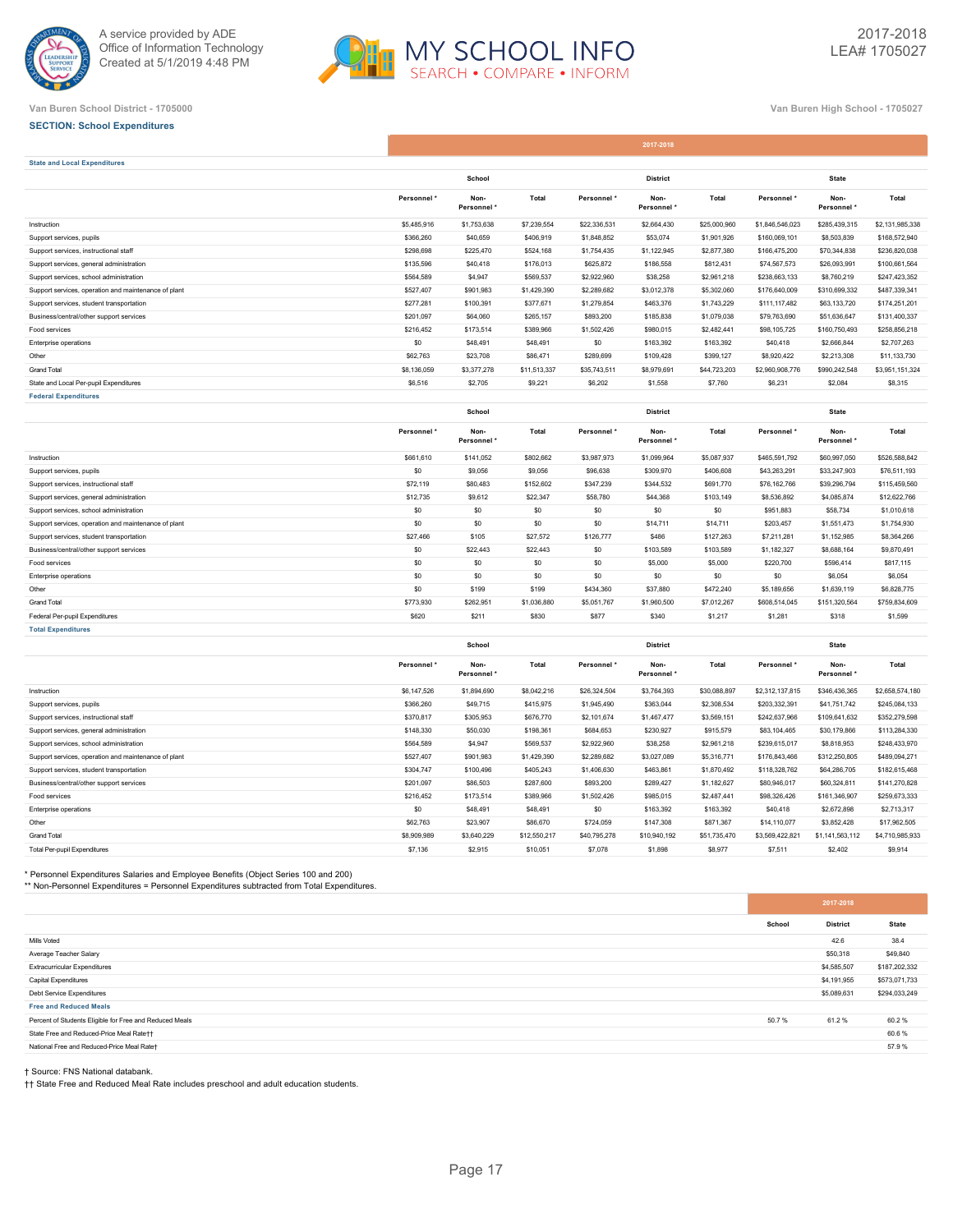![](_page_17_Picture_0.jpeg)

A service provided by ADE Office of Information Technology Created at 5/1/2019 4:48 PM

**Van Buren School District - 1705000 Van Buren High School - 1705027**

![](_page_17_Picture_3.jpeg)

![](_page_17_Picture_4.jpeg)

**ELA Math Science** Grade 10 0.00% 0.00% 1.14%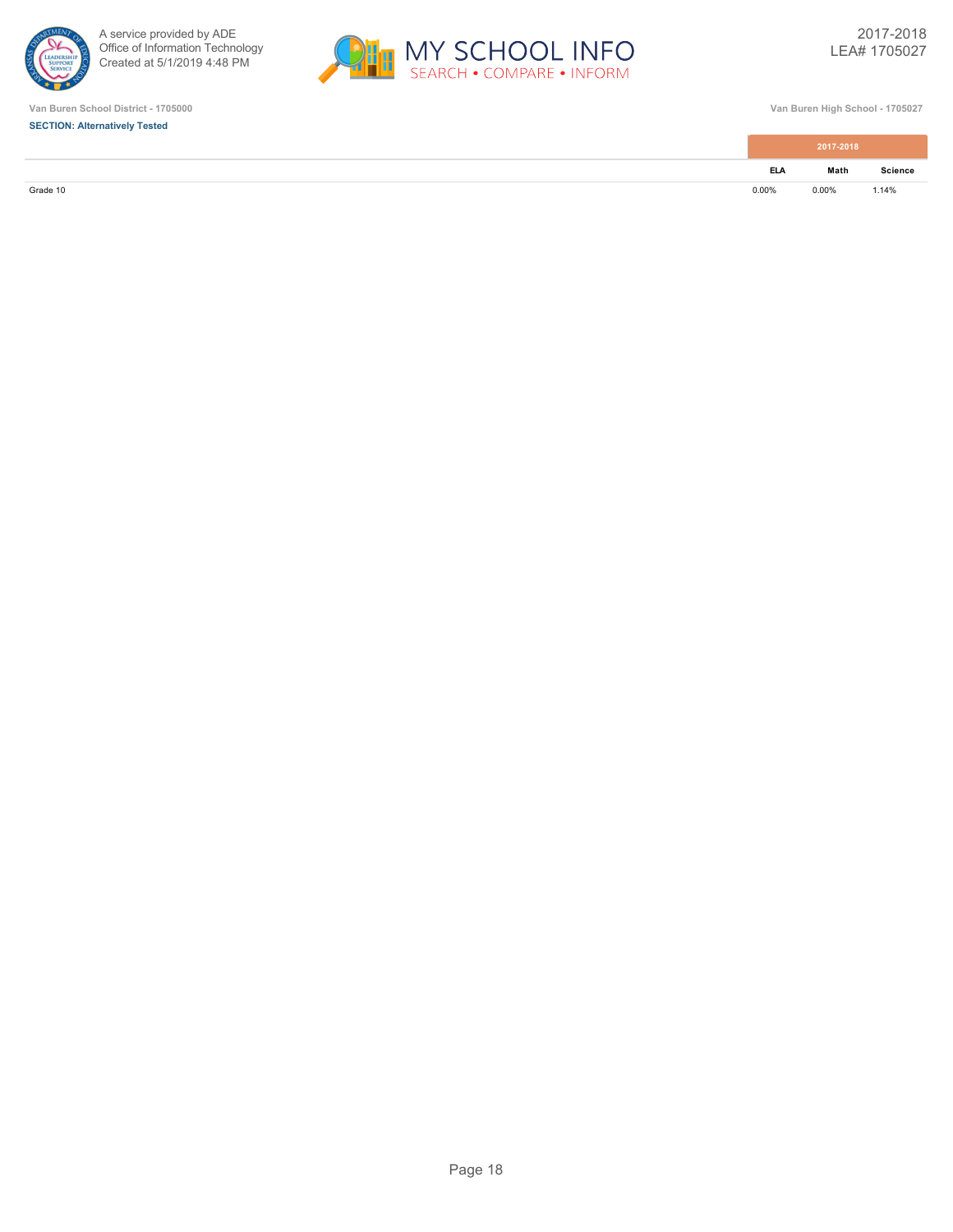![](_page_18_Picture_0.jpeg)

![](_page_18_Picture_2.jpeg)

|                                                                                         |                |                      | 2017-2018                  |                        |                           |
|-----------------------------------------------------------------------------------------|----------------|----------------------|----------------------------|------------------------|---------------------------|
|                                                                                         | $%$ Tested     | % In Need of Support | % Close                    | % Ready                | % Exceeds                 |
| Grade 10 Mathematics                                                                    |                |                      |                            |                        |                           |
| African-American                                                                        | 100            | 33.33                | 33.33                      | 33.33                  | $\circ$                   |
| African-American Student with Disability                                                | 100            | 100                  | $\mathbf 0$                | $\,$ 0                 | $\circ$                   |
| African-American Female                                                                 | 100            | 33.33                | 33.33                      | 33.33                  | $\circ$                   |
| African-American Female with Disability                                                 | 100            | 100                  | $\circ$                    | $\circ$                | $\,$ 0                    |
| African-American Female without Disability                                              | $100\,$        | $\,$ 0 $\,$          | $_{\rm 50}$                | $_{50}$                | $\circ$                   |
| African-American Female Non-English Learner                                             | 100            | 33.33                | 33.33                      | 33.33                  | $\,$ 0                    |
| African-American Female Non-English Learner with Disability                             | 100<br>$100\,$ | 100<br>$\,$ 0 $\,$   | $\mathbf 0$<br>$_{\rm 50}$ | $\mathbb O$<br>$_{50}$ | $\circ$<br>$\circ$        |
| African-American Female Non-English Learner without Disability<br>African-American Male | 100            | 33.33                | 33.33                      | 33.33                  | $\circ$                   |
| African-American Male without Disability                                                | 100            | 33.33                | 33.33                      | 33.33                  | $\circ$                   |
| African-American Male Non-English Learner                                               | 100            | 33.33                | 33.33                      | 33.33                  | $\,$ 0                    |
| African-American Male Non-English Learner without Disability                            | 100            | 33.33                | 33.33                      | 33.33                  | $\circ$                   |
| African-American Student without Disability                                             | $100\,$        | $\rm{20}$            | $40\,$                     | $40\,$                 | $\circ$                   |
| African-American Non-English Learner                                                    | 100            | 33.33                | 33.33                      | 33.33                  | $\,$ 0                    |
| African-American Non-English Learner with Disability                                    | 100            | 100                  | $\mathbf 0$                | $\,$ 0 $\,$            | $\circ$                   |
| African-American Non-English Learner without Disability                                 | $100\,$        | $\rm{20}$            | $40\,$                     | $40\,$                 | $\mathbf 0$               |
| All<br>Caucasian                                                                        | 99.31<br>98.99 | 45.85<br>46.42       | 23.73<br>22.53             | 17.28<br>17.06         | 13.13<br>13.99            |
| Caucasian Student with Disability                                                       | 100            | 93.33                | 6.67                       | $\circ$                | $\circ$                   |
| Caucasian Female                                                                        | 100            | 46.05                | 21.05                      | 18.42                  | 14.47                     |
| Caucasian Female with Disability                                                        | $100\,$        | 90.91                | $9.09$                     | $\,$ 0                 | $\circ$                   |
| Caucasian Female without Disability                                                     | 100            | 42.55                | 21.99                      | 19.86                  | 15.6                      |
| Caucasian Female Non-English Learner                                                    | 100            | 46.05                | 21.05                      | 18.42                  | 14.47                     |
| Caucasian Female Non-English Learner with Disability                                    | $100\,$        | 90.91                | 9.09                       | $\mathbb O$            | $\mathbf 0$               |
| Caucasian Female Non-English Learner without Disability                                 | 100            | 42.55                | 21.99                      | 19.86                  | 15.6                      |
| Caucasian Male                                                                          | 97.92          | 46.81                | 24.11                      | 15.6                   | 13.48                     |
| Caucasian Male with Disability                                                          | 100<br>97.6    | 94.74                | 5.26                       | $\,$ 0                 | $\,0\,$<br>15.57          |
| Caucasian Male without Disability<br>Caucasian Male Non-English Learner                 | 97.92          | 39.34<br>46.81       | 27.05<br>24.11             | 18.03<br>15.6          | 13.48                     |
| Caucasian Male Non-English Learner with Disability                                      | 100            | 94.74                | 5.26                       | $\circ$                | $\,$ 0                    |
| Caucasian Male Non-English Learner without Disability                                   | 97.6           | 39.34                | 27.05                      | 18.03                  | 15.57                     |
| Caucasian Student without Disability                                                    | 98.87          | 41.06                | 24.33                      | 19.01                  | 15.59                     |
| Caucasian Non-English Learner                                                           | 98.99          | 46.42                | 22.53                      | 17.06                  | 13.99                     |
| Caucasian Non-English Learner with Disability                                           | 100            | 93.33                | 6.67                       | $\,$ 0 $\,$            | $\,$ 0 $\,$               |
| Caucasian Non-English Learner without Disability                                        | 98.87          | 41.06                | 24.33                      | 19.01                  | 15.59                     |
| Student with Disability                                                                 | 100            | 92.86                | 4.76                       | 2.38                   | $\circ$                   |
| English Learner                                                                         | $100\,$        | $7\!$                | 15.63                      | 9.38                   | $\circ$                   |
| English Learner Student without Disability                                              | 100            | $75\,$               | 15.63                      | 9.38                   | $\circ$                   |
| Female<br>Female Student with Disability                                                | 100<br>$100\,$ | 45.81<br>94.12       | 21.15<br>5.88              | 18.5<br>$\mathbb O$    | 14.54<br>$\circ$          |
| Female English Learner                                                                  | 100            | 81.25                | 6.25                       | 12.5                   | $\circ$                   |
| Female English Learner without Disability                                               | 100            | 81.25                | 6.25                       | 12.5                   | $\,$ 0 $\,$               |
| Female Student without Disability                                                       | 100            | 41.9                 | 22.38                      | $20\,$                 | 15.71                     |
| Female Non-English Learner                                                              | 100            | 43.13                | 22.27                      | 18.96                  | 15.64                     |
| Female Non-English Learner with Disability                                              | $100\,$        | 94.12                | 5.88                       | $\mathsf{O}\xspace$    | $\mathbb O$               |
| Female Non-English Learner without Disability                                           | 100            | 38.66                | 23.71                      | 20.62                  | 17.01                     |
| Hispanic                                                                                | 100            | 48.75                | 26.25                      | 16.25                  | 8.75                      |
| Hispanic Student with Disability                                                        | $100\,$<br>100 | $87.5\,$             | $\mathbf 0$<br>15.63       | 12.5<br>9.38           | $\mathbf 0$               |
| Hispanic English Learner                                                                | 100            | 75<br>$7\!$          | 15.63                      | 9.38                   | $^{\circ}$<br>$\,$ 0 $\,$ |
| Hispanic English Learner without Disability<br>Hispanic Female                          | 100            | 56.1                 | 17.07                      | 14.63                  | 12.2                      |
| Hispanic Female with Disability                                                         | 100            | 100                  | $\circ$                    | $\,$ 0                 | $\,$ 0                    |
| Hispanic Female English Learner                                                         | $100\,$        | 81.25                | $_{\rm 6.25}$              | 12.5                   | $\circ$                   |
| Hispanic Female English Learner without Disability                                      | 100            | 81.25                | 6.25                       | 12.5                   | $\circ$                   |
| Hispanic Female without Disability                                                      | 100            | 51.35                | 18.92                      | 16.22                  | 13.51                     |
| Hispanic Female Non-English Learner                                                     | $100\,$        | $40\,$               | $24\,$                     | $16\,$                 | $\rm 20$                  |
| Hispanic Female Non-English Learner with Disability                                     | 100            | 100                  | $\mathbf{0}$               | $\circ$                | $\circ$                   |
| Hispanic Female Non-English Learner without Disability                                  | 100            | 28.57                | 28.57                      | 19.05                  | 23.81                     |
| Hispanic Male<br>Hispanic Male with Disability                                          | 100<br>100     | 41.03<br>75          | 35.9<br>$\mathbf 0$        | 17.95<br>$\rm{25}$     | 5.13<br>$\circ$           |
| Hispanic Male English Learner                                                           | 100            | 68.75                | $\rm{2S}$                  | 6.25                   | $\mathsf{o}$              |
| Hispanic Male English Learner without Disability                                        | 100            | 68.75                | $2\!$                      | 6.25                   | $\,$ 0                    |
| Hispanic Male without Disability                                                        | 100            | 37.14                | $40\,$                     | 17.14                  | 5.71                      |
| Hispanic Male Non-English Learner                                                       | $100\,$        | 21.74                | 43.48                      | 26.09                  | 8.7                       |
| Hispanic Male Non-English Learner with Disability                                       | 100            | 75                   | $\circ$                    | 25                     | $\circ$                   |
| Hispanic Male Non-English Learner without Disability                                    | 100            | 10.53                | 52.63                      | 26.32                  | 10.53                     |
| Hispanic Student without Disability                                                     | 100            | 44.44                | 29.17                      | 16.67                  | 9.72                      |
| Hispanic Non-English Learner                                                            | 100            | 31.25                | 33.33                      | 20.83                  | 14.58                     |
| Hispanic Non-English Learner with Disability                                            | $100\,$        | $87.5\,$             | $\mathbf 0$<br>40          | 12.5                   | $\mathbb O$               |
| Hispanic Non-English Learner without Disability<br>Male                                 | 100<br>98.57   | $\rm{20}$<br>45.89   | 26.57                      | 22.5<br>15.94          | 17.5<br>11.59             |
| Male Student with Disability                                                            | $100\,$        | $_{\rm 92}$          | $\boldsymbol{4}$           | $\,$ 4 $\,$            | $\mathbf 0$               |
| Male English Learner                                                                    | 100            | 68.75                | $\mathbf{z}$               | 6.25                   | $\circ$                   |
| Male English Learner without Disability                                                 | 100            | 68.75                | $\rm{z}\rm{s}$             | 6.25                   | $\circ$                   |
| Male Student without Disability                                                         | 98.38          | 39.56                | 29.67                      | 17.58                  | 13.19                     |
| Male Non-English Learner                                                                | 98.45          | 43.98                | 26.7                       | 16.75                  | 12.57                     |
| Male Non-English Learner with Disability                                                | $100\,$        | $_{\rm 92}$          | 4                          | $\boldsymbol{4}$       | $\mathbb O$               |
| Male Non-English Learner without Disability                                             | 98.22          | 36.75                | 30.12                      | 18.67                  | 14.46                     |
| Student without Disability                                                              | 99.24          | 40.82                | 25.77                      | 18.88                  | 14.54                     |
| Non-English Learner<br>Non-English Learner Student with Disability                      | 99.26<br>100   | 43.53<br>92.86       | 24.38<br>4.76              | 17.91<br>2.38          | 14.18<br>$\,$ 0           |
| Non-English Learner Student without Disability                                          | 99.17          | 37.78                | 26.67                      | 19.72                  | 15.83                     |
|                                                                                         |                |                      |                            |                        |                           |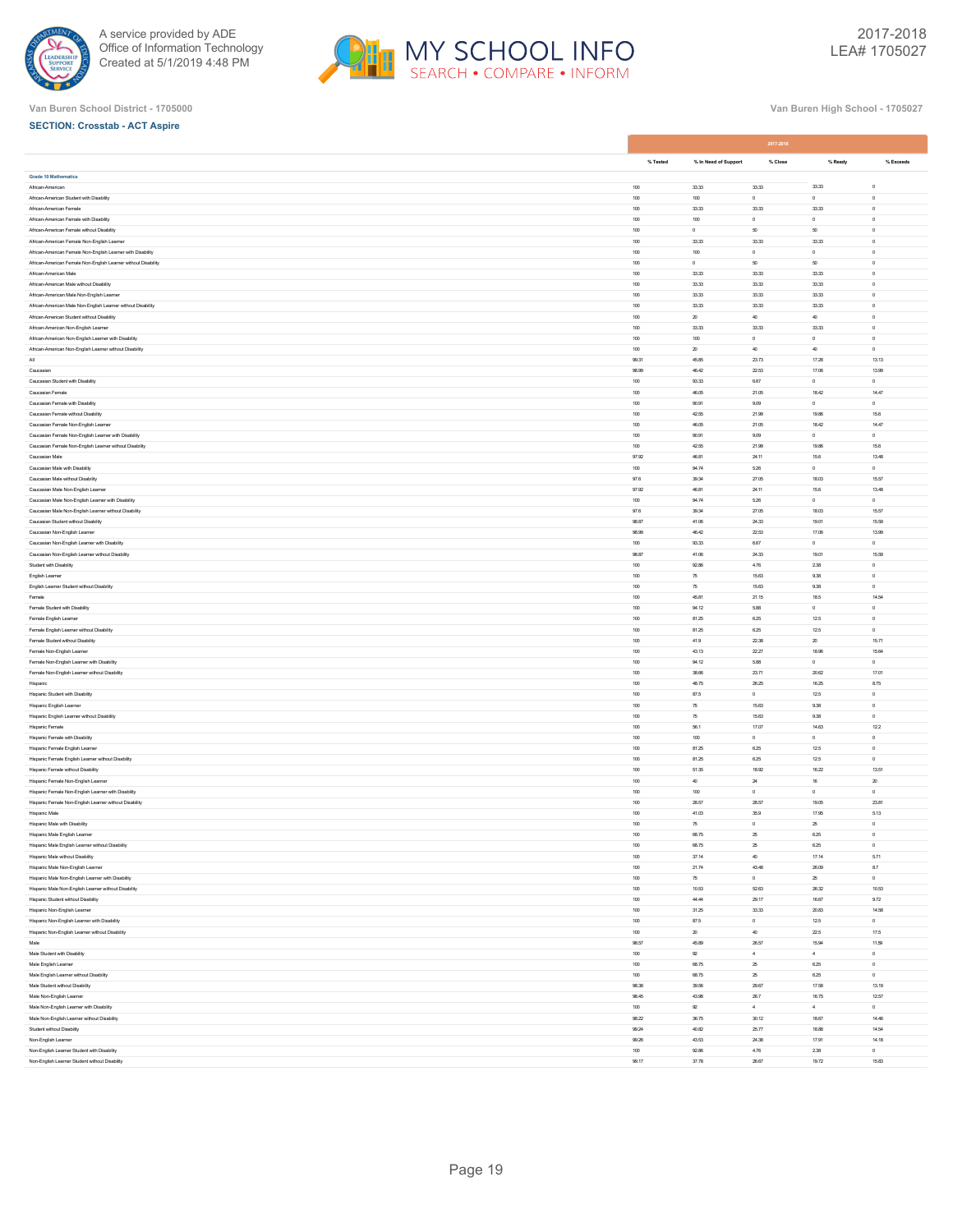![](_page_19_Picture_0.jpeg)

![](_page_19_Picture_2.jpeg)

|                                                                                                                               | 2017-2018      |                      |                          |                    |                    |
|-------------------------------------------------------------------------------------------------------------------------------|----------------|----------------------|--------------------------|--------------------|--------------------|
|                                                                                                                               | $\%$ Tested    | % In Need of Support | % Close                  | % Ready            | % Exceeds          |
| <b>All Grades Mathematics</b>                                                                                                 |                |                      |                          |                    |                    |
| African-American                                                                                                              | 100            | 33.33                | 33.33                    | 33.33              | $\circ$            |
| African-American Student with Disability                                                                                      | 100            | 100                  | $\circ$                  | $\circ$            | $\circ$            |
| African-American Female                                                                                                       | $100\,$        | 33.33                | 33.33                    | 33.33              | $\,$ 0             |
| African-American Female with Disability                                                                                       | 100            | 100                  | $\,$ 0                   | $\,$ 0             | $\circ$            |
| African-American Female without Disability                                                                                    | 100            | $\,$ 0 $\,$          | $_{50}$                  | $_{50}$            | $\,$ 0 $\,$        |
| African-American Female Non-English Learner                                                                                   | $100\,$<br>100 | 33.33<br>100         | 33.33                    | 33.33              | $\,$ 0<br>$\circ$  |
| African-American Female Non-English Learner with Disability<br>African-American Female Non-English Learner without Disability | 100            | $\,$ 0 $\,$          | $\circ$<br>$_{50}$       | $\circ$<br>$_{50}$ | $\,$ 0             |
| African-American Male                                                                                                         | 100            | 33.33                | 33.33                    | 33.33              | $\,$ 0             |
| African-American Male without Disability                                                                                      | 100            | 33.33                | 33.33                    | 33.33              | $\circ$            |
| African-American Male Non-English Learner                                                                                     | $100\,$        | 33.33                | 33.33                    | 33.33              | $\,$ 0             |
| African-American Male Non-English Learner without Disability                                                                  | 100            | 33.33                | 33.33                    | 33.33              | $\circ$            |
| African-American Student without Disability                                                                                   | 100            | $\rm{20}$            | $40\,$                   | 40                 | $\,$ 0             |
| African-American Non-English Learner                                                                                          | $100\,$        | 33.33                | 33.33                    | 33.33              | $\,$ 0             |
| African-American Non-English Learner with Disability                                                                          | 100<br>100     | 100<br>$\mathbf{z}$  | $\overline{0}$<br>$40\,$ | $\circ$<br>$40\,$  | $\circ$<br>$\,$ 0  |
| African-American Non-English Learner without Disability<br>All                                                                | 99.31          | 45.85                | 23.73                    | 17.28              | 13.13              |
| Caucasian                                                                                                                     | 98.99          | 46.42                | 22.53                    | 17.06              | 13.99              |
| Caucasian Student with Disability                                                                                             | $100\,$        | 93.33                | 6.67                     | $\circ$            | $\circ$            |
| Caucasian Female                                                                                                              | 100            | 46.05                | 21.05                    | 18.42              | 14.47              |
| Caucasian Female with Disability                                                                                              | 100            | 90.91                | 9.09                     | $\,$ 0             | $\,$ 0             |
| Caucasian Female without Disability                                                                                           | $100\,$        | 42.55                | 21.99                    | 19.86              | 15.6               |
| Caucasian Female Non-English Learner                                                                                          | 100            | 46.05                | 21.05                    | 18.42              | 14.47              |
| Caucasian Female Non-English Learner with Disability                                                                          | 100<br>100     | 90.91<br>42.55       | 9.09<br>21.99            | $\,$ 0<br>19.86    | $\,$ 0<br>15.6     |
| Caucasian Female Non-English Learner without Disability<br>Caucasian Male                                                     | 97.92          | 46.81                | 24.11                    | 15.6               | 13.48              |
| Caucasian Male with Disability                                                                                                | $100\,$        | 94.74                | $_{\rm 5.26}$            | $\,$ 0             | $\,$ 0             |
| Caucasian Male without Disability                                                                                             | 97.6           | 39.34                | 27.05                    | 18.03              | 15.57              |
| Caucasian Male Non-English Learner                                                                                            | 97.92          | 46.81                | 24.11                    | 15.6               | 13.48              |
| Caucasian Male Non-English Learner with Disability                                                                            | $100\,$        | 94.74                | $_{\rm 5.26}$            | $\,$ 0             | $\,$ 0             |
| Caucasian Male Non-English Learner without Disability                                                                         | 97.6           | 39.34                | 27.05                    | 18.03              | 15.57              |
| Caucasian Student without Disability                                                                                          | 98.87          | 41.06                | 24.33                    | 19.01              | 15.59              |
| Caucasian Non-English Learner                                                                                                 | 98.99<br>100   | 46.42<br>93.33       | 22.53<br>6.67            | 17.06<br>$\circ$   | 13.99<br>$\circ$   |
| Caucasian Non-English Learner with Disability<br>Caucasian Non-English Learner without Disability                             | 98.87          | 41.06                | 24.33                    | 19.01              | 15.59              |
| Student with Disability                                                                                                       | 100            | 92.86                | 4.76                     | 2.38               | $\circ$            |
| English Learner                                                                                                               | 100            | $7\!$                | 15.63                    | 9.38               | $\,$ 0 $\,$        |
| English Learner Student without Disability                                                                                    | $100\,$        | $7\!$                | 15.63                    | 9.38               | $\,$ 0 $\,$        |
| Female                                                                                                                        | 100            | 45.81                | 21.15                    | 18.5               | 14.54              |
| Female Student with Disability                                                                                                | 100            | 94.12                | 5.88                     | $\,$ 0 $\,$        | $\,$ 0             |
| Female English Learner                                                                                                        | 100<br>100     | 81.25<br>81.25       | 6.25<br>6.25             | 12.5<br>12.5       | $\circ$<br>$\circ$ |
| Female English Learner without Disability<br>Female Student without Disability                                                | $100\,$        | 41.9                 | 22.38                    | $20\,$             | 15.71              |
| Female Non-English Learner                                                                                                    | 100            | 43.13                | 22.27                    | 18.96              | 15.64              |
| Female Non-English Learner with Disability                                                                                    | 100            | 94.12                | 5.88                     | $\circ$            | $\circ$            |
| Female Non-English Learner without Disability                                                                                 | $100\,$        | 38.66                | 23.71                    | 20.62              | 17.01              |
| Hispanic                                                                                                                      | 100            | 48.75                | 26.25                    | 16.25              | 8.75               |
| Hispanic Student with Disability                                                                                              | 100            | 87.5                 | $\,$ 0 $\,$              | 12.5               | $\,$ 0             |
| Hispanic English Learner                                                                                                      | 100            | 75                   | 15.63                    | 9.38               | $\circ$<br>$\circ$ |
| Hispanic English Learner without Disability<br>Hispanic Female                                                                | 100<br>$100\,$ | 75<br>56.1           | 15.63<br>17.07           | 9.38<br>14.63      | $12.2$             |
| Hispanic Female with Disability                                                                                               | 100            | 100                  | $\,$ 0                   | $\,$ 0             | $\circ$            |
| Hispanic Female English Learner                                                                                               | 100            | 81.25                | 6.25                     | 12.5               | $\,$ 0             |
| Hispanic Female English Learner without Disability                                                                            | $100\,$        | 81.25                | $_{\rm 6.25}$            | 12.5               | $\,$ 0 $\,$        |
| Hispanic Female without Disability                                                                                            | 100            | 51.35                | 18.92                    | 16.22              | 13.51              |
| Hispanic Female Non-English Learner                                                                                           | 100            | $40\,$               | $24\,$                   | 16                 | $20\,$             |
| Hispanic Female Non-English Learner with Disability                                                                           | 100<br>100     | 100                  | $\circ$                  | $\circ$            | $\circ$            |
| Hispanic Female Non-English Learner without Disability<br>Hispanic Male                                                       | $100\,$        | 28.57<br>41.03       | 28.57<br>35.9            | 19.05<br>17.96     | 23.81<br>5.13      |
| Hispanic Male with Disability                                                                                                 | 100            | 75                   | $\,0\,$                  | $2\mathrm{s}$      | $\,$ 0             |
| Hispanic Male English Learner                                                                                                 | 100            | 68.75                | $\rm{z}\rm{s}$           | 6.25               | $\circ$            |
| Hispanic Male English Learner without Disability                                                                              | $100\,$        | 68.75                | $\rm{2S}$                | $6.25\,$           | $\,$ 0             |
| Hispanic Male without Disability                                                                                              | 100            | 37.14                | 40                       | 17.14              | 5.71               |
| Hispanic Male Non-English Learner                                                                                             | 100            | 21.74                | 43.48                    | 26.09              | 8.7                |
| Hispanic Male Non-English Learner with Disability                                                                             | 100            | 75                   | $\,$ 0 $\,$              | $25\,$             | $\circ$            |
| Hispanic Male Non-English Learner without Disability<br>Hispanic Student without Disability                                   | 100<br>$100\,$ | 10.53<br>44.44       | 52.63<br>29.17           | 26.32<br>16.67     | 10.53<br>$9.72\,$  |
| Hispanic Non-English Learner                                                                                                  | 100            | 31.25                | 33.33                    | 20.83              | 14.58              |
| Hispanic Non-English Learner with Disability                                                                                  | 100            | 87.5                 | $\,$ 0 $\,$              | 12.5               | $\,$ 0 $\,$        |
| Hispanic Non-English Learner without Disability                                                                               | $100\,$        | $\rm{20}$            | $40\,$                   | $22.5\,$           | 17.5               |
| Male                                                                                                                          | 98.57          | 45.89                | 26.57                    | 15.94              | 11.59              |
| Male Student with Disability                                                                                                  | 100            | $92\,$               | $\,$ 4 $\,$              | $\,$ 4 $\,$        | $\,$ 0 $\,$        |
| Male English Learner                                                                                                          | 100            | 68.75                | $\rm{2S}$                | 6.25               | $\circ$            |
| Male English Learner without Disability<br>Male Student without Disability                                                    | 100<br>98.38   | 68.75<br>39.56       | $\rm{2S}$<br>29.67       | 6.25<br>17.58      | $\circ$<br>13.19   |
| Male Non-English Learner                                                                                                      | 98.45          | 43.98                | 26.7                     | 16.75              | 12.57              |
| Male Non-English Learner with Disability                                                                                      | 100            | $\mathfrak{A}$       | $\boldsymbol{4}$         | $\overline{4}$     | $\,$ 0 $\,$        |
| Male Non-English Learner without Disability                                                                                   | 98.22          | 36.75                | 30.12                    | 18.67              | 14.46              |
| Student without Disability                                                                                                    | 99.24          | 40.82                | 25.77                    | 18.88              | 14.54              |
| Non-English Learner                                                                                                           | 99.26          | 43.53                | 24.38                    | 17.91              | 14.18              |
| Non-English Learner Student with Disability                                                                                   | 100            | 92.86                | 4.76                     | 2.38               | $\circ$            |
| Non-English Learner Student without Disability                                                                                | 99.17          | 37.78                | 26.67                    | 19.72              | 15.83              |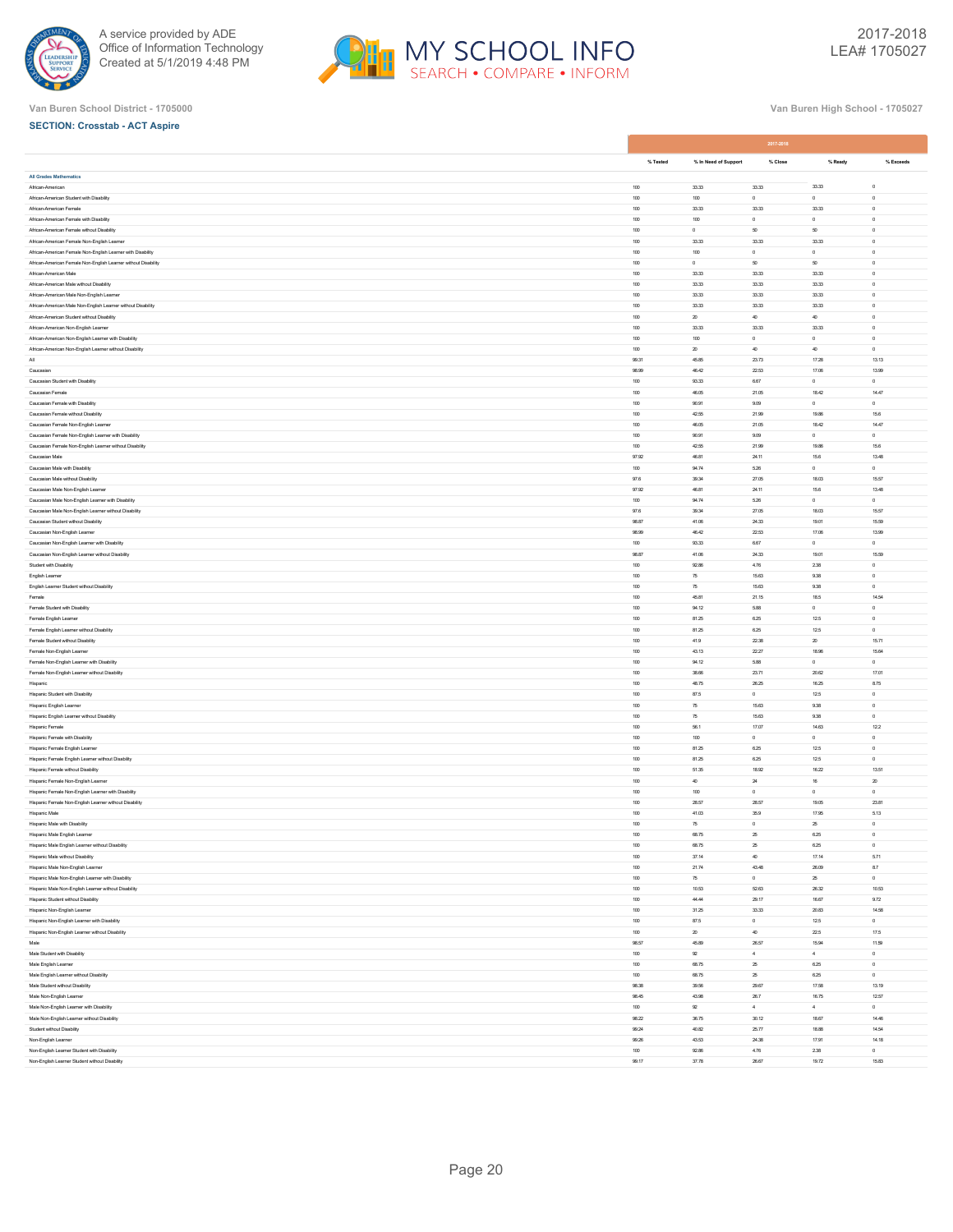![](_page_20_Picture_0.jpeg)

![](_page_20_Picture_2.jpeg)

|                                                                            | 2017-2018      |                      |                          |                     |                        |
|----------------------------------------------------------------------------|----------------|----------------------|--------------------------|---------------------|------------------------|
|                                                                            | $%$ Tested     | % In Need of Support | % Close                  | % Ready             | % Exceeds              |
|                                                                            |                |                      |                          |                     |                        |
| Grade 10 Literacy                                                          |                |                      | $\bf{0}$                 | 16.67               | 33.33                  |
| African-American<br>African-American Student with Disability               | $100\,$<br>100 | $_{50}$<br>100       | $\,0\,$                  | $\,$ 0              | $\,$ 0                 |
| African-American Female                                                    | 100            | 33.33                | $\circ$                  | 33.33               | 33.33                  |
| African-American Female with Disability                                    | $100\,$        | $100\,$              | $\bf{0}$                 | $\mathbf 0$         | $\mathbb O$            |
| African-American Female without Disability                                 | 100            | $\circ$              | $\circ$                  | 50                  | 50                     |
| African-American Female Non-English Learner                                | 100            | 33.33                | $\,$ 0                   | 33.33               | 33.33                  |
| African-American Female Non-English Learner with Disability                | 100            | 100                  | $\,$ 0                   | $\,0\,$             | $\circ$                |
| African-American Female Non-English Learner without Disability             | 100            | $\circ$              | $\,$ 0                   | $_{50}$             | 50                     |
| African-American Male                                                      | $100\,$        | 66.67                | $\bf{0}$                 | $\mathbb O$         | 33.33                  |
| African-American Male without Disability                                   | 100            | 66.67                | $\,$ 0                   | $\circ$             | 33.33                  |
| African-American Male Non-English Learner                                  | 100            | 66.67                | $\circ$                  | $\circ$             | 33.33                  |
| African-American Male Non-English Learner without Disability               | $100\,$        | 66.67                | $\,$ 0                   | $\circ$             | 33.33                  |
| African-American Student without Disability                                | 100            | 40                   | $\overline{0}$           | 20                  | 40                     |
| African-American Non-English Learner                                       | 100            | $_{50}$              | $\circ$                  | 16.67               | 33.33                  |
| African-American Non-English Learner with Disability                       | 100<br>100     | 100<br>40            | $\,$ 0<br>$\overline{0}$ | $\,$ 0<br>$_{20}$   | $\,0\,$<br>40          |
| African-American Non-English Learner without Disability<br>All             | 99.31          | 35.48                | 16.36                    | 21.2                | 26.96                  |
| Caucasian                                                                  | 98.99          | 35.15                | 15.36                    | 21.16               | 28.33                  |
| Caucasian Student with Disability                                          | 100            | $90\,$               | 6.67                     | 3.33                | $\circ$                |
| Caucasian Female                                                           | $100\,$        | 26.97                | 16.45                    | 23.68               | 32.89                  |
| Caucasian Female with Disability                                           | 100            | 90.91                | 9.09                     | $\circ$             | $\circ$                |
| Caucasian Female without Disability                                        | 100            | 21.99                | 17.02                    | 25.53               | 35.46                  |
| Caucasian Female Non-English Learner                                       | 100            | 26.97                | 16.45                    | 23.68               | 32.89                  |
| Caucasian Female Non-English Learner with Disability                       | 100            | 90.91                | 9.09                     | $^{\circ}$          | $^{\circ}$             |
| Caucasian Female Non-English Learner without Disability                    | $100\,$        | 21.99                | 17.02                    | 25.53               | 35.46                  |
| Caucasian Male                                                             | 97.92          | 43.97                | 14.18                    | 18.44               | 23.4                   |
| Caucasian Male with Disability                                             | 100            | 89.47                | 5.26                     | 5.26                | $\circ$                |
| Caucasian Male without Disability                                          | 97.6           | 36.89                | 15.57                    | 20.49               | 27.05                  |
| Caucasian Male Non-English Learner                                         | 97.92          | 43.97                | 14.18                    | 18.44               | 23.4                   |
| Caucasian Male Non-English Learner with Disability                         | 100            | 89.47                | 5.26                     | 5.26                | $\circ$                |
| Caucasian Male Non-English Learner without Disability                      | 97.6<br>98.87  | 36.89<br>28.9        | 15.57<br>16.35           | 20.49<br>23.19      | 27.05<br>31.56         |
| Caucasian Student without Disability<br>Caucasian Non-English Learner      | 98.99          | 35.15                | 15.36                    | 21.16               | 28.33                  |
| Caucasian Non-English Learner with Disability                              | 100            | $90\,$               | 6.67                     | 3.33                | $\,$ 0                 |
| Caucasian Non-English Learner without Disability                           | 98.87          | 28.9                 | 16.35                    | 23.19               | 31.56                  |
| Student with Disability                                                    | $100\,$        | 88.1                 | 7.14                     | 4.76                | $\mathbb O$            |
| English Learner                                                            | 100            | 56.25                | 28.13                    | 15.63               | $^{\circ}$             |
| English Learner Student without Disability                                 | 100            | 56.25                | 28.13                    | 15.63               | $\circ$                |
| Female                                                                     | 100            | 29.96                | 15.86                    | 22.03               | 32.16                  |
| Female Student with Disability                                             | 100            | 94.12                | 5.88                     | $\circ$             | $\,$ 0                 |
| Female English Learner                                                     | $100\,$        | 68.75                | 18.75                    | 12.5                | $\mathbb O$            |
| Female English Learner without Disability                                  | 100            | 68.75                | 18.75                    | 12.5                | $\,$ 0                 |
| Female Student without Disability                                          | 100            | 24.76                | 16.67                    | 23.81               | 34.76                  |
| Female Non-English Learner                                                 | $100\,$<br>100 | 27.01                | 15.64<br>5.88            | 22.75               | 34.6<br>$\circ$        |
| Female Non-English Learner with Disability                                 | 100            | 94.12<br>21.13       | 16.49                    | $^{\circ}$<br>24.74 | 37.63                  |
| Female Non-English Learner without Disability<br>Hispanic                  | 100            | 38.75                | 21.25                    | 23.75               | 16.25                  |
| Hispanic Student with Disability                                           | 100            | 75                   | 12.5                     | 12.5                | $\circ$                |
| Hispanic English Learner                                                   | $100\,$        | 56.25                | 28.13                    | 15.63               | $\mathbb O$            |
| Hispanic English Learner without Disability                                | 100            | 56.25                | 28.13                    | 15.63               | $\,$ 0                 |
| Hispanic Female                                                            | 100            | 48.78                | 12.2                     | 17.07               | 21.95                  |
| Hispanic Female with Disability                                            | $100\,$        | $100\,$              | $\mathbf 0$              | $\mathbb O$         | $\mathbb O$            |
| Hispanic Female English Learner                                            | 100            | 68.75                | 18.75                    | 12.5                | $\,$ 0                 |
| Hispanic Female English Learner without Disability                         | 100            | 68.75                | 18.75                    | 12.5                | $\circ$                |
| Hispanic Female without Disability                                         | 100            | 43.24                | 13.51                    | 18.92               | 24.32                  |
| Hispanic Female Non-English Learner                                        | 100            | 36                   | 8                        | $20\,$              | 36                     |
| Hispanic Female Non-English Learner with Disability                        | $100\,$        | $100\,$              | $\,$ 0 $\,$              | $\mathbf 0$         | $\mathbb O$            |
| Hispanic Female Non-English Learner without Disability<br>Hispanic Male    | 100<br>100     | 23.81<br>28.21       | 9.52<br>30.77            | 23.81<br>30.77      | 42.86<br>10.26         |
| Hispanic Male with Disability                                              | $100\,$        | $_{50}$              | $\rm{2S}$                | $\rm{25}$           | $\mathbf 0$            |
| Hispanic Male English Learner                                              | 100            | 43.75                | 37.5                     | 18.75               | $\circ$                |
| Hispanic Male English Learner without Disability                           | 100            | 43.75                | 37.5                     | 18.75               | $\circ$                |
| Hispanic Male without Disability                                           | 100            | 25.71                | 31.43                    | 31.43               | 11.43                  |
| Hispanic Male Non-English Learner                                          | 100            | 17.39                | 26.09                    | 39.13               | 17.39                  |
| Hispanic Male Non-English Learner with Disability                          | $100\,$        | $_{50}$              | $\rm{2S}$                | $2\!$               | $\mathbb O$            |
| Hispanic Male Non-English Learner without Disability                       | 100            | 10.53                | 26.32                    | 42.11               | 21.05                  |
| Hispanic Student without Disability                                        | 100            | 34.72                | 22.22                    | $\mathbf{25}$       | 18.06                  |
| Hispanic Non-English Learner                                               | $100\,$        | 27.08                | 16.67                    | 29.17               | 27.08                  |
| Hispanic Non-English Learner with Disability                               | 100            | 75                   | 12.5                     | 12.5                | $\circ$                |
| Hispanic Non-English Learner without Disability                            | 100            | 17.5                 | 17.5                     | 32.5                | 32.5                   |
| Male                                                                       | 98.57          | 41.55                | 16.91                    | 20.29               | 21.26                  |
| Male Student with Disability                                               | 100            | 84                   | 8                        | 8                   | $\circ$<br>$\mathbb O$ |
| Male English Learner                                                       | $100\,$        | 43.75                | $37.5\,$                 | 18.75               | $\circ$                |
| Male English Learner without Disability<br>Male Student without Disability | 100<br>98.38   | 43.75<br>35.71       | 37.5<br>18.13            | 18.75<br>21.98      | 24.18                  |
| Male Non-English Learner                                                   | 98.45          | 41.36                | 15.18                    | 20.42               | 23.04                  |
| Male Non-English Learner with Disability                                   | 100            | 84                   | 8                        | 8                   | $\circ$                |
| Male Non-English Learner without Disability                                | 98.22          | 34.94                | 16.27                    | 22.29               | 26.51                  |
| Student without Disability                                                 | 99.24          | 29.85                | 17.35                    | 22.96               | 29.85                  |
| Non-English Learner                                                        | 99.26          | 33.83                | 15.42                    | 21.64               | 29.1                   |
| Non-English Learner Student with Disability                                | $100\,$        | 88.1                 | 7.14                     | 4.76                | $\mathbb O$            |
| Non-English Learner Student without Disability                             | 99.17          | $27.5\,$             | 16.39                    | 23.61               | 32.5                   |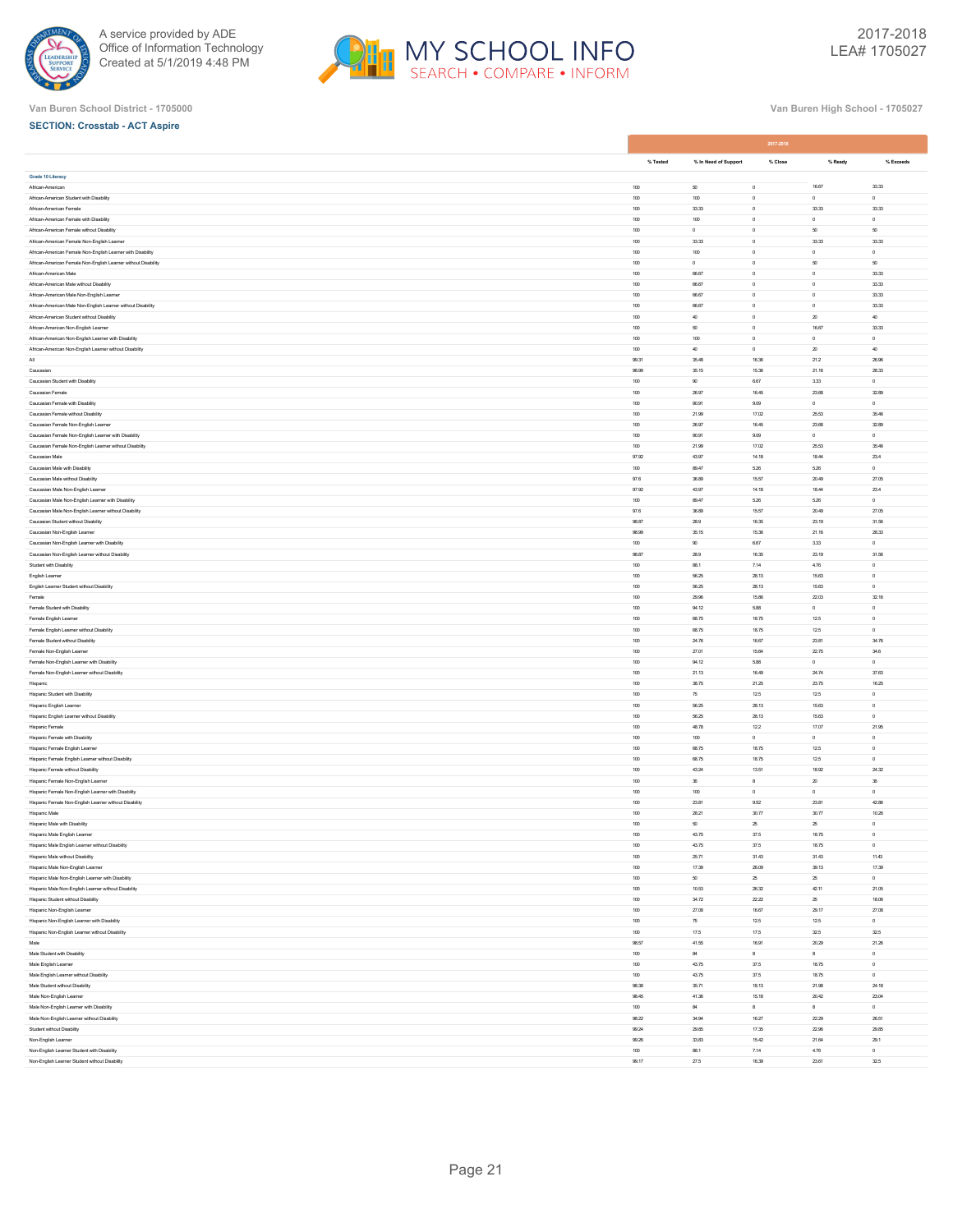![](_page_21_Picture_0.jpeg)

![](_page_21_Picture_2.jpeg)

|                                                                                                             |                  | 2017-2018            |                            |                            |                            |  |  |
|-------------------------------------------------------------------------------------------------------------|------------------|----------------------|----------------------------|----------------------------|----------------------------|--|--|
|                                                                                                             | % Tested         | % In Need of Support | % Close                    | % Ready                    | % Exceeds                  |  |  |
| All Grades Literacy                                                                                         |                  |                      |                            |                            |                            |  |  |
| African-American                                                                                            | 100              | 60                   | $\circ$                    | 16.67                      | 33.33                      |  |  |
| African-American Student with Disability                                                                    | 100              | 100                  | $\circ$                    | $\mathbb O$                | $\mathbb O$                |  |  |
| African-American Female                                                                                     | 100              | 33.33                | $\,$ 0 $\,$                | 33.33                      | 33.33                      |  |  |
| African-American Female with Disability                                                                     | 100              | 100<br>$\circ$       | $\circ$                    | $^{\circ}$                 | $^{\circ}$                 |  |  |
| African-American Female without Disability<br>African-American Female Non-English Learner                   | $100\,$<br>100   | 33.33                | $\,$ 0 $\,$<br>$\,$ 0 $\,$ | $_{\rm 50}$<br>33.33       | $_{\rm 50}$<br>33.33       |  |  |
| African-American Female Non-English Learner with Disability                                                 | 100              | 100                  | $\mathbf 0$                | $\circ$                    | $\mathsf{O}$               |  |  |
| African-American Female Non-English Learner without Disability                                              | $100\,$          | $\circ$              | $\,$ 0 $\,$                | $_{\rm 50}$                | $_{\rm 50}$                |  |  |
| African-American Male                                                                                       | 100              | 66.67                | $\circ$                    | $\circ$                    | 33.33                      |  |  |
| African-American Male without Disability                                                                    | 100              | 66.67                | $\,$ 0 $\,$                | $\,$ 0 $\,$                | 33.33                      |  |  |
| African-American Male Non-English Learner<br>African-American Male Non-English Learner without Disability   | 100<br>100       | 66.67<br>66.67       | $\,$ 0 $\,$<br>$\mathbf 0$ | $\,$ 0 $\,$<br>$\mathbb O$ | 33.33<br>33.33             |  |  |
| African-American Student without Disability                                                                 | $100\,$          | $40$                 | $\,$ 0 $\,$                | $\rm{20}$                  | $40\,$                     |  |  |
| African-American Non-English Learner                                                                        | 100              | 60                   | $\,$ 0 $\,$                | 16.67                      | 33.33                      |  |  |
| African-American Non-English Learner with Disability                                                        | 100              | 100                  | $\mathbf 0$                | $\mathbb O$                | $\circ$                    |  |  |
| African-American Non-English Learner without Disability<br>All                                              | $100\,$<br>99.31 | $40$<br>35.48        | $\,$ 0 $\,$<br>16.36       | $\rm{20}$                  | $40\,$<br>26.96            |  |  |
| Caucasian                                                                                                   | 98.99            | 35.15                | 15.36                      | 21.2<br>21.16              | 28.33                      |  |  |
| Caucasian Student with Disability                                                                           | 100              | 90                   | 6.67                       | 3.33                       | $\mathsf{O}$               |  |  |
| Caucasian Female                                                                                            | 100              | 26.97                | 16.45                      | 23.68                      | 32.89                      |  |  |
| Caucasian Female with Disability                                                                            | $100\,$          | 90.91                | 9.09                       | $\,0\,$                    | $\,$ 0                     |  |  |
| Caucasian Female without Disability                                                                         | 100              | 21.99                | 17.02                      | 25.53                      | 35.46                      |  |  |
| Caucasian Female Non-English Learner<br>Caucasian Female Non-English Learner with Disability                | 100<br>$100\,$   | 26.97<br>90.91       | 16.45<br>9.09              | 23.68<br>$\mathbb O$       | 32.89<br>$\circ$           |  |  |
| Caucasian Female Non-English Learner without Disability                                                     | 100              | 21.99                | 17.02                      | 25.53                      | 35.46                      |  |  |
| Caucasian Male                                                                                              | 97.92            | 43.97                | 14.18                      | 18.44                      | 23.4                       |  |  |
| Caucasian Male with Disability                                                                              | 100              | 89.47                | 5.26                       | 5.26                       | $\mathbb O$                |  |  |
| Caucasian Male without Disability                                                                           | 97.6             | 36.89                | 15.57                      | 20.49                      | 27.05                      |  |  |
| Caucasian Male Non-English Learner                                                                          | 97.92            | 43.97<br>89.47       | 14.18<br>5.26              | 18.44<br>5.26              | $23.4\,$<br>$^{\circ}$     |  |  |
| Caucasian Male Non-English Learner with Disability<br>Caucasian Male Non-English Learner without Disability | 100<br>97.6      | 36.89                | 15.57                      | 20.49                      | 27.05                      |  |  |
| Caucasian Student without Disability                                                                        | 98.87            | 28.9                 | 16.35                      | 23.19                      | 31.56                      |  |  |
| Caucasian Non-English Learner                                                                               | 98.99            | 35.15                | 15.36                      | 21.16                      | 28.33                      |  |  |
| Caucasian Non-English Learner with Disability                                                               | 100              | 90                   | 6.67                       | 3.33                       | $\mathbb O$                |  |  |
| Caucasian Non-English Learner without Disability                                                            | 98.87            | 28.9                 | 16.35                      | 23.19                      | 31.56                      |  |  |
| Student with Disability<br>English Learner                                                                  | 100<br>$100\,$   | 88.1<br>56.25        | 7.14<br>28.13              | 4.76<br>15.63              | $^{\circ}$<br>$\,$ 0 $\,$  |  |  |
| English Learner Student without Disability                                                                  | 100              | 56.25                | 28.13                      | 15.63                      | $\mathsf{O}$               |  |  |
| Female                                                                                                      | 100              | 29.96                | 15.86                      | 22.03                      | 32.16                      |  |  |
| Female Student with Disability                                                                              | $100\,$          | 94.12                | 5.88                       | $\,0\,$                    | $\,$ 0                     |  |  |
| Female English Learner                                                                                      | 100              | 68.75                | 18.75                      | 12.5                       | $\circ$                    |  |  |
| Female English Learner without Disability<br>Female Student without Disability                              | 100<br>100       | 68.75<br>24.76       | 18.75<br>16.67             | 12.5<br>23.81              | $\,$ 0 $\,$<br>34.76       |  |  |
| Female Non-English Learner                                                                                  | 100              | 27.01                | 15.64                      | 22.75                      | 34.6                       |  |  |
| Female Non-English Learner with Disability                                                                  | $100\,$          | 94.12                | 5.88                       | $\,$ 0 $\,$                | $\mathbb O$                |  |  |
| Female Non-English Learner without Disability                                                               | 100              | 21.13                | 16.49                      | 24.74                      | 37.63                      |  |  |
| Hispanic                                                                                                    | 100              | 38.75                | 21.25                      | 23.75                      | 16.25                      |  |  |
| Hispanic Student with Disability                                                                            | $100\,$<br>100   | $75\,$<br>56.25      | $12.5\,$<br>28.13          | 12.5<br>15.63              | $\,$ 0 $\,$<br>$^{\circ}$  |  |  |
| Hispanic English Learner<br>Hispanic English Learner without Disability                                     | 100              | 56.25                | 28.13                      | 15.63                      | $\,$ 0 $\,$                |  |  |
| Hispanic Female                                                                                             | 100              | 48.78                | 12.2                       | 17.07                      | 21.95                      |  |  |
| Hispanic Female with Disability                                                                             | 100              | 100                  | $\circ$                    | $\circ$                    | $^{\circ}$                 |  |  |
| Hispanic Female English Learner                                                                             | $100\,$          | 68.75                | 18.75                      | 12.5                       | $\,$ 0 $\,$                |  |  |
| Hispanic Female English Learner without Disability<br>Hispanic Female without Disability                    | 100<br>100       | 68.75<br>43.24       | 18.75<br>13.51             | 12.5<br>18.92              | $\,$ 0 $\,$<br>24.32       |  |  |
| Hispanic Female Non-English Learner                                                                         | $100\,$          | $36\,$               | 8                          | $\rm{20}$                  | $36\,$                     |  |  |
| Hispanic Female Non-English Learner with Disability                                                         | 100              | 100                  | $\mathbf 0$                | $\circ$                    | $\mathbb O$                |  |  |
| Hispanic Female Non-English Learner without Disability                                                      | 100              | 23.81                | 9.52                       | 23.81                      | 42.86                      |  |  |
| Hispanic Male                                                                                               | 100              | 28.21                | 30.77                      | 30.77                      | 10.26                      |  |  |
| Hispanic Male with Disability<br>Hispanic Male English Learner                                              | 100<br>100       | 60<br>43.75          | 25<br>37.5                 | 25<br>18.75                | $^{\circ}$<br>$\mathbf 0$  |  |  |
| Hispanic Male English Learner without Disability                                                            | 100              | 43.75                | 37.5                       | 18.75                      | $^{\circ}$                 |  |  |
| Hispanic Male without Disability                                                                            | 100              | 25.71                | 31.43                      | 31.43                      | 11.43                      |  |  |
| Hispanic Male Non-English Learner                                                                           | 100              | 17.39                | 26.09                      | 39.13                      | 17.39                      |  |  |
| Hispanic Male Non-English Learner with Disability                                                           | 100              | 60                   | $\rm{2S}$                  | 25                         | $\circ$                    |  |  |
| Hispanic Male Non-English Learner without Disability                                                        | 100<br>100       | 10.53                | 26.32                      | 42.11                      | 21.05<br>18.06             |  |  |
| Hispanic Student without Disability<br>Hispanic Non-English Learner                                         | 100              | 34.72<br>27.08       | 22.22<br>16.67             | $\rm 25$<br>29.17          | 27.08                      |  |  |
| Hispanic Non-English Learner with Disability                                                                | $100\,$          | $7\!$                | $12.5\,$                   | $12.5\,$                   | $\,$ 0 $\,$                |  |  |
| Hispanic Non-English Learner without Disability                                                             | 100              | 17.5                 | 17.5                       | 32.5                       | 32.5                       |  |  |
| Male                                                                                                        | 98.57            | 41.55                | 16.91                      | 20.29                      | 21.26                      |  |  |
| Male Student with Disability                                                                                | $100\,$          | 84                   | 8                          | 8                          | $\,$ 0                     |  |  |
| Male English Learner<br>Male English Learner without Disability                                             | 100<br>100       | 43.75<br>43.75       | 37.5<br>37.5               | 18.75<br>18.75             | $^{\circ}$<br>$\mathsf{O}$ |  |  |
| Male Student without Disability                                                                             | 98.38            | 35.71                | 18.13                      | 21.98                      | 24.18                      |  |  |
| Male Non-English Learner                                                                                    | 98.45            | 41.36                | 15.18                      | 20.42                      | 23.04                      |  |  |
| Male Non-English Learner with Disability                                                                    | $100\,$          | 84                   | $\bf8$                     | $\bf8$                     | $\mathbb O$                |  |  |
| Male Non-English Learner without Disability                                                                 | 98.22            | 34.94                | 16.27                      | 22.29                      | 26.51                      |  |  |
| Student without Disability                                                                                  | 99.24            | 29.85                | 17.35                      | 22.96                      | 29.85                      |  |  |
| Non-English Learner<br>Non-English Learner Student with Disability                                          | 99.26<br>100     | 33.83<br>88.1        | 15.42<br>7.14              | 21.64<br>4.76              | 29.1<br>$\circ$            |  |  |
| Non-English Learner Student without Disability                                                              | 99.17            | 27.5                 | 16.39                      | 23.61                      | 32.5                       |  |  |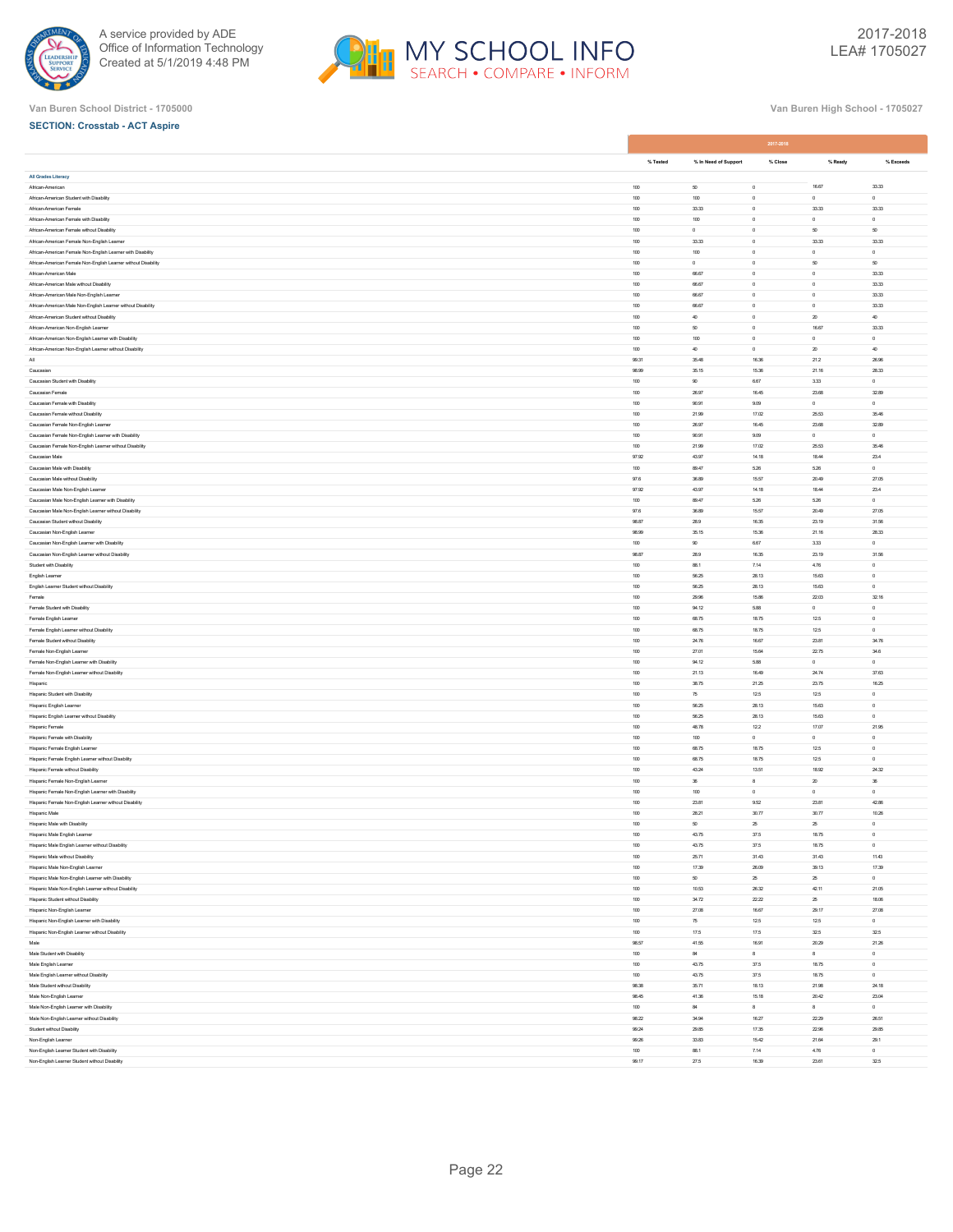![](_page_22_Picture_0.jpeg)

![](_page_22_Picture_2.jpeg)

|                                                                                                                 | 2017-2018        |                      |                       |                             |                       |
|-----------------------------------------------------------------------------------------------------------------|------------------|----------------------|-----------------------|-----------------------------|-----------------------|
|                                                                                                                 | % Tested         | % In Need of Support | % Close               | % Ready                     | % Exceeds             |
|                                                                                                                 |                  |                      |                       |                             |                       |
| Grade 10 Science<br>African-American                                                                            | $100\,$          | 66.67                | $\bf{0}$              | $\,0\,$                     | 33.33                 |
| African-American Student with Disability                                                                        | 100              | 100                  | $\,0\,$               | $\circ$                     | $\circ$               |
| African-American Female                                                                                         | 100              | 66.67                | $\mathbf 0$           | $\mathbb O$                 | 33.33                 |
| African-American Female with Disability                                                                         | $100\,$          | $100\,$              | $\bf{0}$              | $\mathbb O$                 | $\mathbb O$           |
| African-American Female without Disability                                                                      | 100              | 60                   | $\,0\,$               | $\circ$                     | 50                    |
| African-American Female Non-English Learner                                                                     | 100              | 66.67                | $\,$ 0 $\,$           | $\mathbb O$                 | 33.33                 |
| African-American Female Non-English Learner with Disability                                                     | 100              | 100                  | $\mathbf 0$           | $\mathbb O$                 | $\circ$               |
| African-American Female Non-English Learner without Disability                                                  | 100              | 60                   | $\mathbf 0$           | $\circ$                     | 50                    |
| African-American Male                                                                                           | $100\,$          | 66.67                | $\bf{0}$              | $\mathbb O$                 | 33.33                 |
| African-American Male without Disability<br>African-American Male Non-English Learner                           | 100<br>100       | 66.67<br>66.67       | $\,$ 0<br>$\,$ 0 $\,$ | $\mathbb O$<br>$\mathbf 0$  | 33.33<br>33.33        |
| African-American Male Non-English Learner without Disability                                                    | $100\,$          | 66.67                | $\bf{0}$              | $\mathbf 0$                 | 33.33                 |
| African-American Student without Disability                                                                     | 100              | 60                   | $\circ$               | $\circ$                     | 40                    |
| African-American Non-English Learner                                                                            | 100              | 66.67                | $\,$ 0 $\,$           | $\circ$                     | 33.33                 |
| African-American Non-English Learner with Disability                                                            | 100              | 100                  | $\,$ 0 $\,$           | $\,0\,$                     | $\,0\,$               |
| African-American Non-English Learner without Disability                                                         | 100              | 60                   | $\circ$               | $\circ$                     | 40                    |
| $\mathsf{All}$                                                                                                  | 99.32            | $41\,$               | $20.6\,$              | 23.23                       | 15.26                 |
| Caucasian                                                                                                       | $99$             | 40.6                 | 19.8                  | 22.82                       | 16.78                 |
| Caucasian Student with Disability                                                                               | 100              | $_{80}$              | $\,$ 0 $\,$           | 2.86                        | 17.14                 |
| Caucasian Female                                                                                                | $100\,$          | 39.35                | 21.29                 | 19.35                       | $\rm 20$              |
| Caucasian Female with Disability                                                                                | 100              | 71.43                | $\,0\,$               | $\circ$                     | 28.57                 |
| Caucasian Female without Disability                                                                             | 100              | 36.17                | 23.4                  | 21.28                       | 19.15<br>20           |
| Caucasian Female Non-English Learner                                                                            | 100              | 39.35                | 21.29                 | 19.35                       |                       |
| Caucasian Female Non-English Learner with Disability<br>Caucasian Female Non-English Learner without Disability | 100<br>$100\,$   | 71.43<br>36.17       | $\circ$<br>23.4       | $\circ$<br>21.28            | 28.57<br>19.15        |
| Caucasian Male                                                                                                  | 97.95            | 41.96                | 18.18                 | 26.57                       | 13.29                 |
| Caucasian Male with Disability                                                                                  | 100              | 85.71                | $\mathbf 0$           | 4.76                        | 9.52                  |
| Caucasian Male without Disability                                                                               | 97.6             | 34.43                | 21.31                 | 30.33                       | 13.93                 |
| Caucasian Male Non-English Learner                                                                              | 97.95            | 41.96                | 18.18                 | 26.57                       | 13.29                 |
| Caucasian Male Non-English Learner with Disability                                                              | 100              | 85.71                | $\mathbf 0$           | 4.76                        | 9.52                  |
| Caucasian Male Non-English Learner without Disability                                                           | 97.6             | 34.43                | 21.31                 | 30.33                       | 13.93                 |
| Caucasian Student without Disability                                                                            | 98.87            | 35.36                | 22.43                 | 25.48                       | 16.73                 |
| Caucasian Non-English Learner                                                                                   | $99\,$           | 40.6                 | 19.8                  | 22.82                       | 16.78                 |
| Caucasian Non-English Learner with Disability                                                                   | 100              | $_{80}$              | $\,$ 0 $\,$           | 2.86                        | 17.14                 |
| Caucasian Non-English Learner without Disability                                                                | 98.87            | 35.36                | 22.43                 | 25.48                       | 16.73                 |
| Student with Disability                                                                                         | $100\,$          | 78.72                | $4.26\,$              | $4.26\,$                    | 12.77                 |
| English Learner                                                                                                 | 100              | 59.38                | $2\!$                 | 12.5                        | 3.13                  |
| English Learner Student without Disability                                                                      | 100              | 59.38                | $\rm{z}\rm{s}$        | 12.5                        | 3.13                  |
| Female                                                                                                          | 100              | 42.17                | 18.7                  | 21.74                       | 17.39                 |
| Female Student with Disability                                                                                  | 100<br>$100\,$   | 75<br>$7\!$          | 5<br>18.75            | $^{\circ}$<br>$_{\rm 6.25}$ | 20<br>$\mathbb O$     |
| Female English Learner<br>Female English Learner without Disability                                             | 100              | $75\,$               | 18.75                 | 6.25                        | $\circ$               |
| Female Student without Disability                                                                               | 100              | 39.05                | $\rm{20}$             | 23.81                       | 17.14                 |
| Female Non-English Learner                                                                                      | $100\,$          | 39.72                | 18.69                 | 22.9                        | 18.69                 |
| Female Non-English Learner with Disability                                                                      | 100              | 75                   | 5                     | $\circ$                     | 20                    |
| Female Non-English Learner without Disability                                                                   | 100              | 36.08                | 20.1                  | 25.26                       | 18.56                 |
| Hispanic                                                                                                        | 100              | 43.75                | 26.25                 | 22.5                        | $7.5\,$               |
| Hispanic Student with Disability                                                                                | 100              | $7\!$                | 125                   | 12.5                        | $\circ$               |
| Hispanic English Learner                                                                                        | $100\,$          | 59.38                | $\rm{2S}$             | 12.5                        | 3.13                  |
| Hispanic English Learner without Disability                                                                     | 100              | 59.38                | $\rm{2S}$             | 12.5                        | 3.13                  |
| Hispanic Female                                                                                                 | 100              | 53.66                | 17.07                 | 24.39                       | 4.88                  |
| Hispanic Female with Disability                                                                                 | $100\,$<br>100   | $7\!$                | $\rm{2S}$             | $\mathbf 0$                 | $\mathsf{o}$          |
| Hispanic Female English Learner<br>Hispanic Female English Learner without Disability                           | 100              | $7\!$<br>$7\!$       | 18.75<br>18.75        | 6.25<br>6.25                | $^{\circ}$<br>$\circ$ |
| Hispanic Female without Disability                                                                              | 100              | 51.35                | 16.22                 | 27.03                       | 5.41                  |
| Hispanic Female Non-English Learner                                                                             | 100              | 40                   | 16                    | 36                          | 8                     |
| Hispanic Female Non-English Learner with Disability                                                             | $100\,$          | $7\!$                | $\rm{2S}$             | $\mathbf 0$                 | $\mathbf 0$           |
| Hispanic Female Non-English Learner without Disability                                                          | 100              | 33.33                | 14.29                 | 42.86                       | 9.52                  |
| Hispanic Male                                                                                                   | 100              | 33.33                | 35.9                  | 20.51                       | 10.26                 |
| Hispanic Male with Disability                                                                                   | $100\,$          | $7\!$                | $\,$ 0 $\,$           | $\rm{25}$                   | $\mathsf{o}$          |
| Hispanic Male English Learne                                                                                    | 100              | 43.75                | 31.25                 | 18.75                       | 6.25                  |
| Hispanic Male English Learner without Disability                                                                | 100              | 43.75                | 31.25                 | 18.75                       | 6.25                  |
| Hispanic Male without Disability                                                                                | 100              | 28.57                | 40                    | $20\,$                      | 11.43                 |
| Hispanic Male Non-English Learner                                                                               | 100              | 26.09                | 39.13                 | 21.74                       | 13.04                 |
| Hispanic Male Non-English Learner with Disability                                                               | $100\,$          | $7\!$<br>15.79       | $\bf{0}$<br>47.37     | $2\!$<br>21.05              | $\mathbf 0$           |
| Hispanic Male Non-English Learner without Disability<br>Hispanic Student without Disability                     | 100<br>100       | 40.28                | 27.78                 | 23.61                       | 15.79<br>8.33         |
| Hispanic Non-English Learner                                                                                    | $100\,$          | 33.33                | 27.08                 | 29.17                       | 10.42                 |
| Hispanic Non-English Learner with Disability                                                                    | 100              | 75                   | 125                   | 12.5                        | $^{\circ}$            |
| Hispanic Non-English Learner without Disability                                                                 | 100              | $\rm{25}$            | $_{30}$               | 32.5                        | 12.5                  |
| Male                                                                                                            | 98.58            | 39.71                | 22.49                 | 24.88                       | 12.92                 |
| Male Student with Disability                                                                                    | 100              | 81.48                | 3.7                   | 7.41                        | 7.41                  |
| Male English Learner                                                                                            | $100\,$          | 43.75                | 31.25                 | 18.75                       | $_{\rm 6.25}$         |
| Male English Learner without Disability                                                                         | 100              | 43.75                | 31.25                 | 18.75                       | 6.25                  |
| Male Student without Disability                                                                                 | 98.38            | 33.52                | 25.27                 | 27.47                       | 13.74                 |
| Male Non-English Learner                                                                                        | 98.47            | 39.38                | 21.76                 | 25.39                       | 13.47                 |
| Male Non-English Learner with Disability                                                                        | 100              | 81.48                | 37                    | 7.41                        | 7.41                  |
| Male Non-English Learner without Disability                                                                     | 98.22            | 32.53                | 24.7                  | 28.31                       | 14.46                 |
| Student without Disability                                                                                      | 99.24            | 36.48                | 22.45                 | 25.51                       | 15.56                 |
| Non-English Learner                                                                                             | 99.27            | 39.56                | 20.15                 | 24.08                       | 16.22                 |
| Non-English Learner Student with Disability<br>Non-English Learner Student without Disability                   | $100\,$<br>99.17 | 78.72<br>34.44       | $4.26\,$<br>22.22     | $4.26\,$<br>26.67           | 12.77<br>16.67        |
|                                                                                                                 |                  |                      |                       |                             |                       |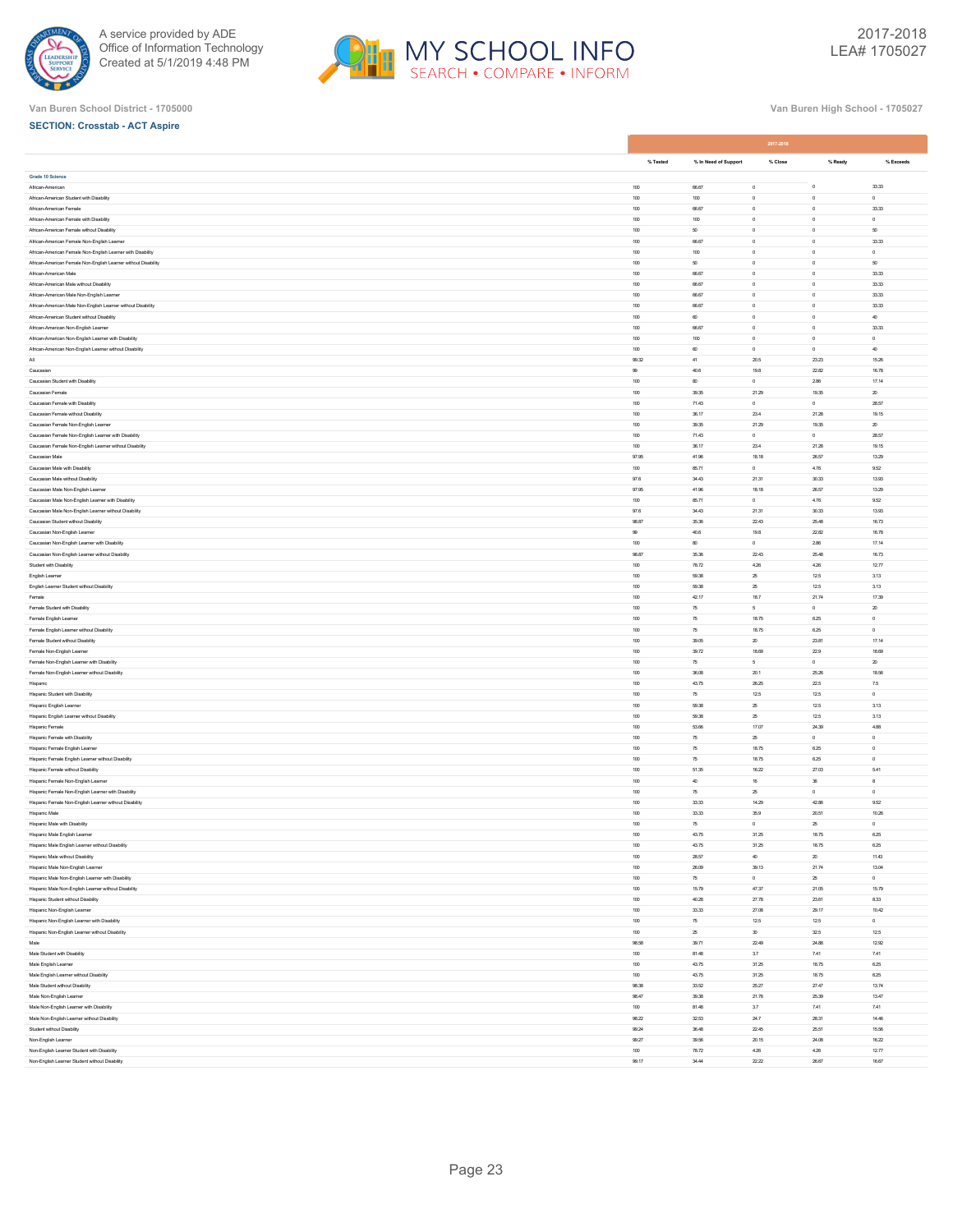![](_page_23_Picture_0.jpeg)

![](_page_23_Picture_2.jpeg)

|                                                                                         | 2017-2018         |                      |                            |                            |                      |  |  |
|-----------------------------------------------------------------------------------------|-------------------|----------------------|----------------------------|----------------------------|----------------------|--|--|
|                                                                                         | % Tested          | % In Need of Support | % Close                    | % Ready                    | % Exceeds            |  |  |
|                                                                                         |                   |                      |                            |                            |                      |  |  |
| <b>All Grades Science</b>                                                               |                   |                      |                            |                            |                      |  |  |
| African-American                                                                        | $100\,$           | 66.67<br>100         | $\,$ 0                     | $\,0\,$                    | 33.33                |  |  |
| African-American Student with Disability<br>African-American Female                     | 100<br>100        | 66.67                | $\,$ 0 $\,$<br>$\,$ 0 $\,$ | $\,$ 0 $\,$<br>$\,$ 0 $\,$ | $\,$ 0 $\,$<br>33.33 |  |  |
| African-American Female with Disability                                                 | $100\,$           | $100\,$              | $\,$ 0                     | $\,$ 0 $\,$                | $\,$ 0               |  |  |
| African-American Female without Disability                                              | 100               | 50                   | $\circ$                    | $\circ$                    | 50                   |  |  |
| African-American Female Non-English Learner                                             | 100               | 66.67                | $\,$ 0 $\,$                | $\,$ 0 $\,$                | 33.33                |  |  |
| African-American Female Non-English Learner with Disability                             | 100               | 100                  | $\,$ 0                     | $\,0\,$                    | $\,$ 0               |  |  |
| African-American Female Non-English Learner without Disability                          | 100               | 50                   | $\circ$                    | $\circ$                    | $_{50}$              |  |  |
| African-American Male                                                                   | $100\,$           | 66.67                | $\,$ 0 $\,$                | $\,$ 0 $\,$                | 33.33                |  |  |
| African-American Male without Disability                                                | 100               | 66.67                | $\,$ 0                     | $\,0\,$                    | 33.33                |  |  |
| African-American Male Non-English Learner                                               | 100               | 66.67                | $\circ$                    | $\,$ 0                     | 33.33                |  |  |
| African-American Male Non-English Learner without Disability                            | 100               | 66.67                | $\,$ 0                     | $\,$ 0 $\,$                | 33.33                |  |  |
| African-American Student without Disability                                             | 100               | 60                   | $\circ$                    | $\circ$                    | 40                   |  |  |
| African-American Non-English Learner                                                    | 100               | 66.67                | $\circ$                    | $\,$ 0 $\,$                | 33.33                |  |  |
| African-American Non-English Learner with Disability                                    | 100               | 100                  | $\,$ 0 $\,$                | $\,$ 0 $\,$                | $\,$ 0 $\,$          |  |  |
| African-American Non-English Learner without Disability                                 | 100               | 60                   | $\circ$                    | $^{\circ}$                 | 40                   |  |  |
| All                                                                                     | 99.32             | $41\,$               | $20.5\,$                   | 23.23                      | 15.26                |  |  |
| Caucasian                                                                               | $99$              | 40.6                 | 19.8                       | 22.82                      | 16.78                |  |  |
| Caucasian Student with Disability                                                       | 100               | $_{80}$              | $\,$ 0 $\,$                | 2.86                       | 17.14                |  |  |
| Caucasian Female                                                                        | $100\,$           | 39.35                | 21.29                      | 19.35                      | $\rm 20$             |  |  |
| Caucasian Female with Disability                                                        | 100               | 71.43                | $\circ$                    | $^{\circ}$                 | 28.57                |  |  |
| Caucasian Female without Disability                                                     | 100               | 36.17                | 23.4                       | 21.28                      | 19.15                |  |  |
| Caucasian Female Non-English Learner                                                    | 100               | 39.35                | 21.29                      | 19.35                      | 20                   |  |  |
| Caucasian Female Non-English Learner with Disability                                    | 100               | 71.43                | $\circ$                    | $^{\circ}$                 | 28.57                |  |  |
| Caucasian Female Non-English Learner without Disability                                 | $100\,$           | 36.17                | 23.4                       | 21.28                      | 19.15                |  |  |
| Caucasian Male<br>Caucasian Male with Disability                                        | 97.95<br>100      | 41.96<br>85.71       | 18.18                      | 26.57<br>4.76              | 13.29<br>9.52        |  |  |
|                                                                                         |                   |                      | $\circ$                    |                            |                      |  |  |
| Caucasian Male without Disability<br>Caucasian Male Non-English Learner                 | $97.6\,$<br>97.95 | 34.43<br>41.96       | 21.31<br>18.18             | 30.33<br>26.57             | 13.93<br>13.29       |  |  |
| Caucasian Male Non-English Learner with Disability                                      | 100               | 85.71                | $\circ$                    | 4.76                       | 9.52                 |  |  |
| Caucasian Male Non-English Learner without Disability                                   | 97.6              | 34.43                | 21.31                      | 30.33                      | 13.93                |  |  |
| Caucasian Student without Disability                                                    | 98.87             | 35.36                | 22.43                      | 25.48                      | 16.73                |  |  |
| Caucasian Non-English Learner                                                           | $99$              | $40.6\,$             | 19.8                       | 22.82                      | 16.78                |  |  |
| Caucasian Non-English Learner with Disability                                           | 100               | 80                   | $\,$ 0 $\,$                | 2.86                       | 17.14                |  |  |
| Caucasian Non-English Learner without Disability                                        | 98.87             | 35.36                | 22.43                      | 25.48                      | 16.73                |  |  |
| Student with Disability                                                                 | $100\,$           | 78.72                | 4.26                       | 4.26                       | 12.77                |  |  |
| English Learner                                                                         | 100               | 59.38                | 25                         | 12.5                       | 3.13                 |  |  |
| English Learner Student without Disability                                              | 100               | 59.38                | $\rm{2S}$                  | 12.5                       | 3.13                 |  |  |
| Female                                                                                  | 100               | 42.17                | 18.7                       | 21.74                      | 17.39                |  |  |
| Female Student with Disability                                                          | 100               | $75\,$               | 5                          | $^{\circ}$                 | 20                   |  |  |
| Female English Learner                                                                  | $100\,$           | $75\,$               | 18.75                      | 6.25                       | $\,$ 0 $\,$          |  |  |
| Female English Learner without Disability                                               | 100               | $75\,$               | 18.75                      | 6.25                       | $\circ$              |  |  |
| Female Student without Disability                                                       | 100               | 39.05                | $\rm{20}$                  | 23.81                      | 17.14                |  |  |
| Female Non-English Learner                                                              | $100\,$           | 39.72                | 18.69                      | 22.9                       | 18.69                |  |  |
| Female Non-English Learner with Disability                                              | 100               | $75\,$               | 5                          | $\circ$                    | 20                   |  |  |
| Female Non-English Learner without Disability                                           | 100               | 36.08                | 20.1                       | 25.26                      | 18.56                |  |  |
| Hispanic                                                                                | 100               | 43.75                | 26.25                      | 22.5                       | 7.5                  |  |  |
| Hispanic Student with Disability                                                        | 100               | 75                   | 12.5                       | 12.5                       | $\circ$              |  |  |
| Hispanic English Learner                                                                | $100\,$           | 59.38                | $\rm{2S}$                  | $12.5\,$                   | 3.13                 |  |  |
| Hispanic English Learner without Disability<br>Hispanic Female                          | 100<br>100        | 59.38<br>53.66       | $\rm{2S}$<br>17.07         | 12.5<br>24.39              | 3.13<br>4.88         |  |  |
|                                                                                         | $100\,$           | $75\,$               | $\rm{2S}$                  |                            |                      |  |  |
| Hispanic Female with Disability<br>Hispanic Female English Learner                      | 100               | $75\,$               | 18.75                      | $\,0\,$<br>6.25            | $\,0\,$<br>$\circ$   |  |  |
| Hispanic Female English Learner without Disability                                      | 100               | $75\,$               | 18.75                      | 6.25                       | $\,$ 0 $\,$          |  |  |
| Hispanic Female without Disability                                                      | 100               | 51.35                | 16.22                      | 27.03                      | 5.41                 |  |  |
| Hispanic Female Non-English Learner                                                     | 100               | 40                   | 16                         | 36                         | 8                    |  |  |
| Hispanic Female Non-English Learner with Disability                                     | $100\,$           | $75\,$               | $\rm{2S}$                  | $\,$ 0 $\,$                | $\,$ 0 $\,$          |  |  |
| Hispanic Female Non-English Learner without Disability                                  | 100               | 33.33                | 14.29                      | 42.86                      | 9.52                 |  |  |
| Hispanic Male                                                                           | 100               | 33.33                | 35.9                       | 20.51                      | 10.26                |  |  |
| Hispanic Male with Disability                                                           | 100               | $75\,$               | $\,$ 0 $\,$                | $\rm 25$                   | $\,$ 0 $\,$          |  |  |
| Hispanic Male English Learner                                                           | 100               | 43.75                | 31.25                      | 18.75                      | 6.25                 |  |  |
| Hispanic Male English Learner without Disability                                        | 100               | 43.75                | 31.25                      | 18.75                      | 6.25                 |  |  |
| Hispanic Male without Disability                                                        | 100               | 28.57                | 40                         | 20                         | 11.43                |  |  |
| Hispanic Male Non-English Learner                                                       | 100               | 26.09                | 39.13                      | 21.74                      | 13.04                |  |  |
| Hispanic Male Non-English Learner with Disability                                       | $100\,$           | $7\!$                | $\,$ 0 $\,$                | $\rm{25}$                  | $\,$ 0               |  |  |
| Hispanic Male Non-English Learner without Disability                                    | 100               | 15.79                | 47.37                      | 21.05                      | 15.79                |  |  |
| Hispanic Student without Disability                                                     | 100               | 40.28                | 27.78                      | 23.61                      | 8.33                 |  |  |
| Hispanic Non-English Learner                                                            | $100\,$           | 33.33                | 27.08                      | 29.17                      | 10.42                |  |  |
| Hispanic Non-English Learner with Disability                                            | 100               | 75                   | 12.5                       | 12.5                       | $\circ$              |  |  |
| Hispanic Non-English Learner without Disability                                         | 100               | $\rm{2S}$            | 30                         | 32.5                       | 12.5                 |  |  |
| Male                                                                                    | 98.58             | 39.71                | 22.49                      | 24.88                      | 12.92                |  |  |
| Male Student with Disability                                                            | 100               | 81.48                | 37                         | 7.41                       | 7.41                 |  |  |
| Male English Learner                                                                    | 100               | 43.75                | 31.25                      | 18.75                      | 6.25                 |  |  |
| Male English Learner without Disability<br>Male Student without Disability              | 100<br>98.38      | 43.75<br>33.52       | 31.25<br>25.27             | 18.75<br>27.47             | 6.25<br>13.74        |  |  |
| Male Non-English Learner                                                                |                   |                      |                            |                            |                      |  |  |
|                                                                                         | 98.47<br>100      | 39.38<br>81.48       | 21.76<br>3.7               | 25.39<br>7.41              | 13.47<br>7.41        |  |  |
| Male Non-English Learner with Disability<br>Male Non-English Learner without Disability | 98.22             | 32.53                | 24.7                       | 28.31                      | 14.46                |  |  |
| Student without Disability                                                              | 99.24             | 36.48                | 22.45                      | 25.51                      | 15.56                |  |  |
| Non-English Learner                                                                     | 99.27             | 39.56                | 20.15                      | 24.08                      | 16.22                |  |  |
| Non-English Learner Student with Disability                                             | $100\,$           | 78.72                | $4.26\,$                   | 4.26                       | 12.77                |  |  |
| Non-English Learner Student without Disability                                          | 99.17             | 34.44                | 22.22                      | 26.67                      | 16.67                |  |  |
|                                                                                         |                   |                      |                            |                            |                      |  |  |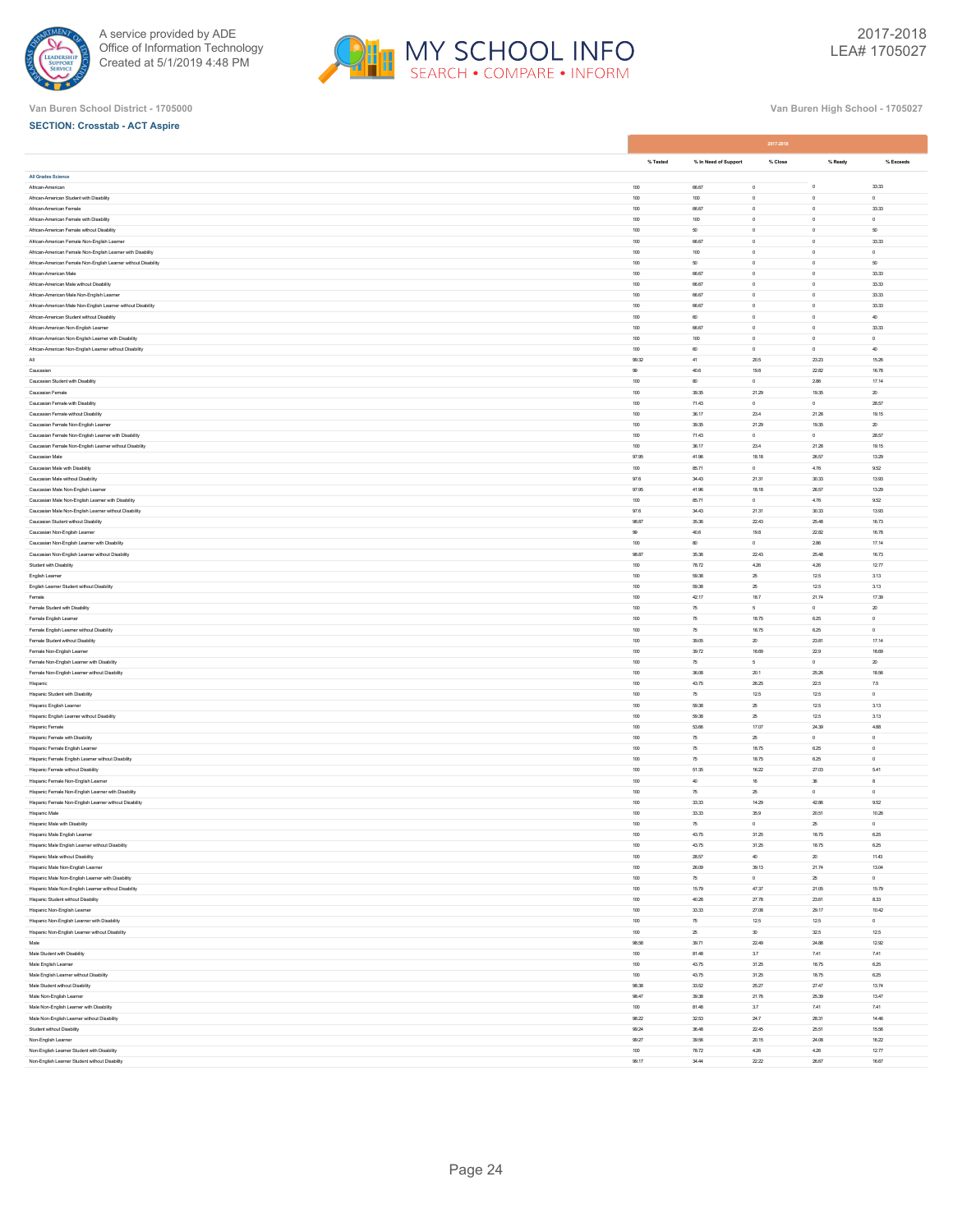![](_page_24_Picture_0.jpeg)

![](_page_24_Picture_2.jpeg)

**Four Year Graduation Rates**

**Van Buren School District - 1705000 Van Buren High School - 1705027**

## **SECTION: Crosstab - Graduation Rates**

|                                                                                                                               | <b>Graduation Rate</b> |
|-------------------------------------------------------------------------------------------------------------------------------|------------------------|
| African-American                                                                                                              | 100.00%                |
| African-American Student with Disability                                                                                      | 100.00%                |
| African-American Female                                                                                                       | 100.00%                |
| African-American Female with Disability                                                                                       | 100.00%                |
| African-American Female without Disability                                                                                    | 100.00%                |
| African-American Female Non-English Learner                                                                                   | 100.00%<br>100.00%     |
| African-American Female Non-English Learner with Disability<br>African-American Female Non-English Learner without Disability | 100.00%                |
| African-American Male                                                                                                         | 100.00%                |
| African-American Male with Disability                                                                                         | 100.00%                |
| African-American Male without Disability                                                                                      | 100.00%                |
| African-American Male Non-English Learner                                                                                     | 100.00%                |
| African-American Male Non-English Learner with Disability                                                                     | 100.00%                |
| African-American Male Non-English Learner without Disability                                                                  | 100.00%                |
| African-American Student without Disability                                                                                   | 100.00%                |
| African-American Non-English Learner                                                                                          | 100.00%                |
| African-American Non-English Learner with Disability                                                                          | 100.00%                |
| African-American Non-English Learner without Disability                                                                       | 100.00%                |
| $\mathsf{All}$                                                                                                                | 89.88%                 |
| Caucasian                                                                                                                     | 88.56%                 |
| Caucasian Student with Disability                                                                                             | 88.24%                 |
| Caucasian Female                                                                                                              | 90.13%                 |
| Caucasian Female with Disability                                                                                              | 69.23%                 |
| Caucasian Female without Disability                                                                                           | 92.09%                 |
| Caucasian Female Non-English Learner                                                                                          | 90.13%<br>69.23%       |
| Caucasian Female Non-English Learner with Disability<br>Caucasian Female Non-English Learner without Disability               | 92.09%                 |
| Caucasian Male                                                                                                                | 87.01%                 |
| Caucasian Male with Disability                                                                                                | 100.00%                |
| Caucasian Male without Disability                                                                                             | 84.96%                 |
| Caucasian Male Non-English Learner                                                                                            | 87.01%                 |
| Caucasian Male Non-English Learner with Disability                                                                            | 100.00%                |
| Caucasian Male Non-English Learner without Disability                                                                         | 84.96%                 |
| Caucasian Student without Disability                                                                                          | 88.60%                 |
| Caucasian Non-English Learner                                                                                                 | 88.56%                 |
| Caucasian Non-English Learner with Disability                                                                                 | 88.24%                 |
| Caucasian Non-English Learner without Disability                                                                              | 88.60%                 |
| Student with Disability                                                                                                       | 84.62%                 |
| English Learner                                                                                                               | 90.91%                 |
| English Learner Student with Disability                                                                                       | 100.00%                |
| English Learner Student without Disability                                                                                    | 90.32%                 |
| Female<br>Female Student with Disability                                                                                      | 91.59%<br>71.43%       |
| Female English Learner                                                                                                        | 100.00%                |
| Female English Learner without Disability                                                                                     | 100.00%                |
| Female Student without Disability                                                                                             | 93.78%                 |
| Female Non-English Learner                                                                                                    | 91.00%                 |
| Female Non-English Learner with Disability                                                                                    | 71.43%                 |
| Female Non-English Learner without Disability                                                                                 | 93.30%                 |
| Hispanic                                                                                                                      | 90.63%                 |
| Hispanic Student with Disability                                                                                              | 80.00%                 |
| Hispanic English Learner                                                                                                      | 89.66%                 |
| Hispanic English Learner with Disability                                                                                      | 100.00%                |
| Hispanic English Learner without Disability                                                                                   | 88.89%                 |
| Hispanic Female                                                                                                               | 93.33%                 |
| Hispanic Female with Disability                                                                                               | 75.00%                 |
| Hispanic Female English Learner                                                                                               | 100.00%                |
| Hispanic Female English Learner without Disability                                                                            | 100.00%                |
| Hispanic Female without Disability                                                                                            | 96.15%                 |
| Hispanic Female Non-English Learner<br>Hispanic Female Non-English Learner with Disability                                    | 88.89%<br>75.00%       |
| Hispanic Female Non-English Learner without Disability                                                                        | 92.86%                 |
| Hispanic Male                                                                                                                 | 88.24%                 |
| Hispanic Male with Disability                                                                                                 | 83.33%                 |
| Hispanic Male English Learner                                                                                                 | 82.35%                 |
| Hispanic Male English Learner with Disability                                                                                 | 100.00%                |
| Hispanic Male English Learner without Disability                                                                              | 80.00%                 |
| Hispanic Male without Disability                                                                                              | 89.29%                 |
| Hispanic Male Non-English Learner                                                                                             | 94.12%                 |
| Hispanic Male Non-English Learner with Disability                                                                             | 75.00%                 |
| Hispanic Male Non-English Learner without Disability                                                                          | 100.00%                |
| Hispanic Student without Disability                                                                                           | 92.59%                 |
| Hispanic Non-English Learner                                                                                                  | 91.43%                 |
| Hispanic Non-English Learner with Disability                                                                                  | 75.00%                 |
| Hispanic Non-English Learner without Disability                                                                               | 96.30%                 |
| Male                                                                                                                          | 88.15%                 |
| Male Student with Disability                                                                                                  | 93.55%                 |
| Male English Learner                                                                                                          | 84.21%<br>100.00%      |
| Male English Learner with Disability<br>Male English Learner without Disability                                               | 82.35%                 |
| Male Student without Disability                                                                                               | 87.22%                 |
| Male Non-English Learner                                                                                                      | 88.54%                 |
| Male Non-English Learner with Disability                                                                                      | 93.10%                 |
| Male Non-English Learner without Disability                                                                                   | 87.73%                 |
| Student without Disability                                                                                                    | 90.62%                 |
| Non-English Learner                                                                                                           | 89.80%                 |
| Non-English Learner Student with Disability                                                                                   | 84.00%                 |
| Non-English Learner Student without Disability                                                                                | 90.64%                 |
|                                                                                                                               |                        |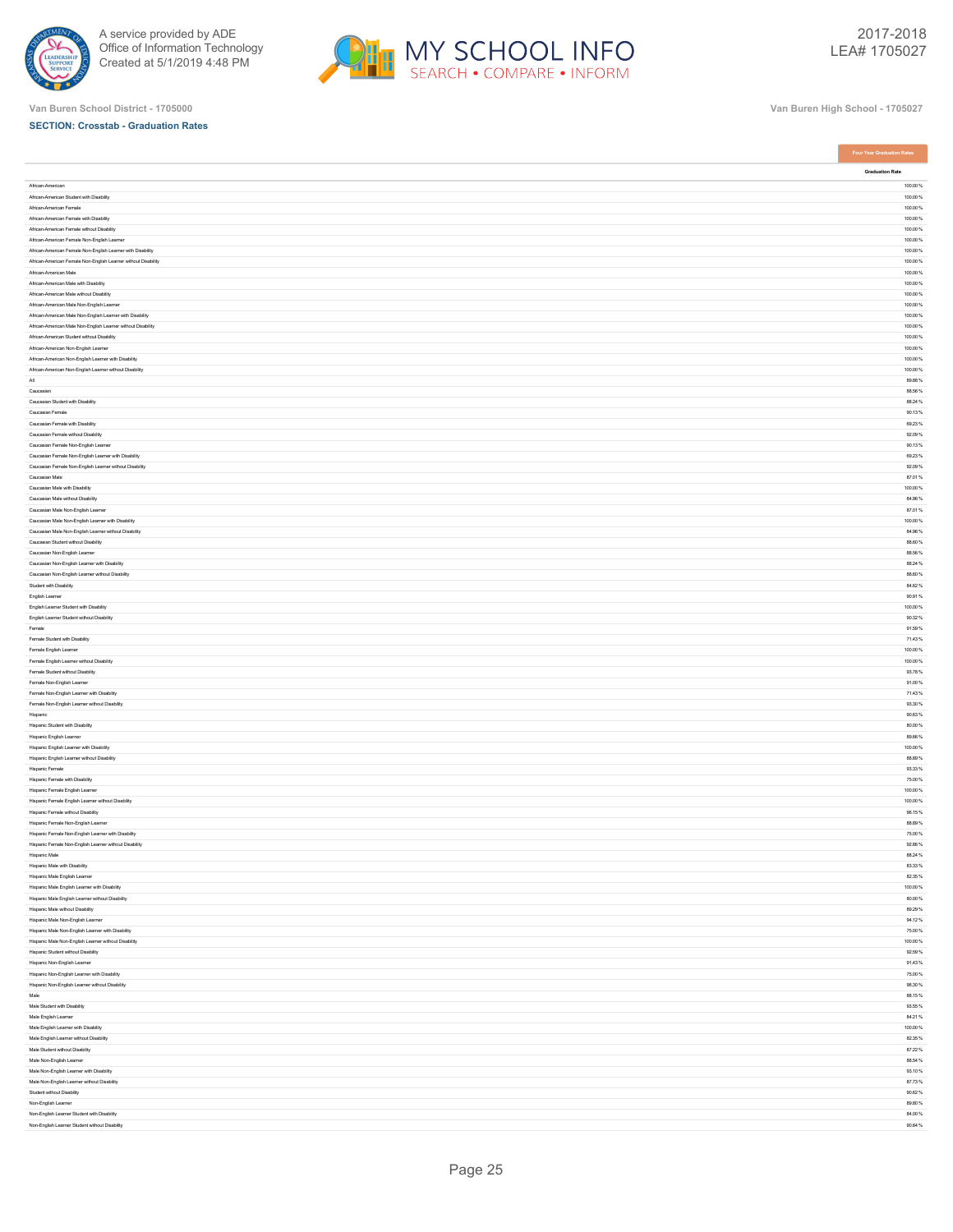![](_page_25_Picture_0.jpeg)

![](_page_25_Picture_2.jpeg)

**Five Year Graduation Rates**

**Van Buren School District - 1705000 Van Buren High School - 1705027**

## **SECTION: Crosstab - Graduation Rates**

|                                                                                              | <b>Graduation Rate</b> |
|----------------------------------------------------------------------------------------------|------------------------|
|                                                                                              |                        |
| African-American                                                                             | 100.00%                |
| African-American Student with Disability<br>African-American Female                          | 100.00%<br>100.00%     |
| African-American Female with Disability                                                      | 100.00%                |
| African-American Female without Disability                                                   | 100.00%                |
| African-American Female Non-English Learner                                                  | 100.00%                |
| African-American Female Non-English Learner with Disability                                  | 100.00%                |
| African-American Female Non-English Learner without Disability                               | 100.00%                |
| African-American Male                                                                        | 100.00%                |
| African-American Male with Disability                                                        | 100.00%                |
| African-American Male without Disability                                                     | 100.00%                |
| African-American Male Non-English Learner                                                    | 100.00%                |
| African-American Male Non-English Learner with Disability                                    | 100.00%                |
| African-American Male Non-English Learner without Disability                                 | 100.00%                |
| African-American Student without Disability                                                  | 100.00%                |
| African-American Non-English Learner<br>African-American Non-English Learner with Disability | 100.00%<br>100.00%     |
| African-American Non-English Learner without Disability                                      | 100.00%                |
| All                                                                                          | 92.00%                 |
| Caucasian                                                                                    | 91.77%                 |
| Caucasian Student with Disability                                                            | 91.18%                 |
| Caucasian Female                                                                             | 91.18%                 |
| Caucasian Female with Disability                                                             | 90.00%                 |
| Caucasian Female without Disability                                                          | 91.25%                 |
| Caucasian Female Non-English Learner                                                         | 91.18%                 |
| Caucasian Female Non-English Learner with Disability                                         | 90.00%                 |
| Caucasian Female Non-English Learner without Disability                                      | 91.25%                 |
| Caucasian Male                                                                               | 92.41%                 |
| Caucasian Male with Disability<br>Caucasian Male without Disability                          | 91.67%                 |
| Caucasian Male Non-English Learner                                                           | 92.54%<br>92.41%       |
| Caucasian Male Non-English Learner with Disability                                           | 91.67%                 |
| Caucasian Male Non-English Learner without Disability                                        | 92.54%                 |
| Caucasian Student without Disability                                                         | 91.84%                 |
| Caucasian Non-English Learner                                                                | 91.77%                 |
| Caucasian Non-English Learner with Disability                                                | 91.18%                 |
| Caucasian Non-English Learner without Disability                                             | 91.84%                 |
| Student with Disability                                                                      | 89.36%                 |
| English Learner                                                                              | 95.24%                 |
| English Learner Student with Disability                                                      | 100.00%                |
| English Learner Student without Disability                                                   | 95.00%                 |
| Female                                                                                       | 91.88%                 |
| Female Student with Disability                                                               | 92.31%                 |
| Female English Learner<br>Female English Learner without Disability                          | 91.67%<br>91.67%       |
| Female Student without Disability                                                            | 91.86%                 |
| Female Non-English Learner                                                                   | 91.89%                 |
| Female Non-English Learner with Disability                                                   | 92.31%                 |
| Female Non-English Learner without Disability                                                | 91.87%                 |
| Hispanic                                                                                     | 91.04%                 |
| Hispanic Student with Disability                                                             | 60.00%                 |
| Hispanic English Learner                                                                     | 94.44%                 |
| Hispanic English Learner with Disability                                                     | 100.00%                |
| Hispanic English Learner without Disability                                                  | 94.12%                 |
| Hispanic Female                                                                              | 92.11%                 |
| Hispanic Female English Learner                                                              | 90.91%                 |
| Hispanic Female English Learner without Disability<br>Hispanic Female without Disability     | 90.91%<br>92.11%       |
| Hispanic Female Non-English Learner                                                          | 92.59%                 |
| Hispanic Female Non-English Learner without Disability                                       | 92.59%                 |
| Hispanic Male                                                                                | 89.66%                 |
| Hispanic Male with Disability                                                                | 60.00%                 |
| Hispanic Male English Learner                                                                | 100.00%                |
| Hispanic Male English Learner with Disability                                                | 100.00%                |
| Hispanic Male English Learner without Disability                                             | 100.00%                |
| Hispanic Male without Disability                                                             | 95.83%                 |
| Hispanic Male Non-English Learner                                                            | 86.36%                 |
| Hispanic Male Non-English Learner with Disability                                            | 50.00%                 |
| Hispanic Male Non-English Learner without Disability                                         | 94.44%                 |
| Hispanic Student without Disability<br>Hispanic Non-English Learner                          | 93.55%<br>89.80%       |
| Hispanic Non-English Learner with Disability                                                 | 50.00%                 |
| Hispanic Non-English Learner without Disability                                              | 93.33%                 |
| Male                                                                                         | 92.13%                 |
| Male Student with Disability                                                                 | 88.24%                 |
| Male English Learner                                                                         | 100.00%                |
| Male English Learner with Disability                                                         | 100.00%                |
| Male English Learner without Disability                                                      | 100.00%                |
| Male Student without Disability                                                              | 92.86%                 |
| Male Non-English Learner                                                                     | 91.79%                 |
| Male Non-English Learner with Disability                                                     | 87.88%                 |
| Male Non-English Learner without Disability                                                  | 92.53%                 |
| Student without Disability                                                                   | 92.31%                 |
| Non-English Learner<br>Non-English Learner Student with Disability                           | 91.84%<br>89.13%       |
| Non-English Learner Student without Disability                                               | 92.17%                 |
|                                                                                              |                        |